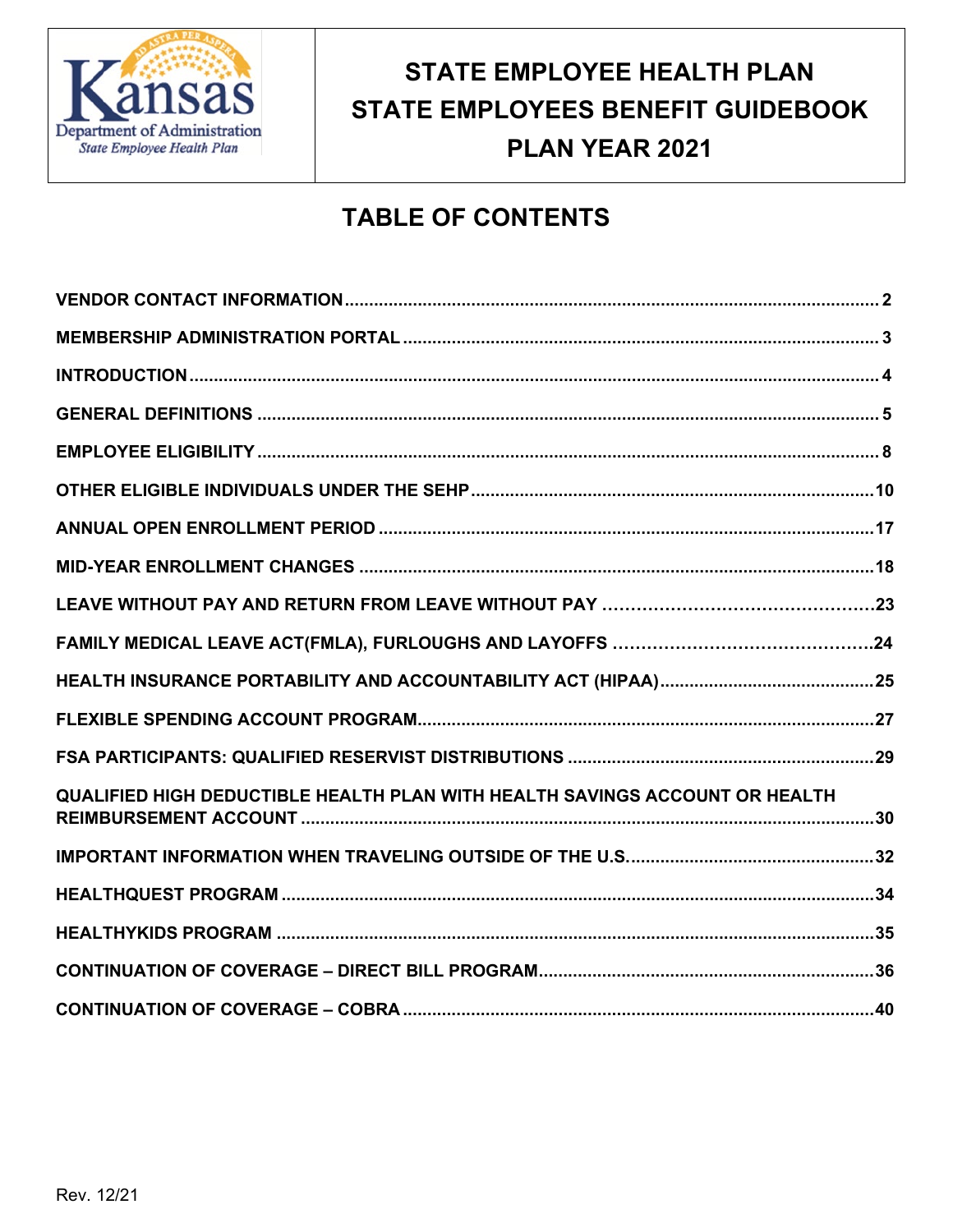# **CONTACT INFORMATION**

| Aetna<br><b>Customer Service</b><br>Behavioral Health (Aetna BH)                                                    | www.aetnastateofkansas.com<br>All Areas (Toll Free): 866-851-0754<br>All Areas (Toll Free): 866-851-0754                        |
|---------------------------------------------------------------------------------------------------------------------|---------------------------------------------------------------------------------------------------------------------------------|
| <b>Blue Cross Blue Shield of Kansas</b>                                                                             | www.bcbsks.com/CustomerService/Members/State/<br>All Areas (Toll Free): 800-332-0307<br>Topeka: 785-291-4185                    |
|                                                                                                                     | <b>New Directions - Behavioral Health</b><br>All Areas (Toll Free): 800-952-5906                                                |
|                                                                                                                     | <b>New Directions - Autism</b><br>Topeka: 785-233-1165<br>All Areas (Toll Free): 877-563-9347 Opt.2                             |
| Caremark<br>Customer Service<br>Caremark Connect Specialty Pharmacy                                                 | www.caremark.com<br>All Areas (Toll Free): 800-294-6324<br>TDD (Toll Free): 800-863-5488<br>All Areas (Toll Free): 800-237-2767 |
| Delta Dental of Kansas, Inc.<br><b>Customer Service</b>                                                             | www.deltadentalks.com/<br>All Areas (Toll Free): 800-234-3375<br>Wichita: 316-264-4511                                          |
| <b>Employee Assistance Program (EAP)</b><br>ComPsych<br>Company ID: SOKEAP                                          | www.guidanceresources.com<br>All Areas: (Toll Free) 888-275-1205 (option 1)                                                     |
| <b>The Hartford</b><br><b>Customer Service</b>                                                                      | https://healthbenefitsprogram.ks.gov/sehp/vendors/<br>The Hartford<br>All Areas: (Toll Free) 866-547-4205                       |
| <b>HealthQuest</b><br>HealthQuest@cerner.com                                                                        | https://healthquest.phsstofks.wellness.<br>us.healtheintent.com/onboarding<br>All Areas (Toll Free): 888-275-1205 Option 3      |
| <b>NueSynergy</b><br><b>Customer Service</b>                                                                        | www.MyKansasCDH.com<br>All Areas (Toll Free): 855-750-9440<br>Fax (Toll Free): 855-890-7238                                     |
| <b>Preferred Lab Benefit Program</b>                                                                                |                                                                                                                                 |
| • Quest Diagnostics Lab Card Program<br><b>Customer Service</b><br>Collection Site Listings                         | www.labcard.com<br>All Areas (Toll Free): 800-646-7788<br>www.labcard.com/collection.html                                       |
| • Storm ont Vail Health<br><b>Patient Financial Services</b><br>Benefit Information and Collection Site<br>Listings | www.stormontvail.org/state-employees-lab<br>All Areas (Toll Free): 800-637-4716<br>Topeka: 785-354-1150                         |
| • The University of Kansas Health System<br>(TUKHS) Customer Service                                                | www.kansashealthsystem.com/lab<br>All Areas (Toll Free): 866-358-5227                                                           |
| <b>Rx Savings Solutions</b>                                                                                         | https://portal.rxsavingssolutions.com<br>All Areas: (Toll Free) 800-268-4476<br>info@rxsavingssolutions.com                     |
| <b>Surency Vision</b><br><b>Customer Service</b>                                                                    | www.surency.com/stateofkansas<br>All Areas (Toll Free): 866-818-8805<br>Wichita: 316-462-3316                                   |
| <b>TASC - COBRA Administration</b><br>Customer Service                                                              | www.tasconline.com<br>All Areas (Toll Free): 844-285-9985                                                                       |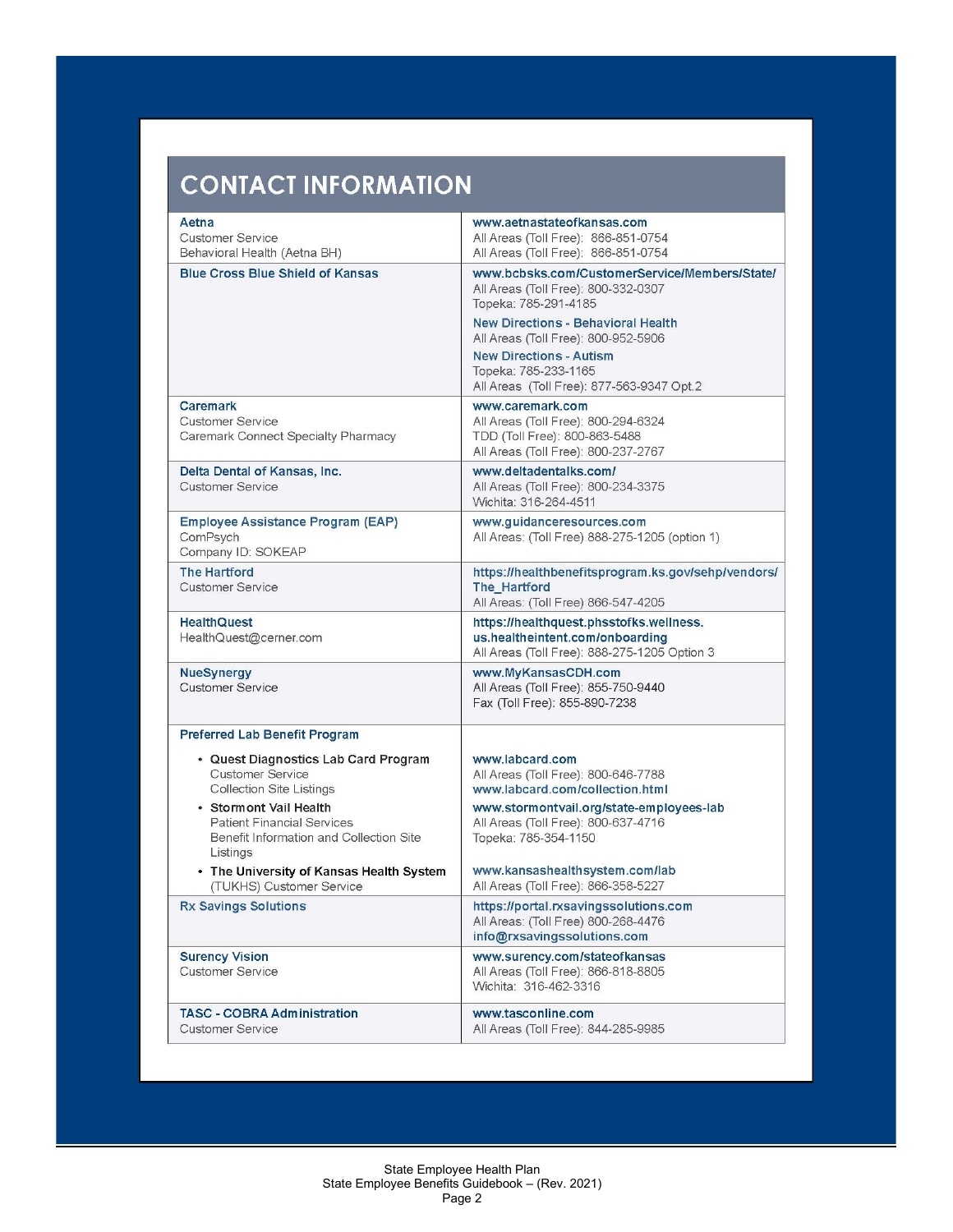# **MEMBERSHIP ADMINISTRATION PORTAL (MAP)**

Membership Administration Portal (MAP) - *<https://sehp.member.hrissuite.com/>*

• If you are employed at ESU, KSU, KU, KUMC or PSU use this link to access MAP: o *[https://sso.cobraguard.net/seer\\_login.php](https://sso.cobraguard.net/seer_login.php)*

**MAP Technical Support: E-mail:** *[techsupport@hrissuite.com](mailto:techsupport@hrissuite.com)*  **Phone: 1-800-832-5337 (Toll Free)**

#### **MAP is supported by most Internet browsers:**

- Internet Explorer version 9 and above
- Chrome
- Firefox
- Safari
- Opera

#### **Before you begin, make sure you have the following information ready:**

- Your Kansas Employee ID number (available from your Human Resource Office)
- The last 6 digits of your Social Security number (SSN)
- Your date of birth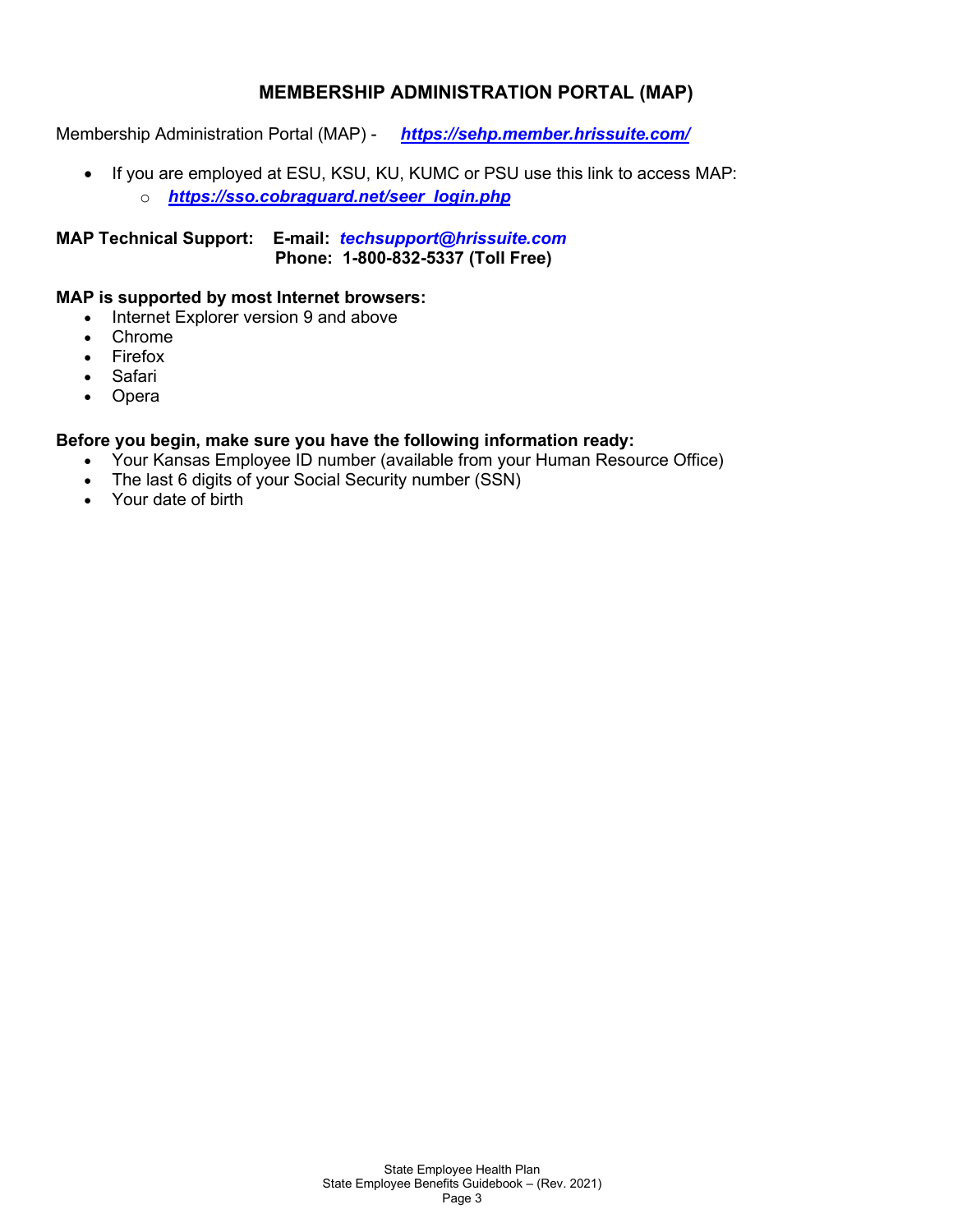# **INTRODUCTION**

This guide provides information to you on the State Employee Health Plan (SEHP). This guide should be read carefully and retained for reference. If there are additional questions, the employee should contact their Human Resources Office.

The SEHP is authorized by K.S.A. 75-6501 et seq. The program is governed by the State of Kansas Employees Health Care Commission (HCC) which is comprised of the following five members:

- The Secretary of the Kansas Department of Administration
- The Kansas Insurance Commissioner
- A retiree from classified State of Kansas service (appointed by the Governor)
- An active employee from classified State of Kansas service (appointed by the Governor)
- A person from the general public (appointed by the Governor)
- A member of the Senate Ways and Means Committee
- A member of the House Appropriations Committee

Generally, the SEHP bids and contracts with health plans for three-year periods. The contractual periods of the medical, prescription drug, dental, and vision are staggered so that not all contracts come due the same year.

The following SEHP medical plans are self-insured:

- **Aetna**: Plan A, Plan C and N– Qualified High Deductible Health Plans with either Health Savings Account or Health Reimbursement Account, and Plan J and Q with Health Reimbursement Account.
- **Blue Cross Blue Shield**: Plan A, Plan C and N– Qualified High Deductible Health Plans with either Health Savings Account or Health Reimbursement Account, and Plan J and Q with Health Reimbursement Account.
- The prescription drug program is self-insured with **CVS/Caremark,** contracted as the prescription drug benefit manager. The dental plan is self-insured and administered by **Delta Dental Plan of Kansas**.

For each self-insured plan, the SEHP pays the plan provider an administrative fee per contract to process membership information and claims. The SEHP and plan members are directly responsible for the payment of all claims and utilization costs. SEHP rates are based on the amount spent on claims and the utilization costs.

Other health plan benefits available under the SEHP:

- The voluntary vision plan is fully insured by **Surency Vision**
- Flexible spending accounts administered by **NueSynergy**
- Health Reimbursement and Health Savings Accounts for the Qualified High Deductible Health Plan administered by **NueSynergy**.
- The fully insured voluntary Long Term Care insurance offer by **ASCIA Partners/LifeSecure**
- COBRA (Consolidated Omnibus Budget Reconciliation Act) administered by **TASC**
- Voluntary Insurance Plans for Hospital Indemnity, Critical Illness and Accidental Injury administered by **MetLife**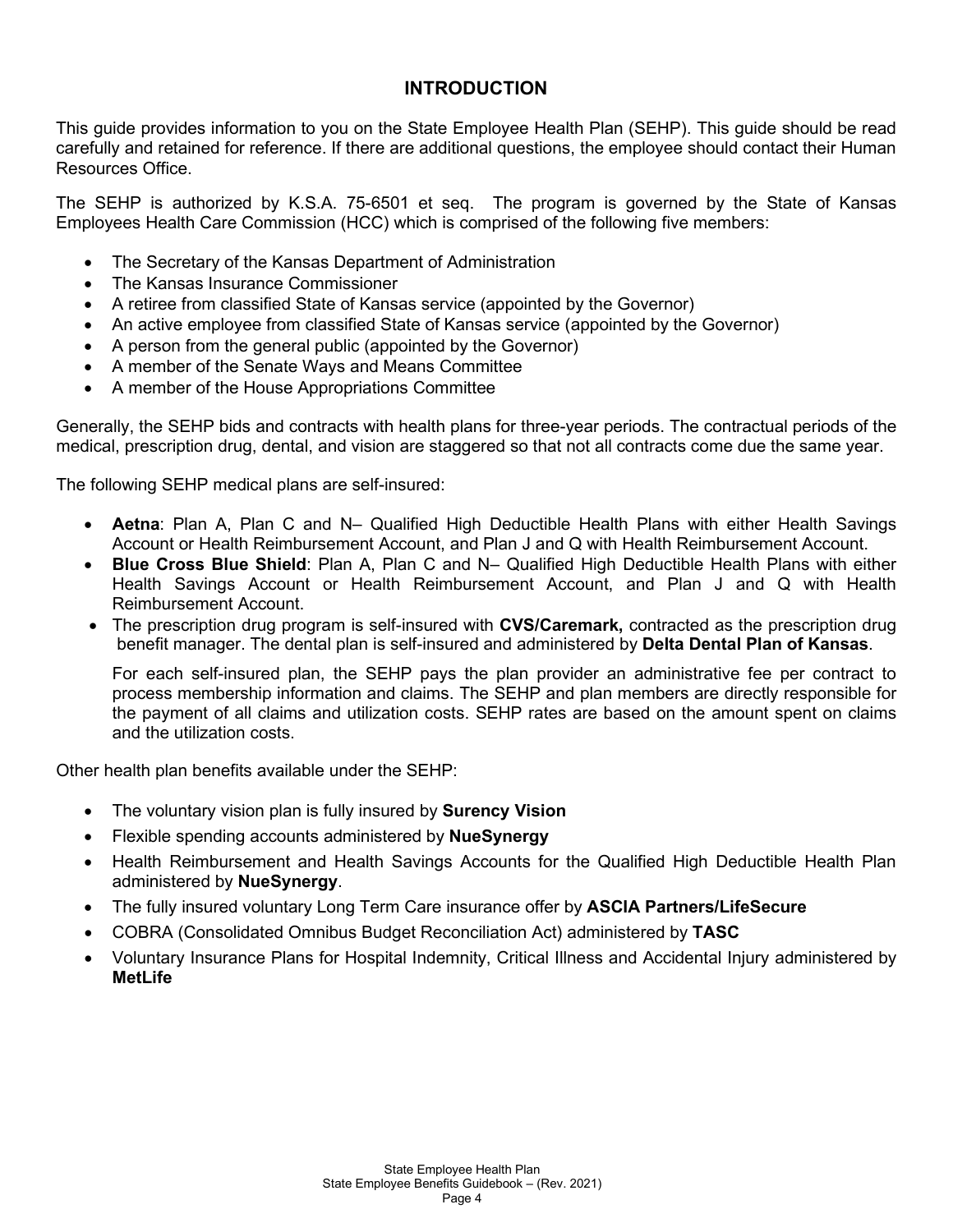# **GENERAL DEFINITIONS USED IN THIS GUIDEBOOK**

- **A. After Tax Deduction** Money taken out of an employee's paycheck after all applicable taxes have been withheld.
- **B. Before Tax Deduction** Money taken out of an employee's gross pay before any taxes are withheld which reduces the employee's taxable income by the premium/deduction amount.
- **C. COBRA Participant**—a participant who elects a temporary extension of health coverage where such coverage would otherwise end as defined by the COBRA act of 1986.
- **D. Coinsurance**, Coinsurance—a cost-sharing requirement that provides that the member will be responsible for payment of a portion or percentage of the costs of covered services. It is a cost of health care that the member is responsible for paying, according to a fixed percentage or amount. Coinsurance is a type of cost sharing where the member and the plan share payment of the approved charge for covered services in a specified ratio after payment of the deductible.
- **E. Consolidated Omnibus Budget Reconciliation Act of 1986 (COBRA)**—a federal law requiring that most employers sponsoring Group Health Insurance Plans offer employees and their families an opportunity to extend health coverage for a limited period of time.
- **F. Contribution**—the total cost paid for the health plan option selected by the employee.
- **G. Copayment** a cost-sharing arrangement in which the member pays a specified flat amount for a specific service (such as \$30 for an office visit or \$15 for a prescription drug). It does not vary with the cost of the service, unlike coinsurance which is based on a percentage of cost.
- **H. Deductibles**—an amount that's required to be paid by the member before benefits become payable by the SEHP. Deductibles are usually expressed in terms of an "annual" amount.
- **I. Dependent** the primary member's eligible spouse or dependent child(ren) as defined in K.A.R. 108-1-1.
- **J. Direct Bill and Retirees Program**—a program to extend health coverage to:
	- retiring participating State of Kansas employees,
	- totally disabled former participating State of Kansas employees,
	- surviving spouses and/or dependents of participating state employees eligible under the provisions of K.A.R. 108-1-1
	- active participating state employees who were covered under the health plan immediately before going on approved Leave Without Pay
	- Blind vendors
	- Elected Officials
- **K. Employee Contribution** The contribution amount required to be paid by the employee for their SEHP coverage.
- **L. Employer Contribution** The contribution amount required to be paid by the employer on behalf of the employee and/or eligible dependents.
- **M. Health Care Commission (HCC**)—the entity that establishes and oversees all provisions under the State Employee Health Plan.
- **N. Health Plan**—defined medical, drug, dental, and vision benefits offered to state employees under the State Employee Health Plan.
- **O. HealthQuest**—the State of Kansas Health Promotion Program, which is a wellness program administered by Cerner Corporation.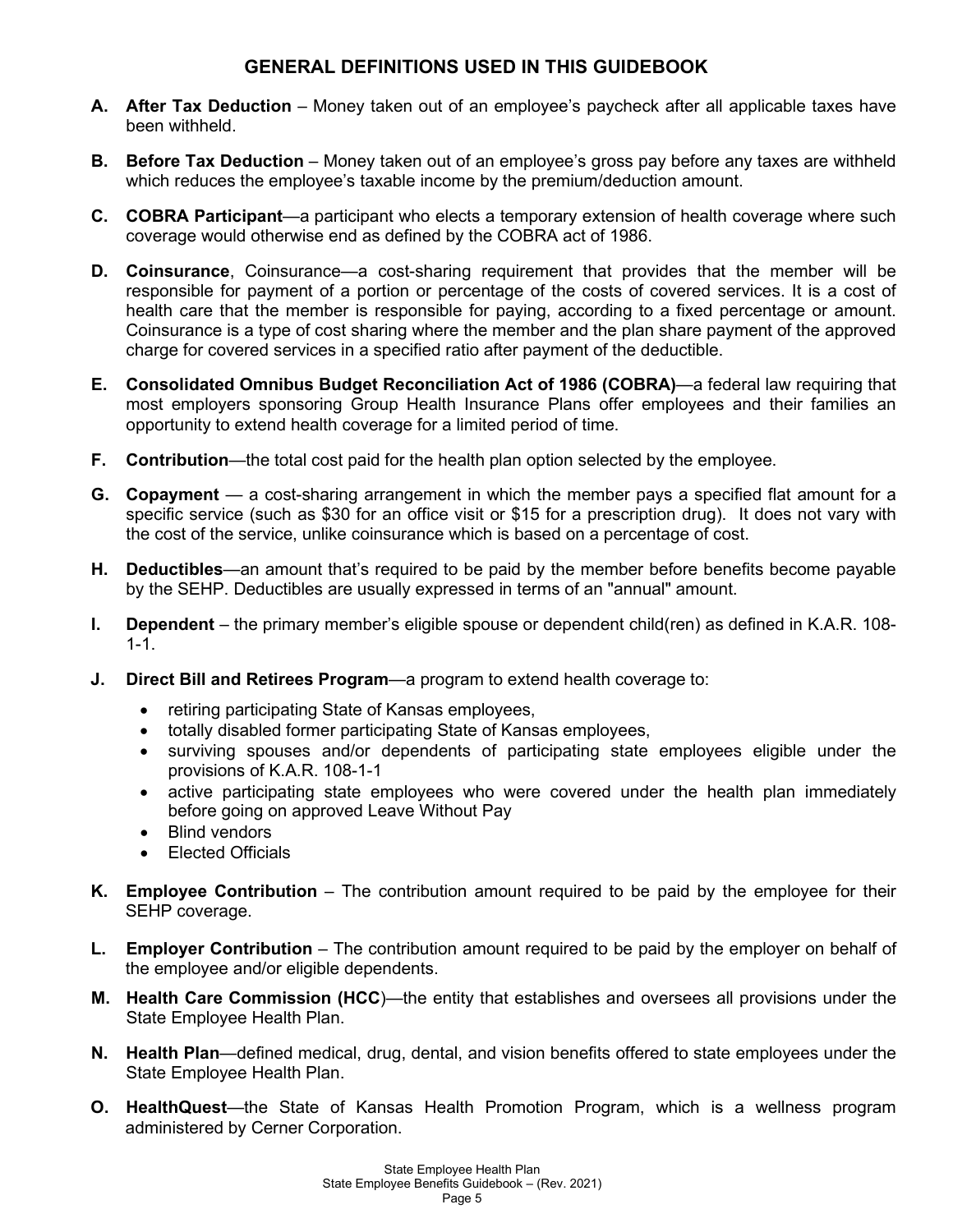- **P. HIPAA**—The Health Insurance Portability and Accountability Act (HIPAA) of 1996 (P.L.104-191) the federal act which protects the privacy of individually identifiable health information under the Privacy Rule; the HIPAA Security Rule, which sets national standards for the security of electronic protected health information; and the confidentiality, integrity, and availability provisions of the Patient Safety Rule, which protect identifiable information being used to analyze patient safety events and improve patient safety.
- **Q. Member**—individual who is eligible for and actively participates in the health care benefits offered through the State Employee Health Plan.
- **R. Membership Administration Portal (MAP)**—The eligibility system for State Employee Health Plan (SEHP) benefits. This includes the Member Portal - [https://sehp.member.hrissuite.com](https://sehp.member.hrissuite.com/auth/login) – or if you are employed at ESU, KSU, KU, KUMC or PSU, use this link to access MAP [https://sso.cobraguard.net/seer\\_login.phpin](https://sso.cobraguard.net/seer_login.phpin) - where an employee can make initial benefit elections, request mid-year changes to their benefits, enroll during open enrollment and maintain current contact information.
- **S. Membership Services**—this is the SEHP unit responsible for managing all eligibility functions and membership activities for all members who participate in the SEHP that processes eligibility and membership for all individuals enrolled in the State Employee Health Plan.
- **T.** Open Enrollment Period—October 1<sup>st</sup> through the 31<sup>st</sup> of each year. This is the time when members will make elections for coverage in the following year. This is required each year in order to continue coverage under the SEHP.
- **U. Permanent and Total Disability**—Defines the condition for an individual who is unable to engage in any substantial gainful activity by reason of any medically determinable physical or mental impairment that can be expected to result in death or has lasted or can be expected to last for a continuous period of at least 12 months.

A dependent age 26 or older shall not be considered to have a permanent and total disability unless a completed *Permanent Totally Disabled Dependent Child Application* has been uploaded in the Member portal with a Communication request to continue coverage for the dependent. Recertification is required every 24 months.

- **V. Plan year**—The annual time period of coverage for benefits in the SEHP, beginning at 12:01 a.m., (CST) Time, on January  $1<sup>st</sup>$ , through midnight, December  $31<sup>st</sup>$ .
- **W. Primary member**  The individual actively employed with the State or a Non State Employer Group covered under the SEHP.
- **X. Qualified Medical Child Support Order (QMCSO)** A QMSCO is designed to provide health coverage to a child of an employee through his or her employer's group health Plan. The QMCSO process occurs through the court system. A Medical Child Support Order becomes qualified as a QMCSO if it satisfies the employer's legal and administrative qualification requirements. The Employee Retirement Income Security Act (ERISA) and the employer's group health plan guide the employer's QMCSO process.

A 1983 amendment to the ERISA requires employer-sponsored group health plans to extend health care coverage to the children of a parent/employee who is divorced, separated, or never married when ordered to do so by state authorities.

**Y. State Employee Health Plan (SEHP)** —the state health care benefits program that may provide benefits for persons qualified to participate in the program for medical, prescription drug, dental, vision and other ancillary benefits to participating state employees and their eligible dependents as defined under the provisions of K.A.R. 108-1-1.

The program may include such provisions as are established by the Kansas State Employee's Health Care Commission (HCC), including but not limited to qualifications for benefits, services covered,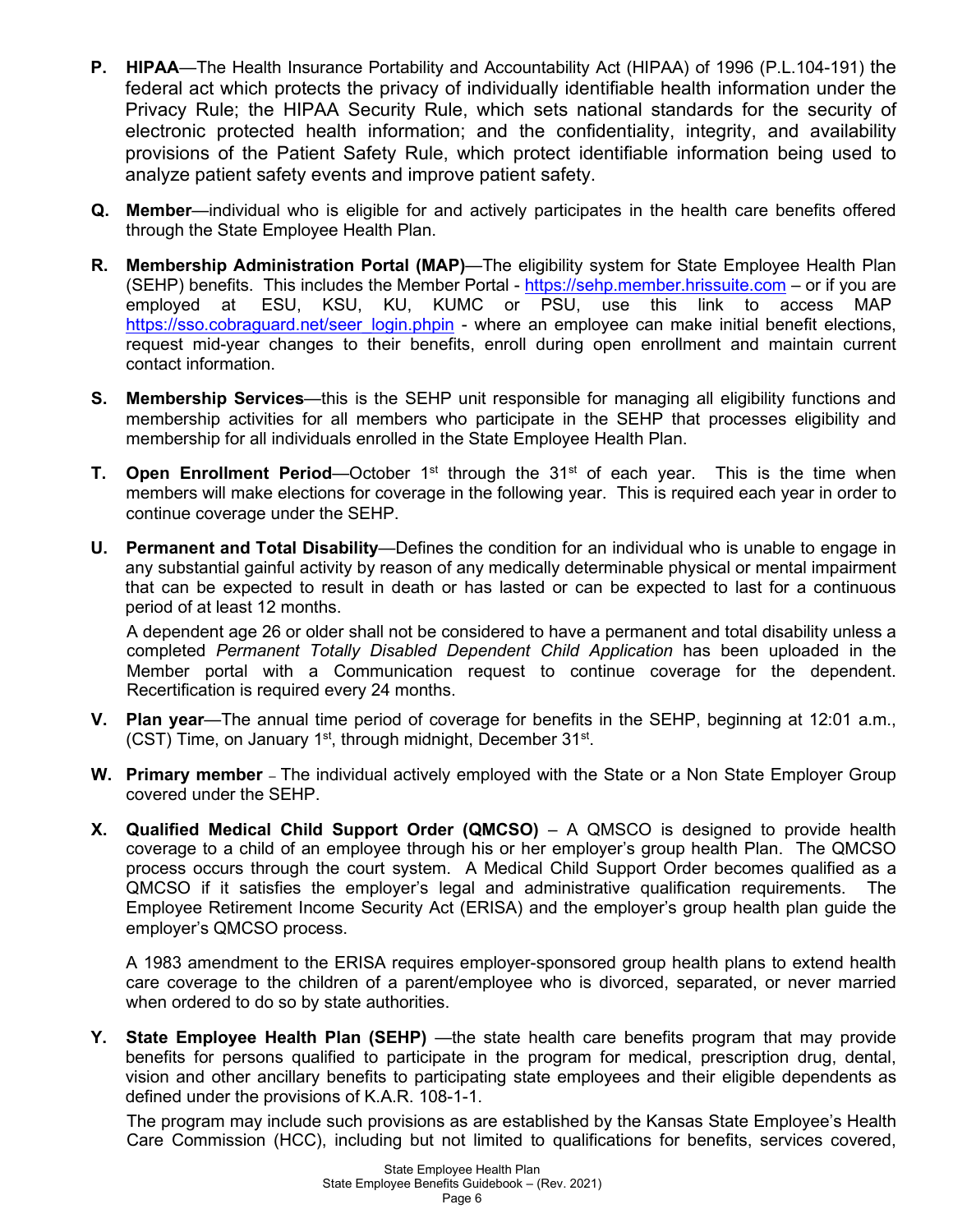schedules and graduation of benefits, conversion privileges, deductible amounts, limitations on eligibility for benefits by reason of termination of employment or other change of status, leaves of absence, military service or other interruptions in service and other reasonable provisions as may be established by the commission.

Questions about the eligibility and membership in the SEHP should be directed to the following address:

State Employee Health Plan Membership Services 109 SW 9th Street, Suite 600 Mills Building Topeka, Kansas 66612-1220

Email: **[SEHBP.Membership@ks.gov](mailto:SEHBP.Membership@ks.gov)**

Visit the SEHP website at: *<https://healthbenefitsprogram.ks.gov/sehp/state-employee-health-plan>*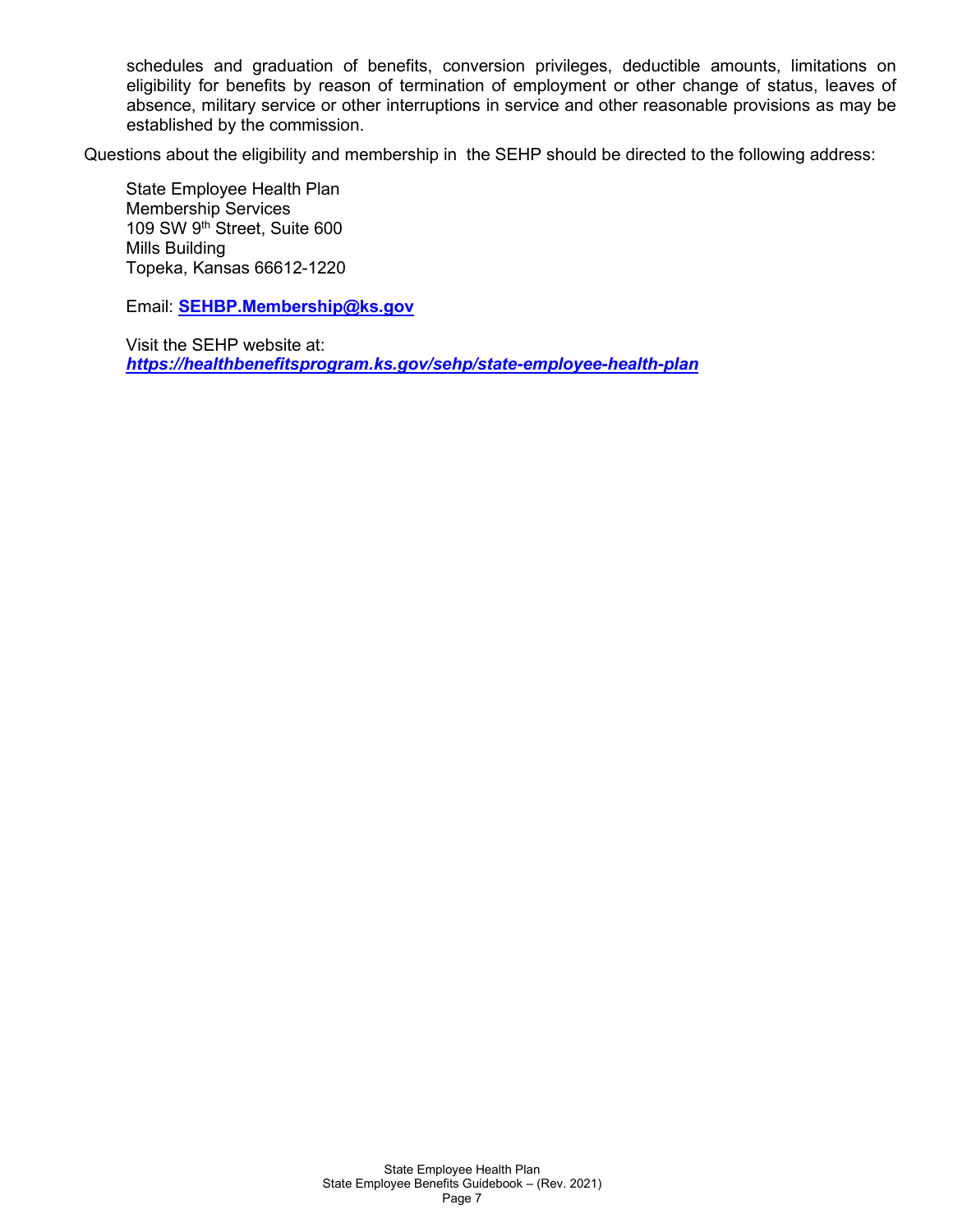# **EMPLOYEE ELIGIBILITY**

Eligible employees who elect to participate in the SEHP are referred to as member(s) throughout this guidebook.

# **EMPLOYEE WAITING PERIOD**

If you are eligible to participate in the SEHP, you have 30 days from your first day of employment with the State to elect or waive SEHP coverage. If you enroll in the SEHP, your coverage will be effective on the 31<sup>st</sup> day of employment. If you miss this deadline, the next opportunity you will have to elect coverage will be at the next annual Open Enrollment period.

## **WAIVER OF THE WAITING PERIOD**

The waiting period established under the provisions of K.A.R. 108-1-1 (Appendix A) may be waived by the HCC or its designee if, within 30 days of the date of hire, the agency head's designee certifies in writing to the SEHP, that the waiver is being sought because **the new employee is required to have health insurance as a condition of obtaining a work visa for employment in the U.S.**

## **EFFECTIVE DATE OF COVERAGE**

For **newly hired individuals**, coverage will be effective on the 31st day of employment. Once benefits have become effective, no changes can be made without a mid-year qualifying event or the next open enrollment period.

## **It is important to make your elections as soon as possible to avoid multiple deductions from one paycheck.**

You should complete your initial Enrollment in the Member Portal (*<https://sehp.member.hrissuite.com/>* or if you are employed at ESU, KSU, KU, KUMC or PSU use:*[https://sso.cobraguard.net/seer\\_login.php](https://sso.cobraguard.net/seer_login.php)*) within 31 days of your start date in a benefits-eligible position. The effective date of your coverage will be the 31st day of employment. Once your benefits have become effective, no changes to your elections can be made unless you experience a qualifying event.

For **new J1 visa employees** being granted the waiver of the waiting period, the effective date of coverage is the date of hire.

For current employees who are changing from a non-benefits eligible position to a benefits eligible position, and who have already served the 30-day waiting period, the enrollment period is 31 days from the date the employee started working in the eligible position. The Employee must complete an Enrollment in MAP within 31 days from the date the employee started working in the eligible position. The effective date of coverage is the  $1<sup>st</sup>$  day of employment in the eligible position.

For employees rehired with a break in employment of **30 days or less**, the previous benefit coverage will be reinstated effective the 1<sup>st</sup> day of the month following the rehire date (if the employee had SEHP coverage in effect prior to termination). If the rehire date is the 1<sup>st</sup> day of the month, the coverage effective date will be the 1st day of that month. If the break in service is **31 days or more**, an Enrollment portal will be opened and elected benefits will be effective the 1st day of the month **after** a 30-day waiting period.

If you transfer from one state agency to another with no break in service, you will have continuous group health insurance coverage. Coverage will end the last day of the month of termination and coverage under the new agency will begin the  $1<sup>st</sup>$  of the month following the hire date.

If you are hired by the SOK and were previously enrolled in the SEHP through a participating NSE, with a break in employment of **30 days or less**, the 30-day waiting period shall not apply. An Enrollment portal will be opened for you and you will have 31 days from the date of hire to elect benefits. Coverage will be effective the  $1<sup>st</sup>$  day of the month following the date of hire.

If you are hired by the SOK and were previously enrolled in the SEHP through a participating NSE, with a break in employment of **31 days or more**, the 30-day waiting period will apply. A portal will be opened for you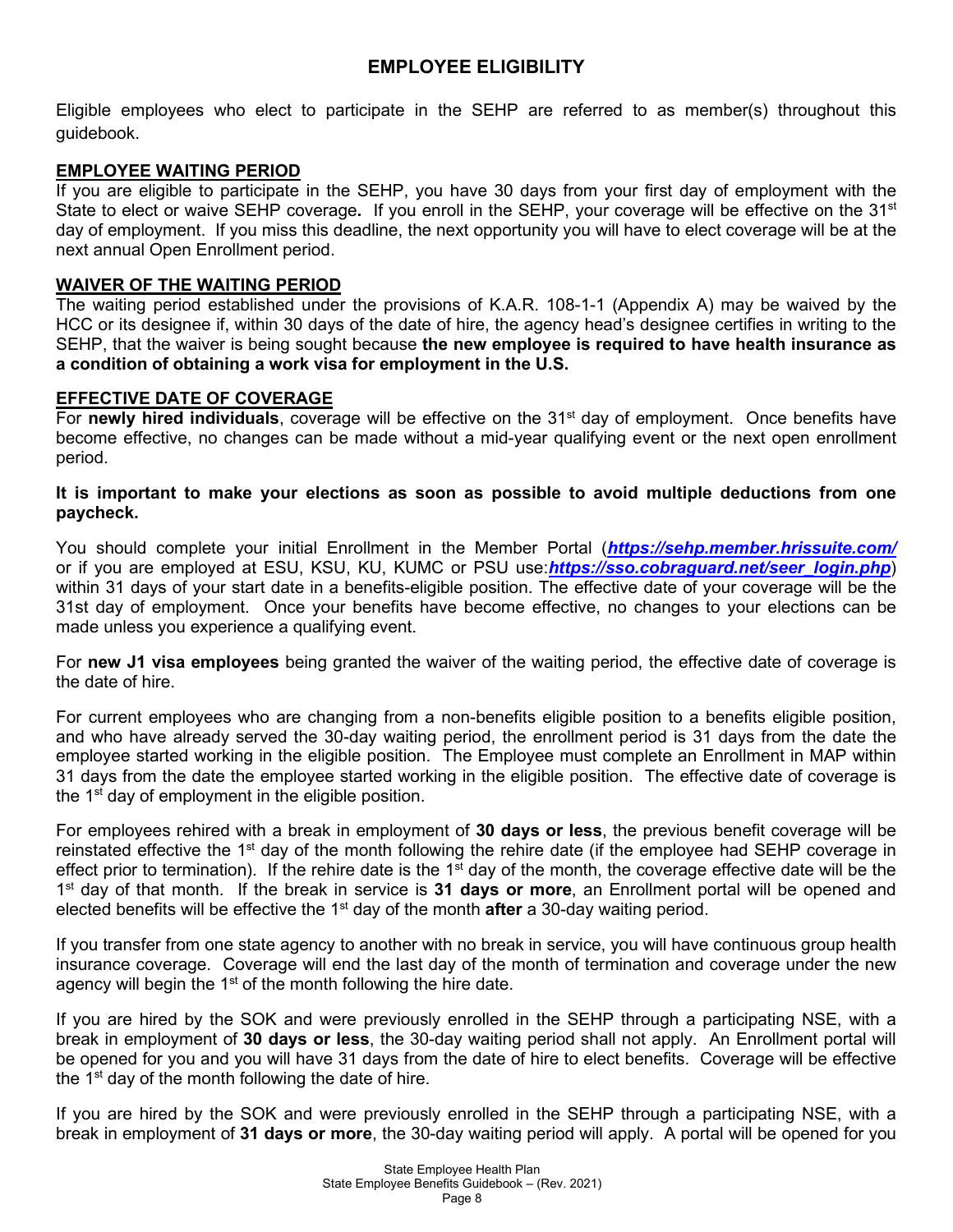to make elections and your effective date of coverage is the 1st day of the month following the completion of the waiting period.

# **PRE-EXISTING CONDITIONS**

The SEHP does not apply an additional waiting period for pre-existing conditions.

#### **WAIVER OF INSURANCE COVERAGE**

If you choose to waive SEHP coverage, you may go to the Member portal and elect to waive coverage. If you do not do anything, your benefits will be waived at the end of your initial enrollment period. Your next opportunity to enroll in the SEHP will be during the next annual open enrollment period or if you experience a qualifying event.

#### **FULL-TIME/PART-TIME STATUS**

Your contributions for your SEHP coverage Plan Year are dependent upon whether your position is full-time or part-time. If you are active in more than 1 eligible position, your employment status is based on the combined FTE (Full Time Equivalent) for all positions.

## **DENTAL PLAN**

The Dental plan is a stand-alone product, meaning that employees and their dependents do not have to be enrolled in Medical coverage to be enrolled in Dental coverage.

## **VISION PLAN**

The Vision plan is a stand-alone product, meaning that employees and their dependents do not have to be enrolled in Medical coverage to be enrolled in Vision coverage.

## **VOLUNTARY BENEFITS**

Accident, Critical Illness and Hospital Indemnity Insurance are voluntary benefits offered to members through The Hartford starting in 2021. These are ALSO stand-alone products.

**NOTE:** Voluntary Insurance Plans terminate on the last day of the month after you terminate active employment unless you elect to port the plans on an individual basis.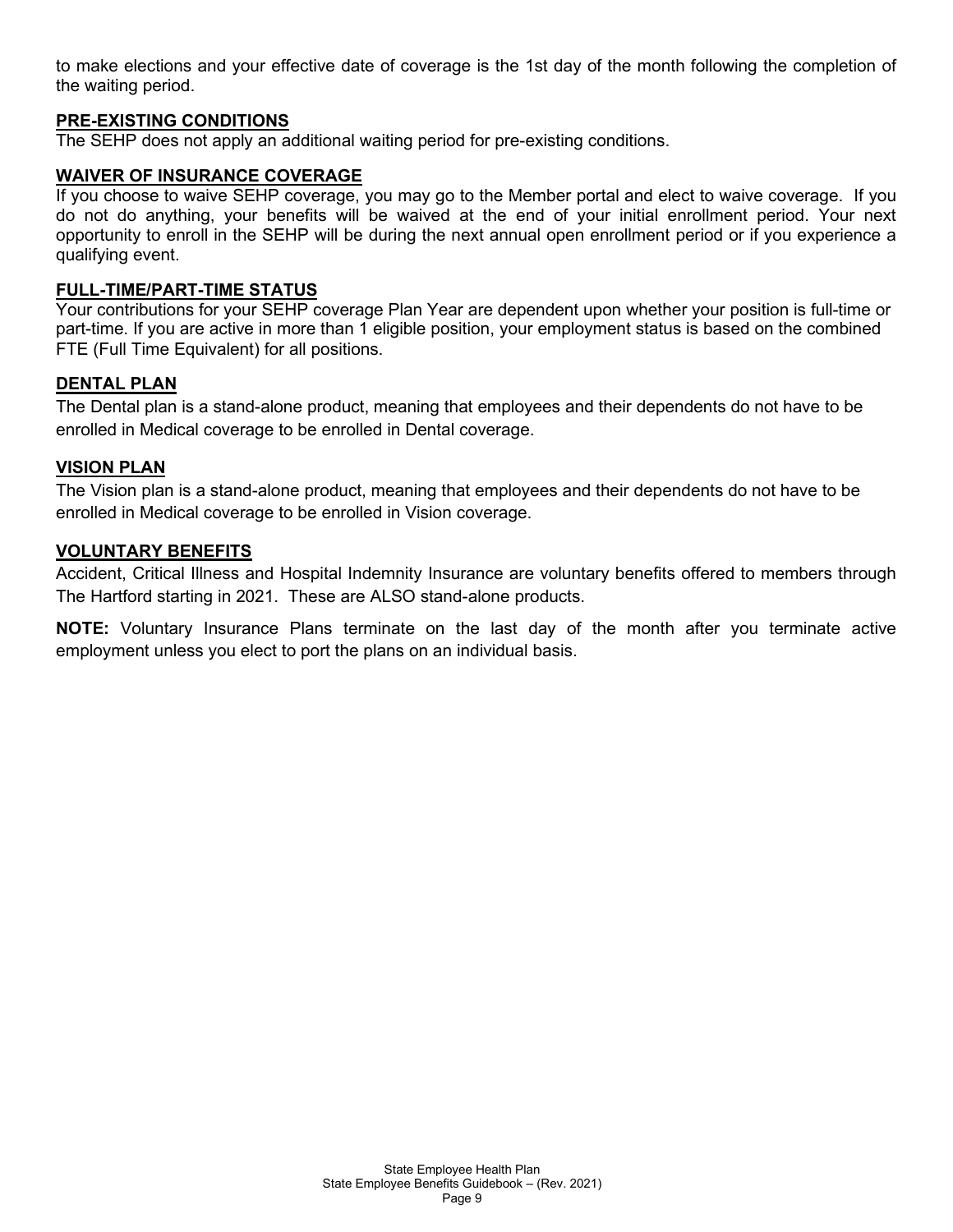# **OTHER ELIGIBLE INDIVIDUALS UNDER THE SEHP**

In addition to covering yourself, you may also elect coverage for other eligible individuals of your family. These eligible individuals include:

- 1. Your lawful spouse, subject to the documentation requirements of the HCC or its designee.
- 2. Any of your eligible dependent child(ren) also referred to as "dependent(s)" throughout the rest of this guidebook.

**Note:** In the case of a divorce, coverage for your former spouse and stepchild(ren) ends on the last day of the month of the date your divorce is final. If the date of your divorce is final on the first day of the month, coverage for your former spouse and stepchild(ren) ends on the last day of the month prior.

# Other Eligible Individuals Important Information:

**1.** An individual who is eligible to enroll as a primary member in the SEHP can enroll as a dependent spouse of another primary member currently enrolled in the SEHP, provided the individual is the lawful spouse of the primary member currently enrolled in the SEHP. A qualifying event must occur to add eligible dependents under the SEHP.

**NOTE:** The employer contribution for the employee covered as a dependent is limited to the standard dependent contribution and not that of an employee.

**2.** An individual, who is eligible to enroll as a primary member in the SEHP can enroll as a dependent child of a primary member, provided they meet the definition of an eligible dependent. A qualifying event must occur to add eligible dependents under the SEHP.

**NOTE:** The employer contribution for the employee covered as a dependent is limited to the standard dependent contribution and not that of an employee.

**NOTE:** An eligible dependent that is enrolled by one primary member is **not** eligible to be enrolled as a dependent by another primary member.

- **3.** "Other eligible individual" excludes any individual who is not a citizen or national of the United States, unless the individual is a resident of the United States or a country contiguous to the United States, is a member of a primary member's household, and resides with the primary member for more than six months of the calendar year. The dependent shall be considered to reside with the primary member even when the dependent is temporarily absent due to special circumstances, including illness, education, business, vacation, and military service.
- **4.** "Permanent and total disability" means that an individual is unable to engage in any substantial gainful activity by reason of any medically determinable physical or mental impairment that can be expected to result in death or has lasted or can be expected to last for a continuous period of at least 12 months. An individual shall not be considered to have permanent and total disability unless the individual furnishes proof of the permanent and total disability in the form, manner and time required by the SEHP.
- **5.** The word "child" means:
	- a) Your natural son or daughter
	- b) Your lawfully adopted son or daughter. Lawfully adopted will include those instances in which a primary member has filed a petition for adoption with the court, has a placement agreement for adoption or has been granted legal custody.
	- c) Your stepchild. If the natural or adoptive parent of the stepchild is divorced from you, the child no longer qualifies as your stepchild, and is no longer eligible for coverage.
	- d) A child of whom you as the primary member has legal custody. Legal custody ends once the child reaches the age of 18.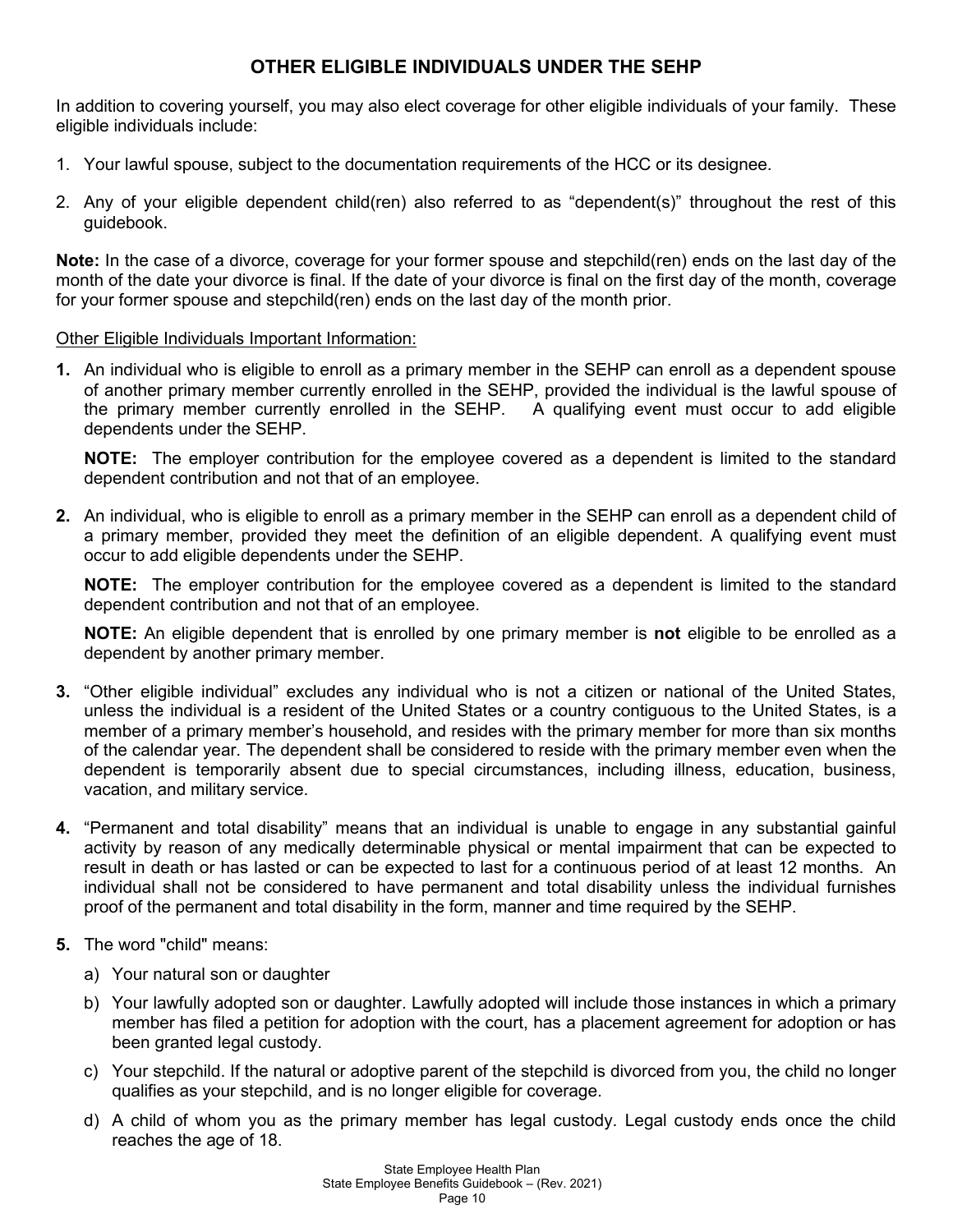- e) Your grandchild, **if you claim the grandchild as a dependent on your most recent Federal tax return** and at least one of the following conditions is met:
	- You have legal custody of your grandchild or have lawfully adopted your grandchild
	- The grandchild lives in your home and is the child of your covered eligible dependent child and you provide more than 50% of the support of your grandchild; or
	- The grandchild is the child of your covered eligible dependent child and is considered to reside with you even when your grandchild or your eligible dependent child is temporarily absent due to special circumstances including education of your covered eligible dependent child, and you provide more than 50% of the support for the grandchild.

When submitting a change request in MAP to add your grandchild, a *Dependent Grandchild Affidavit* must be completed, notarized, and uploaded along with a copy of your Grandchild's birth certificate and a **copy of your most recently filed Federal Income Tax return showing that you claim the grandchild as a dependent**, as proof of financial dependency and residency.

- **6.** Eligible dependent child(ren) or stepchild(ren) must be less than 26 years of age unless they are permanently and totally disabled.
- **7.** Eligible dependent child(ren) or stepchild(ren) aged 26 or older who have a permanent and total disability as described in Section H and has continuously maintained group coverage in the SEHP as an eligible dependent of the primary member before reaching the limiting age (26), under the plan or the child was over the age of 26 at the time of the employee's initial enrollment may be covered under the SEHP. The child must be unmarried and receive more than 50% of his or her support and maintenance from the primary member.

An Application for Coverage of Permanent and Totally Disabled Dependent Child (Appendix D) must be completed and uploaded in MAP along with a copy of the child's birth certificate and proof of financial dependency and residency (Section III, B) when submitting the Change Request in MAP. This form should be submitted no earlier than 60 days before the child turns 26. Recertification may be required if the disability prognosis could change. Coverage will not be continued and will not be reinstated once the dependent child is no longer considered permanent and totally disabled. By age 29, Medicare coverage or SSI disability will be required to maintain active coverage.

# **DEPENDENT DOCUMENTATION REQUIREMENT:**

The SEHP requires documentation to verify the dependent is eligible or continues to be eligible to be covered under the plan and/or to verify residency of your dependent(s).

You must also provide appropriate supporting documentation for each dependent (such as the birth certificate, adoption papers, marriage license, copy of the current year's filed federal tax return, etc. for any new dependents added to the plan or upon request by the plan to re-certify eligibility for continued coverage.

Legible supporting documentation in English is required (copy of the birth certificate, petition for adoption, marriage license, legal custody agreement, copy of current year's filed federal tax return, etc.) as proof of the qualifying event.

The following appropriate documentation is required to be submitted to the SEHP at the time of the online Enrollment or Change request:

- **1.** Marriage License (for proof of spouse and stepchild eligibility)
- **2.** Birth certificate or hospital birth announcement for newborns including full names of the parents. **(Birth registration cards are not acceptable proof for newborns)**
- **3.** Petition for adoption or placement agreement for dependent child
- **4.** Legal custody or guardianship document issued by the court
- **5.** Court order for dependents who are not natural or adopted children of the primary member
- **6.** Certificate of birth and Dependent Grandchild Affidavit for children born to a covered dependent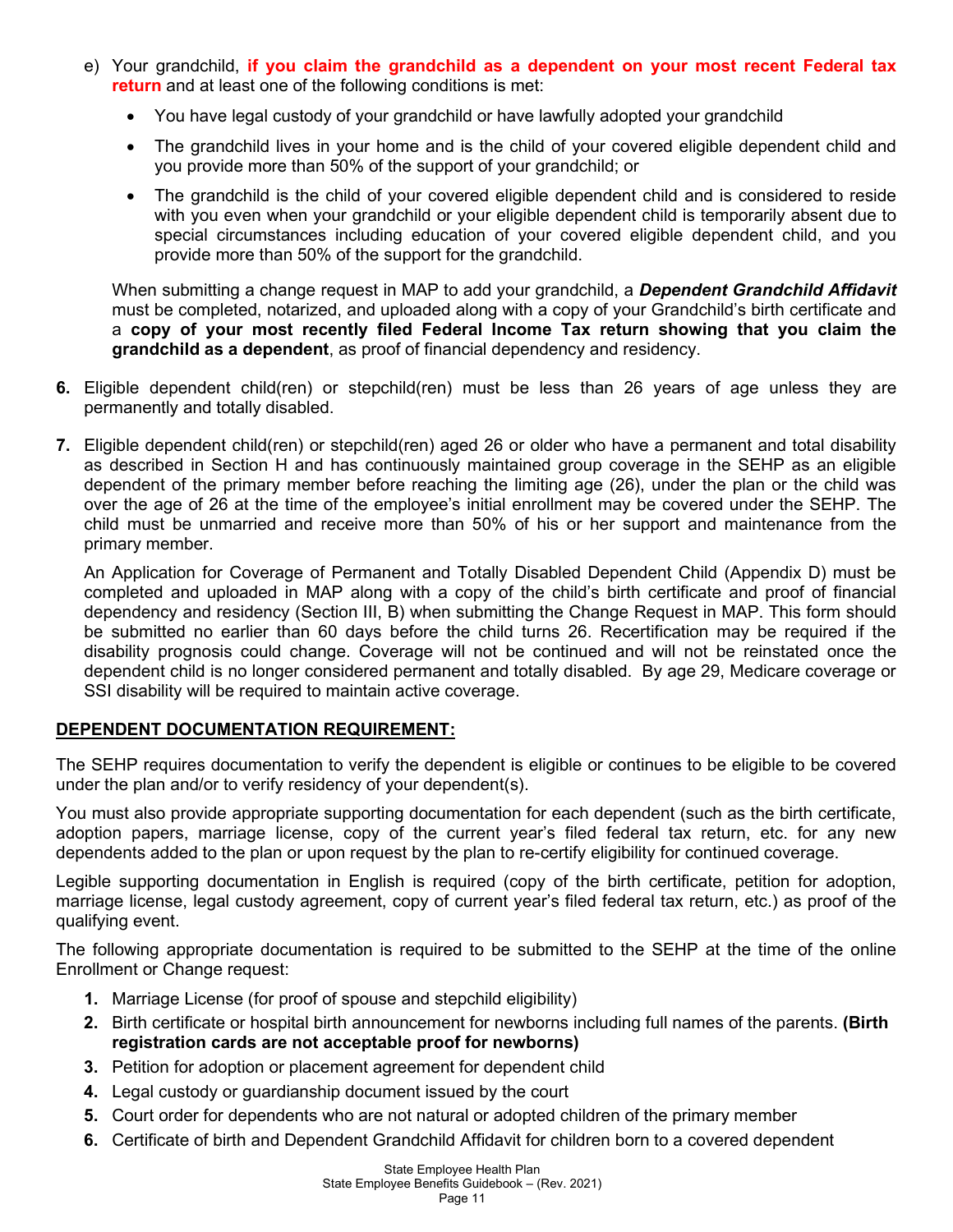(grandchild) and copy of the employee's current year's filed Federal tax return claiming the grandchild as a dependent for proof of financial dependency and residency.

- **7.** An Application for Coverage of Permanent and Totally Disabled Dependent Child affidavit for covered dependent children aged 26 or older and copy of the employee's current year's filed Federal tax return claiming the child as a dependent for proof of financial dependency and residency.
- **8.** Copies of the current year's filed Federal tax return. **Please note all income information may be whited out prior to submission to SEHP Membership Services.** The pages needed from the current year's filed Federal tax return depends on which Tax form was filed:
	- Form 1040—pages 1 & 2 containing the filer's name, the employee and spouse's signature, and a written signature date the employee and spouse each signed the form.
	- Form 1040A—pages 1 & 2 containing the filer's name, the employee and spouse's signature, and a written signature date the employee and spouse each signed the form.
	- Form 8879 (IRS *e-file*)—containing the date filed, the filer's name, the employee and spouse's signature, and a written signature date the employee and spouse each signed the form.
- **9.** Divorce decree court document, including the Judge's signature and the court date stamp.
- **10.** A copy of a military ID and privilege card (front and back) with the expiration date for proof of Tricare coverage and for documentation for the end of Tricare coverage.
- **11.** For dependent loss of other group health coverage, a letter or certificate of other creditable coverage, listing the name of the member and all dependents that were covered under a previous employer's insurance is required. The letter or certificate must identify the previous employer and list the date on which coverage ended.

# **DEPENDENT'S EFFECTIVE DATE OF COVERAGE**

Your dependents shall become newly eligible on the later of:

- **1.** Your initial date of eligibility; or
- **2.** The 1st day of the month following the date the individual first becomes your dependent or becomes newly eligible for coverage according to the dependent definition. The newly eligible dependent must be added to your coverage within 31 days of the date you gain the new dependent or within 31 days of the date the dependent becomes newly eligible according to the dependent definition. The SEHP must receive the request to add the dependent in MAP, along with the supporting dependent documentation, within 31 days of the date of event. Members are able to submit the request directly to the SEHP using the Member Portal.
- **3.** The 1st day of the month following the loss of Medicaid or State Children's Health Insurance Program (SCHIP) coverage. The newly eligible dependent must be added to coverage within 60 days of the date of the loss of Medicaid or SCHIP coverage. The SEHP must receive the request to add the dependent in MAP along with the supporting dependent documentation within 60 days of the date of loss of coverage from Medicaid or SCHIP coverage.

# **NEWLY ELIGIBLE DEPENDENTS**

To add a newly eligible dependent to coverage, a *Newly Eligible Dependent* request must be submitted within 31 days of the event that makes the dependent(s) newly eligible. Members are able to submit the request along with supporting documentation in the Member Portal - *<https://sehp.member.hrissuite.com/>* Click on the *Mid-Year Benefit Change Request* tab then select *Newly Eligible Dependent* and fill in the information on the next page. The Upload Documents button is located at the bottom of the home page. If you are employed at ESU, KSU, KU, KUMC or PSU, your member portal is located here – *[https://sso.cobraguard.net/seer\\_login.php](https://sso.cobraguard.net/seer_login.php)*

Coverage for newly eligible dependents may be added if you are enrolled in the SEHP on a pre-tax or an aftertax basis.

# **ADD/DROP A DEPENDENT DUE TO A CHANGE IN COVERAGE**

This request is for adding or dropping a dependent to or from your coverage and is also listed in your Member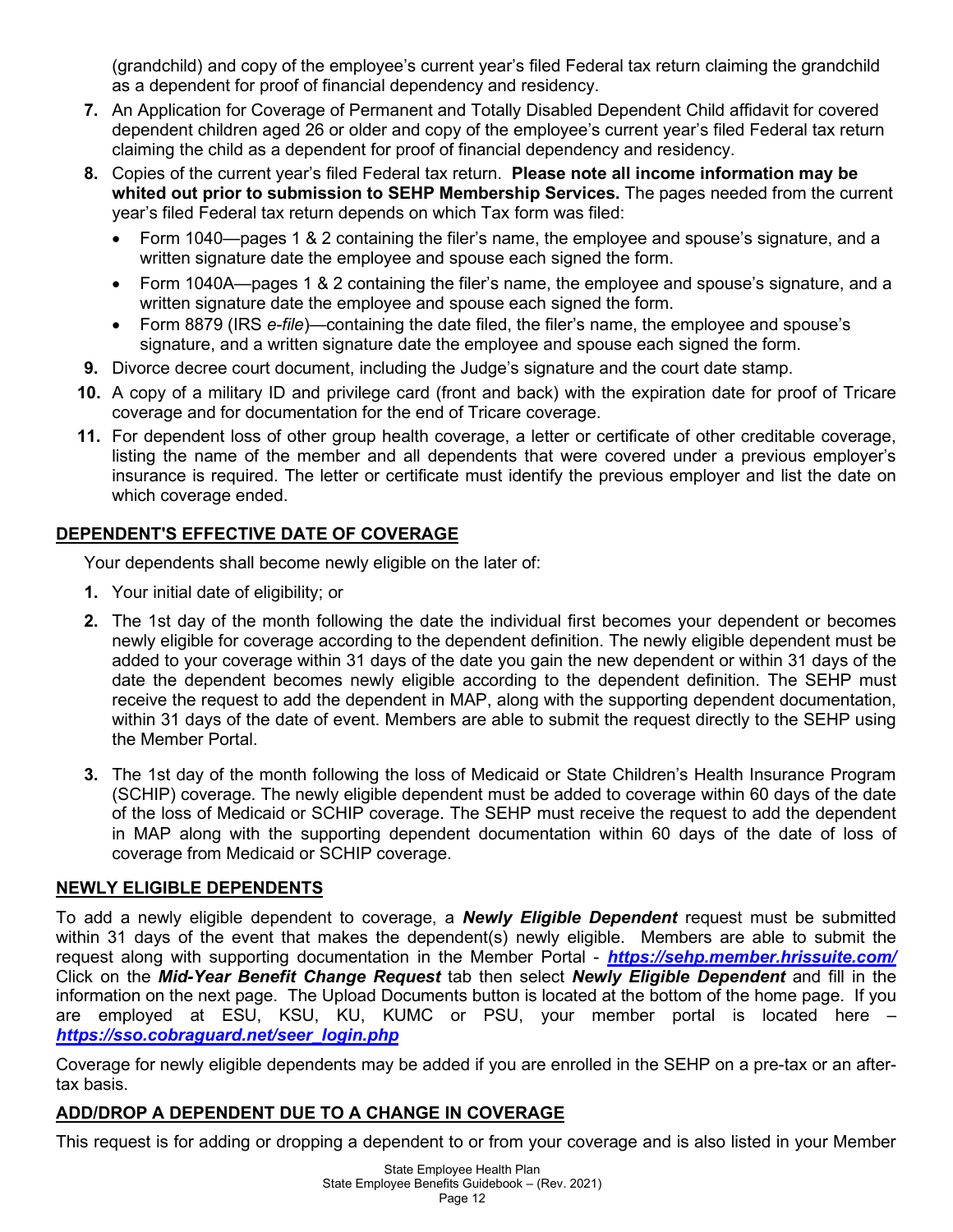Portal on the Mid-Year Benefit Change Request tab.

**NOTE:** Any change in coverage must be consistent with the event and/or must comply with HIPAA regulations.

## **SOCIAL SECURITY NUMBERS (SSN) AND INDIVIDUAL TAXPAYER IDENTIFICATION NUMBERS (ITIN)**

According to Section 111 of the Federal Medicare, Medicaid, and SCHIP Extension Act of 2007 (the "Act"), group health plans are required to report eligibility information to the Centers for Medicare and Medicaid Services (CMS) for purposes of coordination of benefits. The SEHP is required to obtain valid SSN's, Health Care Identification Number (HICN) or ITINs for Foreign National individuals and their eligible dependents. Dependents include a spouse and other family members eligible to be covered by health plan.

A Health Care Identification Number (HICN) is the number assigned by the Social Security Administration to an individual identifying them as a Medicare beneficiary. This number is shown on the beneficiary's insurance card and is used in processing Medicare claims for that beneficiary. The Medicare program uses the HICN to identify Medicare beneficiaries receiving health care services, and to otherwise meet its administrative responsibilities to pay for health care and operate the Medicare program. Medicare is required to protect individual privacy and confidentiality in accordance with applicable laws, including the Privacy Act and HIPAA. The SSN is used as the basis for the Medicare HICN. While the HICN is required to identify a Medicare beneficiary, if the HICN is not available some beneficiaries may also be identified by the SSN.

Individual Taxpayer Identification number (ITIN): A Foreign National individual engaged or considered to be engaged in a trade or business in the U.S. during the year is required to file a federal tax return each year. As a result, they must apply for an ITIN. These numbers are unique identifiers similar to SSNs and have the first 3 digits in the range of 900-999.

In order for Medicare to properly coordinate Medicare payments with other insurance and/or workers' compensation benefits, Medicare relies on the collection of HICN, SSN or ITIN numbers as applicable. The SEHP requires valid SSNs or ITINs for all eligible members to participate in the SEHP to ensure the Plan is in compliance with the Act.

There are 2 instances in which the SEHP will allow **pending** SSNs to be used to set up coverage for dependents.

- 1. **Newborn children** a temporary SSN of 777-77-7777 may be entered for a newborn until the valid SSN is obtained. Generally, SSNs are assigned within 14 days of application for the SSN. The valid SSN must be provided to the SEHP within 41 days of the child's date of birth. If the SSN is not provided, the dependent may be removed from coverage. A copy of the SSN card can be provided as documentation
- 2. **Foreign National dependents** a temporary ITIN of 888-11-1111 may be entered for non-resident dependents until a valid number is obtained and sent to the SEHP.

Reporting under the Affordable Care Act (ACA) requires certain employers who sponsor self-insured group health plans to report coverage of all participants in the group health plan. The SSN or ITIN of each covered individual is required to be included on the reporting form (Form 1095 C, Part III).

**NOTE:** Valid SSN and ITIN numbers (if applicable) will be required during annual Open Enrollment for any newly added dependents. If the information is not provided during Open Enrollment the dependents will not be added to the SEHP in the following plan year. If a number cannot be obtained, please submit a Communication form in MAP providing the reason.

Please contact your Human Resources office for additional information.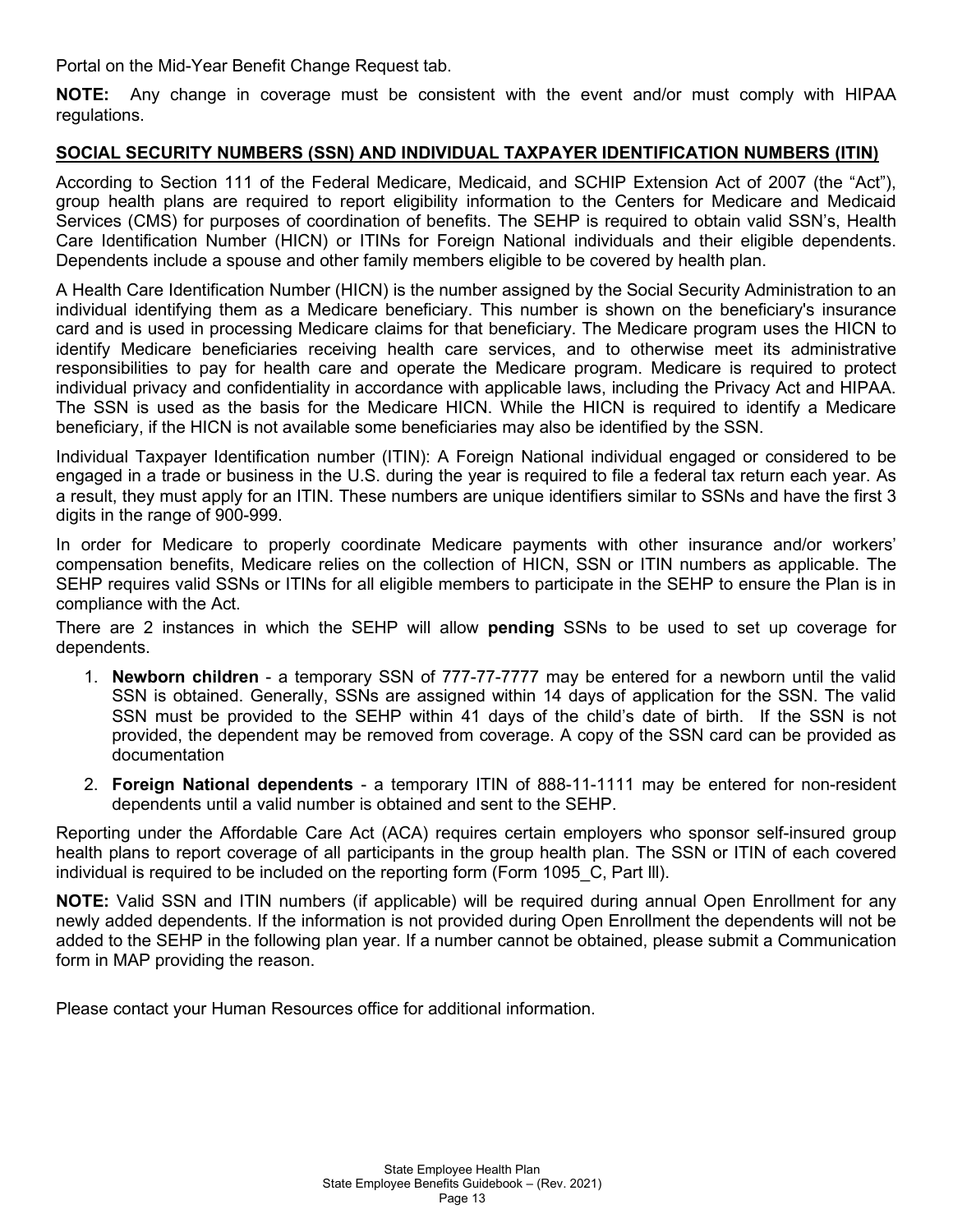# **NEWBORNS**

To add a newborn to coverage, a *Newly Eligible Dependent* request must be submitted within 31 days of the birth. Members are able to submit the request in the Member Portal - *<https://sehp.member.hrissuite.com/>* along with supporting documentation. After logging in, click on the **Mid-Year Benefit Change** Request tab then select *Newly Eligible Dependent* and fill in the information on the next page.

A birth certificate or hospital announcement and a valid SSN or ITIN (if applicable) must be uploaded in the member portal. To upload documents, Use the **Upload Documents** button located at the bottom of the home page.

# **GRANDCHILDREN**

A grandchild born to your covered dependent child may be covered under the SEHP, if a copy of the birth certificate, a completed *Dependent Grandchild Affidavit*, and appropriate proof of financial dependency and residency are uploaded in MAP at the time of the *Newly Eligible Dependent* request within 31 days of the grandchild's date of birth. **You must claim your grandchild as a dependent on your Federal tax return and at least one of the following conditions must be met**:

- a. You have legal custody of **or** have lawfully adopted your grandchild;
- b. Your grandchild lives in your home and is the child of your dependent child covered under the SEHP and you provide more than 50% of the support of the grandchild; or
- c. Your grandchild is the child of your dependent child covered under the SEHP and is considered to reside with you even when your grandchild or your dependent child are temporarily absent due to special circumstances including education of your dependent child, and you provide more than 50% of the support for your grandchild.

**NOTE:** A Dependent Grandchild affidavit (Appendix E) must be completed, notarized, and uploaded in MAP along with a copy of your grandchild's birth certificate and a copy of the most recently filed Federal tax return showing that you claim your grandchild as a dependent, for proof of financial dependency and residency when submitting the Change Request in MAP.

**NEWBORN Grandchildren -** A *Newly Eligible Dependent* request must be submitted within 31 days of the grandchild's birth. Members are able to submit the request in the Member Portal along with supporting documentation. After logging in, click on the **Mid-Year Benefit Change** Request tab then select *Newly Eligible Dependent* and fill in the information on the next page.

When you file the current year's tax return, the return, with all financial information redacted and the grandchild claimed as a dependent, must be uploaded and a Communication Request stating that this has been done must be submitted in MAP by April 15<sup>the</sup> of the following year.

# **ADOPTIONS**

For adoptions, a *Newly Eligible Dependent* request must be submitted within 31 days of the date that the petition for adoption or placement notice is filed or the date of adoption placement. A copy of the petition for adoption or placement notice, issued by the court including Judge's signature and court date stamp, must be uploaded in MAP with the request.

If the adoption is being handled through an adoption agency, they may require an adjustment period in the primary member's home prior to filing the petition for adoption. In this case, a copy of the adoption agency's placement letter must be uploaded in MAP with the *Newly Eligible Dependent* request and must indicate the date of placement as well as the length of the adjustment period.

When the adjustment period is over and the petition for adoption has been filed with the court, a copy of the petition for adoption issued by the court that includes the Judge's signature and court date stamp, must be uploaded in MAP in order to continue coverage for the dependent. If the dependent is removed from the primary member's home, an *Add/Drop Dependent* request must be submitted in MAP to remove the dependent from the primary member's coverage.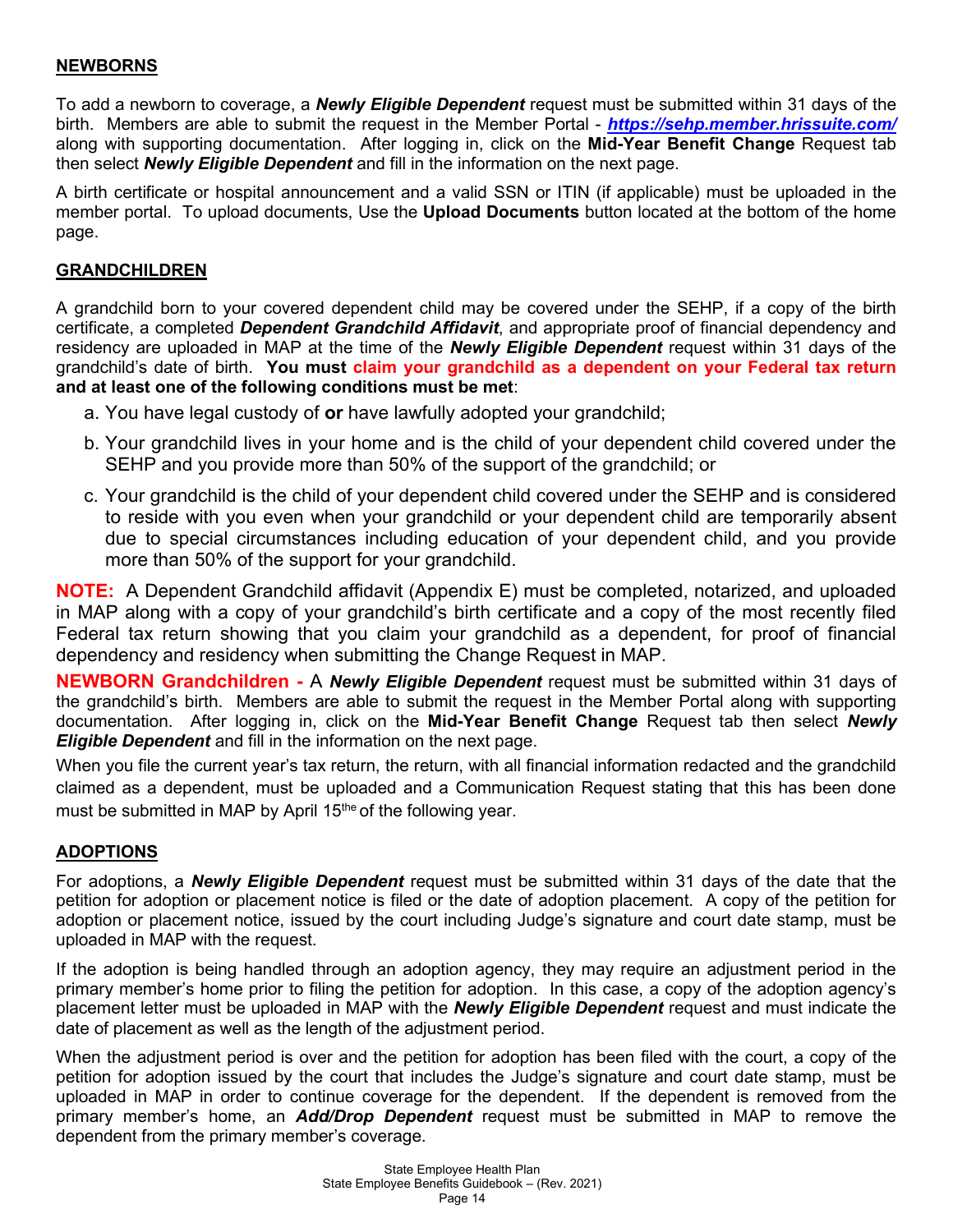The SEHP should be contacted for guidance if the dependent is being adopted from a foreign country and a petition for adoption has not been filed in a U.S. Court.

If the date of the filing for petition for adoption or placement in your home is within 31 days of the birth of the child, the coverage effective date is the date of birth, provided that a *Newly Eligible Dependent* request is submitted in MAP and the appropriate documentation is uploaded within 31 days of the event. If the filing placement is not within 31 days of the date of birth of the child, the effective date of coverage is the date of the filing date of the petition for adoption **or** the date of placement, whichever the case may be. The effective date of coverage cannot be earlier than the child's placement or arrival in your home within the United States.

**NOTE:** If you add a newborn or newly adopted dependent to coverage, other eligible dependents may also be added to your coverage at this time. The effective date of coverage for the newborn or adopted dependent will be the date of birth. A *Newly Eligible Dependent* request and the appropriate documentation are required within 31 days of the child's birth, date of placement for adoption or date of petition for adoption or.

The effective date of coverage for your other eligible dependents, such as spouse and/or other children or stepchildren, will be the effective the same day as the newborn or newly adopted dependent.

# **CHANGE IN EMPLOYEE CONTRIBUTION**

The change in premium (if applicable) will be reflected on the next paycheck after the SEHP receives and processes the request. The effective date will coincide with the date of birth, date of petition for adoption or date of the placement agreement. If the date of birth, date of petition for adoption, or date of the placement agreement occurs on the first day of the month, the change in your contribution will take place that day.

# **NEW LEGAL CUSTODY/GUARDIANSHIP DEPENDENTS**

**(**dependents who are not natural or adopted children of the member**)**

If you are adding a newly eligible legal custody/guardianship dependent to coverage, you need to submit a *Newly Eligible Dependent* request within 31 days of the date that the court issues a legal custody agreement. A copy of the court order or legal custody agreement and birth certificate must be uploaded in MAP with the request.

The effective date of coverage will be the 1st day of the month following the date of legal custody or guardianship. If the date of legal custody or guardianship occurs on the 1st day of a month, the coverage effective date will be that day.

# **NEW SPOUSE OR STEPCHILDREN DUE TO MARRIAGE**

If you want to add a new spouse and/or stepchild(ren) to coverage due to marriage, you will need to submit a *Newly Eligible Dependent* request in the Member portal. The enrollment request along with the appropriate supporting documentation must be submitted within 31 days of the date of marriage.

The effective date of coverage will be the 1st day of the month following the date of marriage. If the marriage occurs on the 1st day of the month, the coverage effective date will be the 1st day of that month.

If you are adding a newly eligible spouse or stepchild(ren) to coverage, other eligible dependents may also be added to coverage, such as your other children. The effective date of coverage for these dependents will be the 1st day of the month following the date of marriage. Your contributions will be due according to the dependent coverage effective date.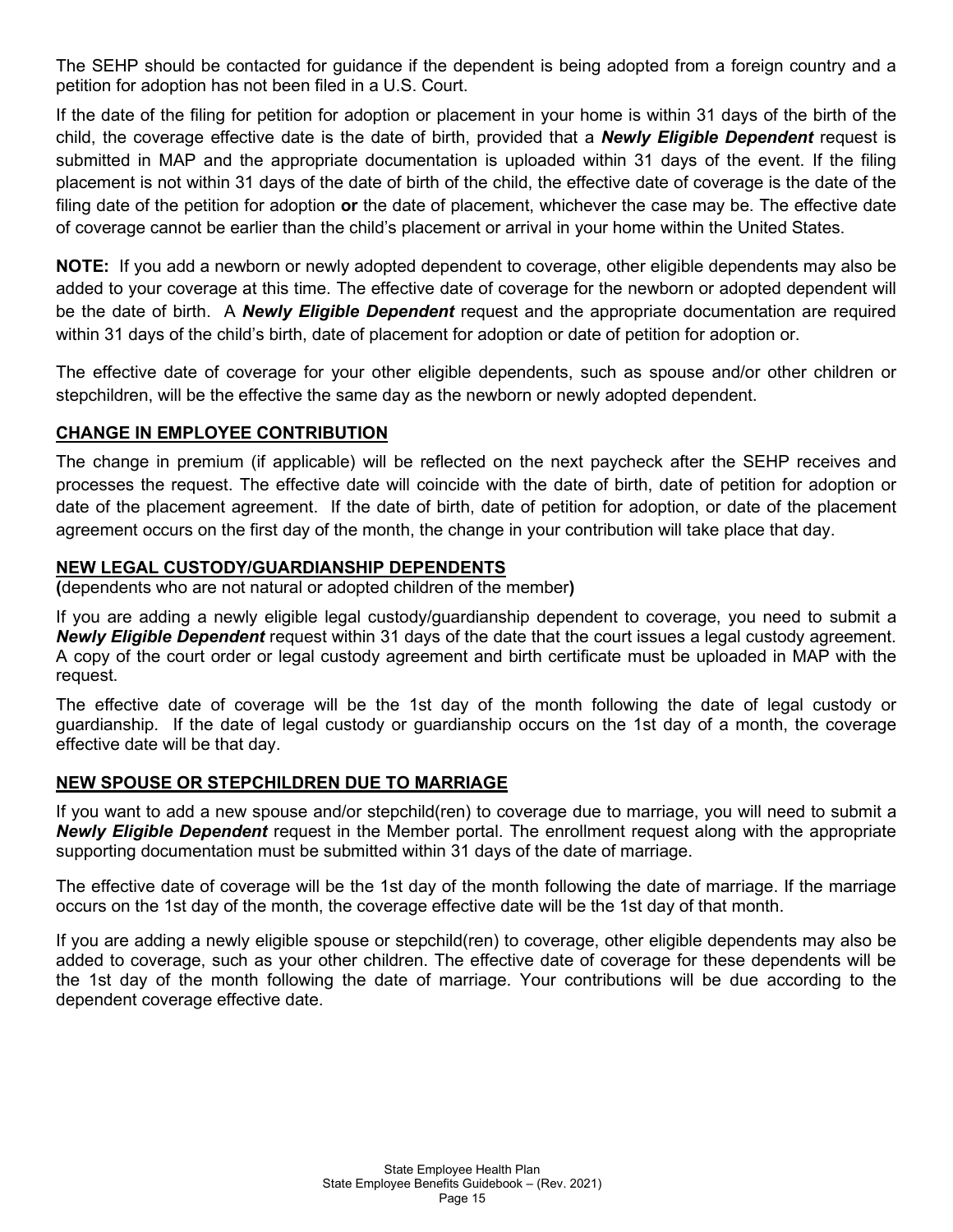## **EMPLOYEE PREVIOUSLY WAIVED COVERAGE**

If you have previously waived coverage, have acquired a newly eligible dependent, (marriage, birth, adoption, legal custody/guardianship, etc.), and you want to enroll in the SEHP, you will need to submit a *Communication* request to enroll in your Member Portal within 31 days of the qualifying event date and upload the required documentation for that event.

Coverage for you and your newly eligible spouse and dependent(s) will be effective the first of the month following the date of the qualifying event. In the case of a newborn, coverage for the newborn will be the date of birth, but your coverage will be the first of the month preceding the newborn's date of birth. Any spouse or other dependents added during this qualifying event will be effective the date of birth of the newborn.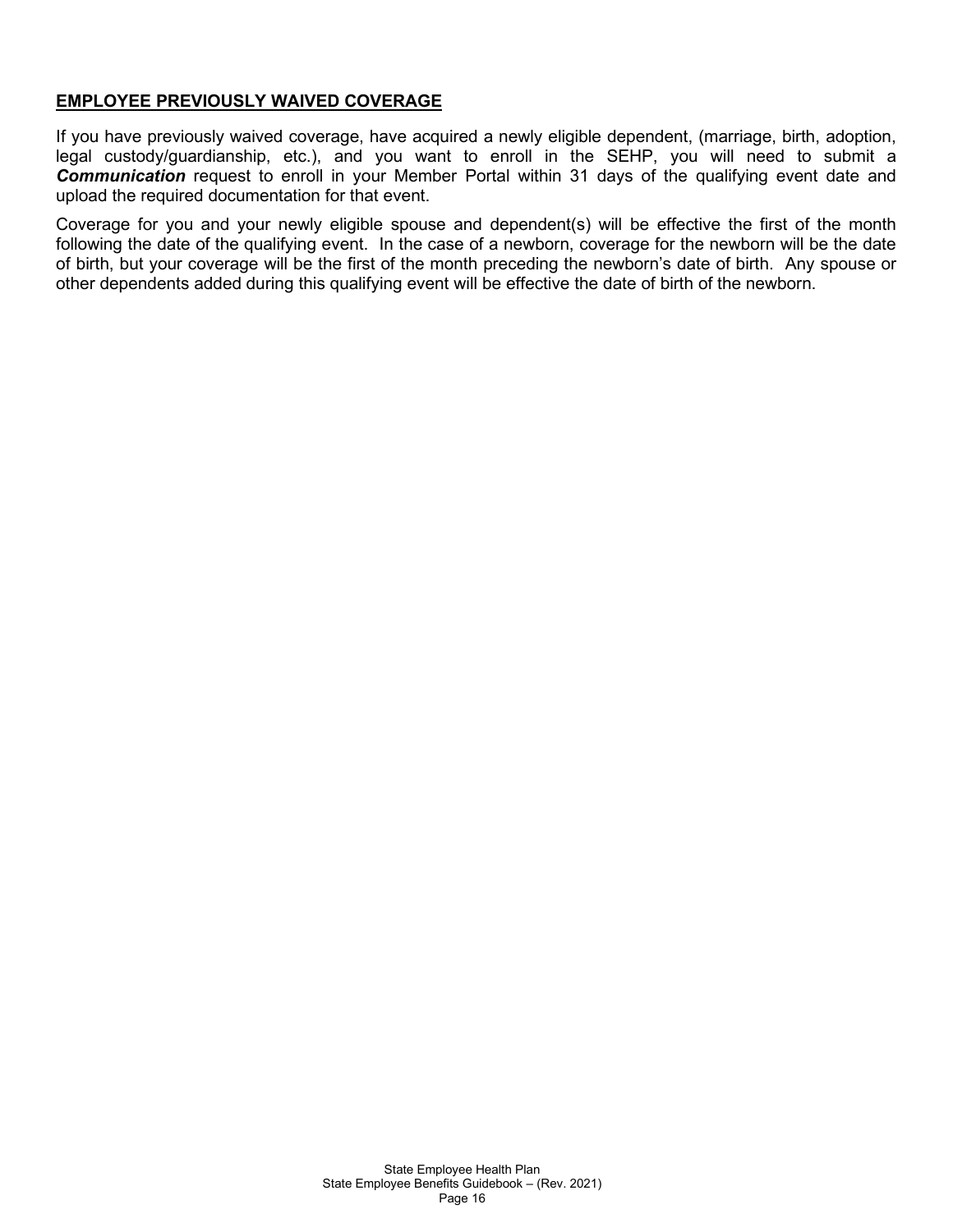# **ANNUAL OPEN ENROLLMENT PERIOD**

The Open Enrollment period for SEHP occurs annually from October  $1<sup>st</sup> - 31$ st. Members are required to complete the Open Enrollment process to make their coverage elections for the following year during this time.

Open Enrollment elections are made in the Membership Portal - *<https://sehp/member/hrissuite.com>* or **if you are employed at ESU, KSU, KU, KUMC or PSU** use this link to access the portal: *[https://sso.cobraguard.net/seer\\_login.php](https://sso.cobraguard.net/seer_login.php)* .

Information concerning enrollment elections can be found in the enrollment booklet on the SEHP website *<https://healthbenefitsprogram.ks.gov/sehp/state-employee-health-plan>.*

When requesting to add dependents during Open Enrollment, the appropriate supporting documentation including valid SSNs or ITINs (if applicable), must be uploaded in the Membership portal during the enrollment process. Any documentation submitted in any language other than English must be accompanied with an English translation.

**NOTE:** If the appropriate information is not provided during Open Enrollment, the SEHP will be unable to add the dependents to your SEHP coverage for the following plan year. If an ITIN cannot be provided, please submit a Communication form to SEHP Membership Services providing the reason the ITIN can't be obtained.

# **PRE-EXISTING CONDITIONS**

The SEHP does not apply an additional waiting period for pre-existing conditions for you or your dependents that enroll in health coverage during the annual Open Enrollment period.

## **NEWLY ELIGIBLE MEMBERS**

Newly eligible members who are hired during or after the Open Enrollment period, must enroll in their initial coverage for the current Plan Year **and** complete the Open Enrollment process for the following year.

## **REVISED OPEN ENROLLMENT ELECTIONS**

You may change your original Open Enrollment election in MAP any time before October 31<sup>st</sup>.

#### **IDENTIFICATION CARDS**

If you are newly enrolled or have made a coverage level change, Medical, Dental, Vision Identification (ID) cards will be sent to you. If you do not receive your ID cards, please contact the health plan vendors directly using the telephone numbers listed in the front of this Guidebook or on the vendor page of the SEHP's website at: *<https://healthbenefitsprogram.ks.gov/sehp/state-employee-health-plan>***.** You may be able to download a card directly from the vendor's website or by using the vendor's mobile apps.

#### **COST OF COVERAGE**

Your contribution amount for SEHP coverage is subject to change each Plan Year.

Note: SEHP premiums will be based on semi-monthly payroll deduction periods. This includes vision and voluntary plans.

For current SEHP rates, please review the current Enrollment booklet located on our website at: *<https://healthbenefitsprogram.ks.gov/sehp/state-employee-health-plan>*.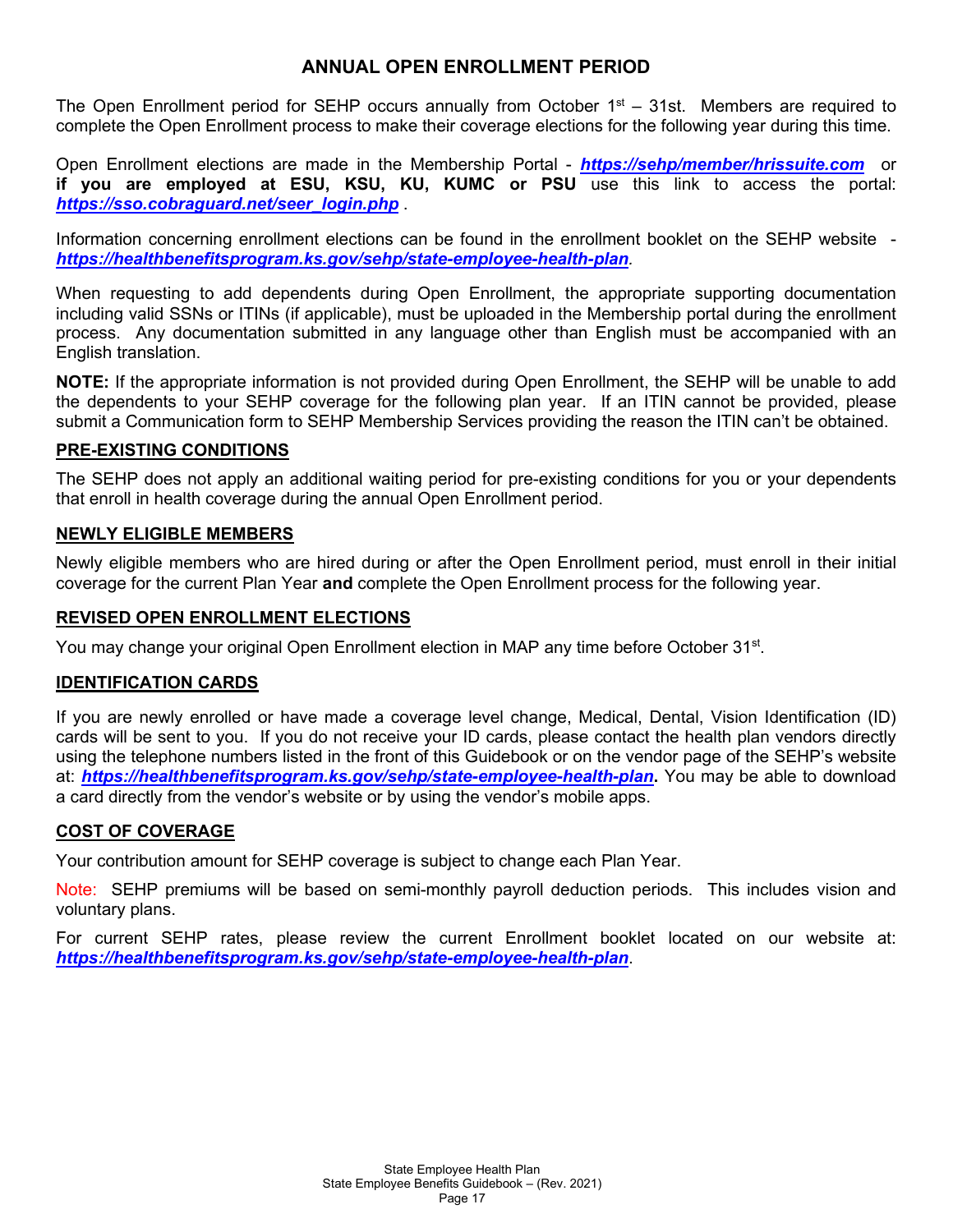# **MID-YEAR ENROLLMENT CHANGES**

# **ADDING /DROPPING DEPENDENTS DUE TO A CHANGE IN COVERAGE**

Dependents may be added or dropped from your current coverage during the Plan Year if the following midyear change requirements are met.

- **A.** The change is a result of a dependent losing or gaining coverage on their own;
- **B.** You request the change within 31 calendar days of the event by completing the Add/Drop request in your Member portal.
- **C.** Written documentation of the event is provided (divorce decree, death certificate, custody agreement, or statement from a spouse/dependents employer on company letterhead indicating they are losing or gaining coverage and the effective date.

NOTE: Adding or dropping a dependent mid-year is not a qualifying event to change your plan, only the coverage level. Plan changes are only allowed during open enrollment for the next plan year.

# **REQUIRED SUPPORTING DOCUMENTATION**

The following appropriate documentation is required to be submitted to SEHP Membership Services with your online Enrollment or Change request:

- **1.** Marriage License (for proof of spouse and stepchild eligibility)
- **2.** Birth certificate or hospital birth announcement for newborns including full names of the parents. **(Birth registration cards are not acceptable proof for dependent children)**
- **3.** Petition for adoption or placement agreement for dependent child
- **4.** Legal custody or guardianship document issued by the court including Judge's signature and court date stamp
- **5.** Court order for dependent children who are not natural or adopted children of the primary member including Judge's signature and court date stamp
- **6.** Certificate of birth and Dependent Grandchild Affidavit for children born to a covered dependent (grandchild). After filing the current year's filed Federal tax return, a copy of the first two pages showing you have claimed the grandchild and signatures will need to be uploaded for proof of financial dependency and residency of the grandchild. Please white out any income information before uploading.
- **7.** A completed *Permanent Totally Disabled Dependent Child* application and copy of the first two pages of the current year's filed Federal tax return for proof of financial dependency and residency of that child. Please white out any income information before uploading.
- **8.** For proof of Spouse eligibility ONLY, the pages needed from the current year's filed Federal tax return depend on which Tax form was filed:
	- Form 1040—pages 1 & 2 containing the filer's name, the employee and spouse's signature, and a written signature date the employee and spouse each signed the form.
	- Form 1040A—pages 1 & 2 containing the filer's name, the employee and spouse's signature, and a written signature date the employee and spouse each signed the form.
	- Form 8879 (IRS *e-file*)—containing the date filed, the filer's name, the employee and spouse's signature, and a written signature date the employee and spouse each signed the form.
- **9.** Divorce decree court document, including the Judge's signature and the court date stamp.
- **10.** A copy of a military ID and privilege card (front and back) with the expiration date for proof of Tricare coverage and for documentation for the end of Tricare coverage.
- **11.** For dependent loss of other group health coverage, a letter or certificate of other creditable coverage, listing the name of the member and all dependents that were covered under a previous employer's insurance is required. The letter or certificate must identify the previous employer, and the date in which coverage ended.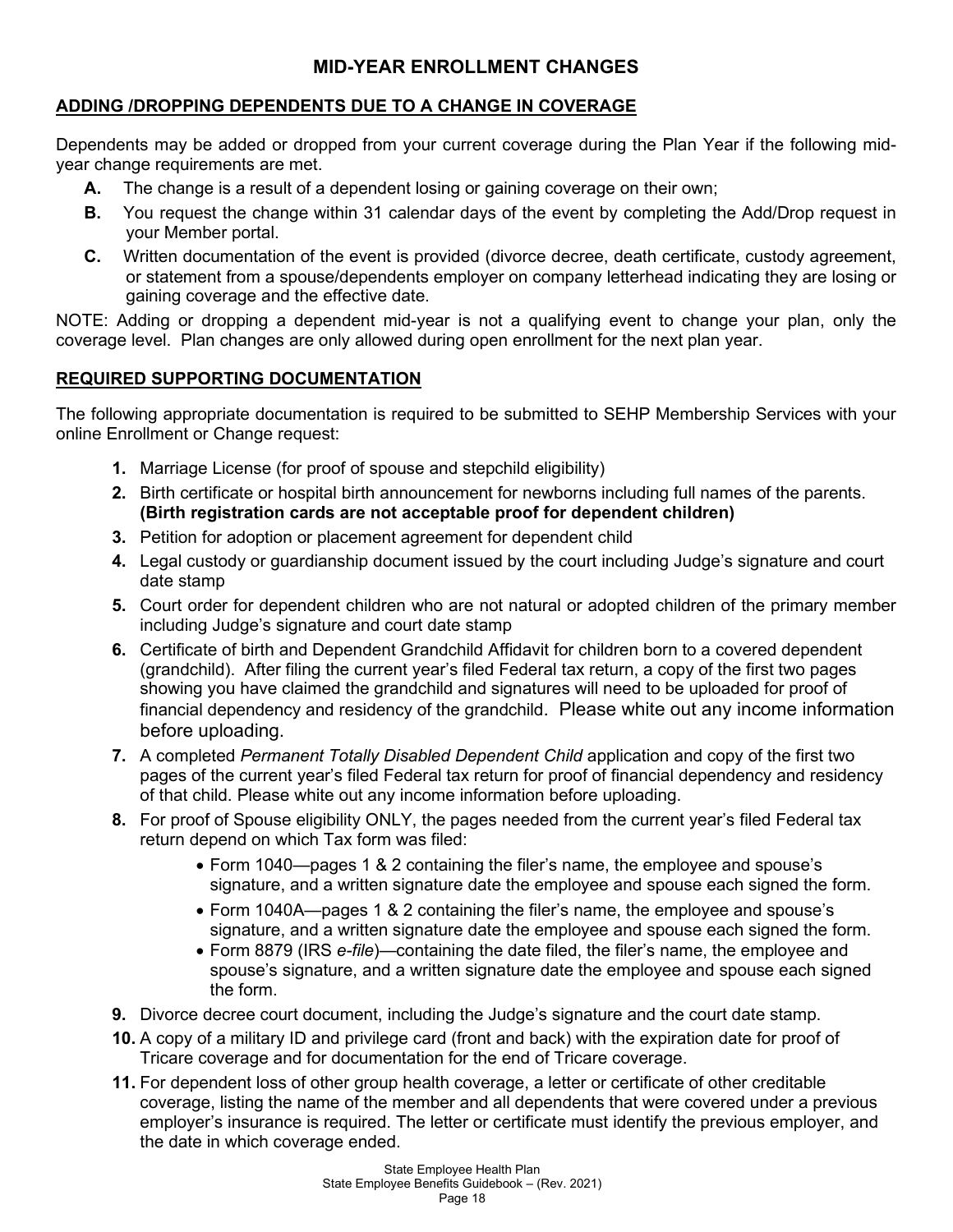Valid SSN or ITIN numbers (if applicable) are required when you add dependents to your coverage. If the information is not provided at the time of the request to add the dependent, the SEHP will be unable to add them to your SEHP coverage. If a number cannot be provided, a Communication form must be submitted to SEHP providing the reason that the number can't be obtained.

**NOTE: A qualifying event will not allow you to change plans or medical vendors**, only coverage level changes can be made mid-year. After your initial enrollment, plan and vendor changes can only be done during open enrollment.

# **MID-YEAR QUALIFYING EVENTS – PRETAX EVENTS**

If you are enrolled in the SEHP on a pretax basis, you may make mid-year changes to your coverage based on the following qualifying events:

**1. Your marriage** – you may add or drop your entire family as the entire family is now newly eligible. You will need to submit a copy of the marriage license along with the **Add/Drop** request in your Member portal to add family members to your coverage.

If you are going on your Spouse's health plan coverage, submit a **Member Waive Coverage (Mid-Year)** request in your Member portal and upload documentation showing you are covered under the spouse's health plan with the effective date listed.

- **2. Common Law marriage** submit an **Add/Drop** request in your Member portal and upload a notarized copy of the completed **Common Law Marriage Affidavit** (found under the Forms tab in your Member Portal) **and** proof of joint ownership. Acceptable documents for proof of joint ownership are listed below. Please white out any financial information before uploading. Documents submitted should have both you and your spouse listed.
	- Active current bank statement
	- Active lease agreement
	- Current homeowners insurance statement
	- Current credit card statement
	- Current property tax statement
	- Current year federal filed tax return
	- Current mortgage statement
- **3. Divorce -** In the event of divorce you will need to submit a *Remove Ineligible Dependent* request and upload a copy of the divorce decree court document, including the Judge's signature and the court date stamp. This will remove the ineligible spouse and stepchildren from your coverage.
- **4. Birth or adoption of a dependent** In the event of the addition of a dependent due to birth or adoption, you may add your entire family to your plan. You will need to submit an **Add/Drop** request in your Member portal and upload the birth certificate or a copy of the petition for adoption or placement, whichever is appropriate, for the newborn and a marriage certificate and birth certificates for any other children.

In this situation, you may only drop entire family if the family members are now covered under another employer's plan.

**5. Gain or loss of legal custody** of a dependent, you will need to submit a **Remove Ineligible Dependent** request in your Member portal and upload a copy of the court order including court recorded date stamp and judge's signature in order to add or drop the dependent.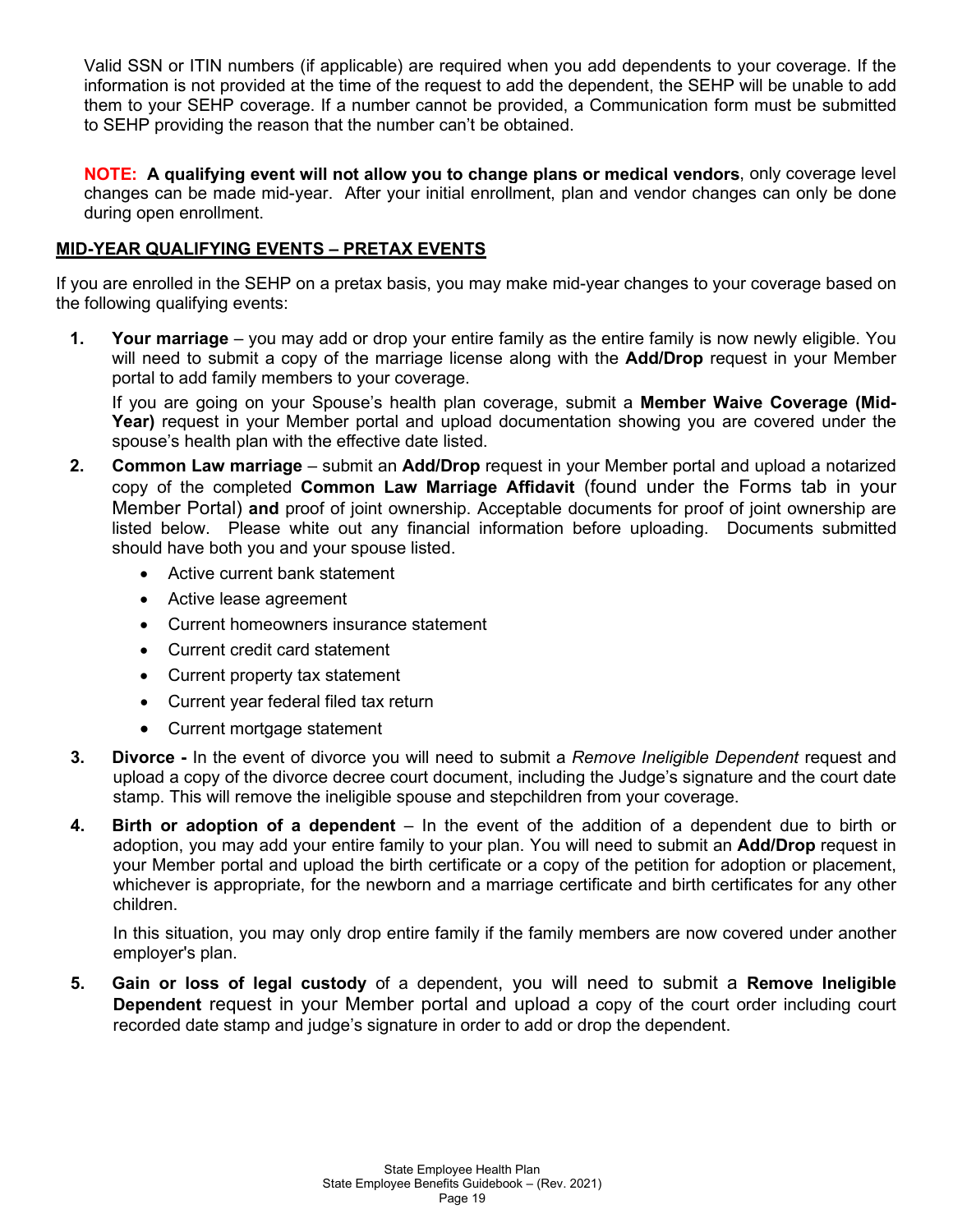**6. Change in Employment –** If you or your dependents have a change in employment like moving from part-time status to full-time status or vice versa or have been moved to a position that affects benefits eligibility that will affect the cost, benefit level, or benefit coverage, you are eligible to change your health plan coverage.

To enroll yourself in coverage, you will submit a Communication form in your Member portal stating that you are changing employment status or benefits eligibility and would like to enroll in coverage due to this change. An enrollment portal will be opened, and an email will be sent to you explaining how to enroll.

If you would like to drop coverage, you will submit a **Member Waive Coverage (Mid-Year)** request in your Member portal and coverage will be dropped effective the last day in the eligible position. You will need to upload the proper documentation when you submit the request.

**7. Termination or commencement of employment (including retirement)** If this pertains to you, your HR department will submit the appropriate request in the HR portal, and it will be worked by SEHP and an email will be sent to you if there is anything you need to do. You may change your medical plan at the time of retirement

For your spouse or a dependent loss or gaining of coverage, you will need to submit an *Add/Drop* request in your Member portal and upload the appropriate documentation –

- For spouse or dependent loss of other group health coverage, a letter or certificate of other creditable coverage, listing the name of the member and all dependents that were covered under a previous employer's insurance. The letter or certificate must identify the previous employer and list the date in which coverage ended.
- For spouse or dependent gaining other group health coverage, proof of coverage from new vendor/employer showing the plans, effective date and who is covered.
- **8. Death –**If the death is the employee, the request will be submitted by the HR department in the HR portal and the death certificate or document approved by legal counsel will be uploaded. Surviving spouse/dependents will be able to continue coverage under either the COBRA or Direct Bill program.

If the death is the spouse or a dependent, you or your HR department will submit a *Death of Spouse or Dependent* request and upload of the death certificate or document approved by legal counsel.

- **9. Military insurance changes** You may make a mid-year change if you, your spouse, or dependent are called to active military duty and this results in a gain or lose eligibility for military health insurance coverage. You will need to request the change in MAP and provide documentation of the gain or loss of the military coverage.
- **10. Your dependent child turns age 26** (coverage ends for your dependent on the last day of the month of their  $26<sup>th</sup>$  birthday). You will be notified by the SEHP prior to your dependent's birthday and the change will be automatically applied to your benefits. If the change results in a different coverage tier, this change will be made by SEHP and your contribution adjusted.
- **11. Government sponsored VA benefits**  If you, your spouse, or dependent gain or lose government sponsored VA benefits you may make a mid-year change in MAP. You will need to upload documentation of the change in VA benefits to accompany your enrollment request
- **12. Medicare eligibility**  You may make a mid-year change if you, your spouse, or dependent become newly eligible for Medicare and elect Medicare coverage as primary.

Members or spouses turning 65 and becoming newly eligible for Medicare benefits will need to complete a TEFRA form to elect whether or not they wish to have Medicare or SEHP coverage by primary. If Medicare is chosen as primary, coverage under the SEHP will end the day before Medicare coverage is effective. Notices are sent out approximately 60 days prior to the 65th birthday and include instructions on completing and uploading the TEFRA form.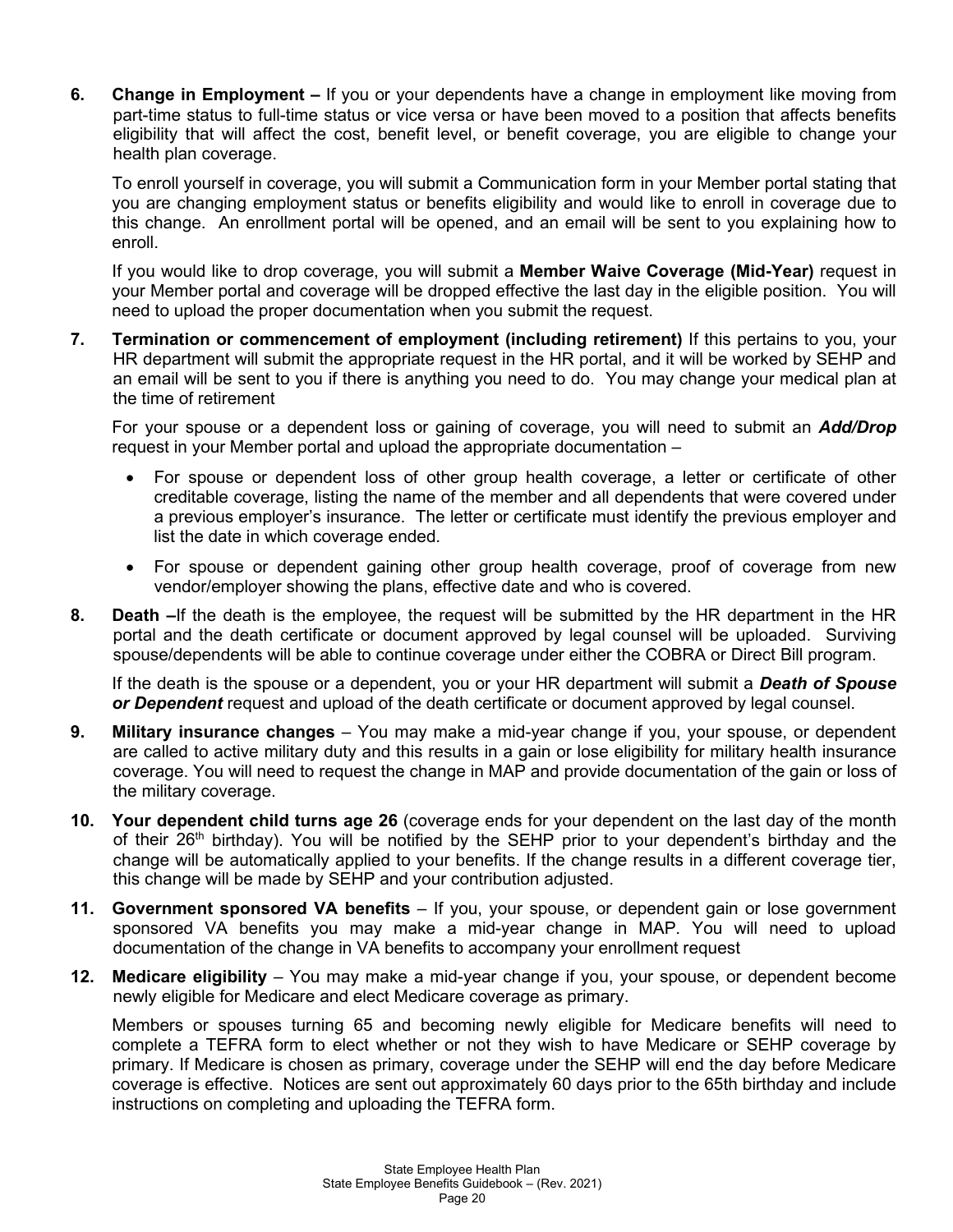If a member, spouse or dependent lose Medicare eligibility, a communication form will need to be submitted in MAP and documentation of the loss of Medicare benefits uploaded.

**13. Entitlement to Medicaid** – If you, your spouse, or dependent is entitled to coverage (i.e., becomes enrolled) title XIX of the Social Security Act (Medicaid) (Public Law 89-97 (79 Stat. 343)), while enrolled in the SEHP, you may make a mid-year change to cancel or reduce coverage of SEHP coverage. Contact your HR department to submit a request in the HR portal. Proof of coverage listing all covered individuals and the effective date of coverage.

In addition, if you, your spouse, or dependent who have been entitled to coverage under Medicaid loses eligibility for such coverage, you may make a mid-year change under SEHP. Contact your HR department to submit a request in the HR portal. Proof of loss of coverage listing all covered individuals and the effective date of coverage termination.

**14. Dependent children losing eligibility/coverage** under another group health insurance plan is a qualifying event to request a coverage change. An *Add/Drop* request will need to be submitted and a letter or certificate of other creditable coverage listing the name of the dependents that were covered and the effective date of termination uploaded in your Member portal.

For mid-year changes, the effective date of coverage or change in coverage will generally be the first day of the month following the event. For events that occur on the first day of a month, the coverage effective date will be the 1st day of the month. If a death occurs on the first day of a month, the change effective date will be the 1st day of the following month.

For dependents gaining coverage under another group health plan, submit an *Add/Drop* request in your member portal and upload a letter or certificate from the employer or group health plan indicating the effective date of coverage and the names of the individuals that are covered under that plan will need to be uploaded.

- **15. Dependent children identified under a Medical Withholding Order (K.S.A. 23-4,105) or Qualified Medical Child Support Order**. If the SEHP receives a court order requesting a coverage change, the SEHP has the authority to add or remove dependent children without the consent of the employee. Changes will be made by the SEHP to the member's coverage to comply with the courts order automatically. Coverage and member contribution levels will be adjusted to reflect these changes.
- **16. Dependent spouse or children who move to the U.S**. is a qualifying event. Submit an *Add/Drop* request in your Member portal and upload copies of your marriage license, birth certificates and the stamped Visa or air flight itinerary showing when the dependent entered the U.S. for the dependents being added.
- **17. Entitlement to Medicare or Medicaid** If the employees, spouse, or dependent(s) is entitled to coverage (becomes enrolled) under Part A or Part B of title XVIII of the Social Security Act (Medicare) (Public Law 89-97 (79 Stat. 291)) or title XIX of the Social Security Act (Medicaid) (Public Law 89-97 (79 Stat. 343)), while enrolled in the SEHP, they may make a mid-year change to cancel or reduce their SEHP coverage. In addition, if the employees, spouse, or dependent(s) who has been entitled to coverage under Medicare or Medicaid loses eligibility for such coverage, they may make a mid-year change for coverage under the SEHP.
- **18. Children's Health Insurance Program (CHIP)** Dependents losing CHIP coverage is a mid-year qualifying event and they can be added to SEHP coverage. **Gaining CHIP coverage is not a qualifying event to remove dependents mid-year.**

# **AFTER-TAX EVENTS**

If you are enrolled in SEHP coverage on an after-tax basis, you may make mid-year additions and deletions from coverage due to the following events and subject to the requirements listed above:

- **1.** All events as listed under Pretax Events;
- **2.** Removing yourself and/or dependents from SEHP coverage for any reason (no documentation is required).

**Note:** Vision coverage may not be added during the Plan Year.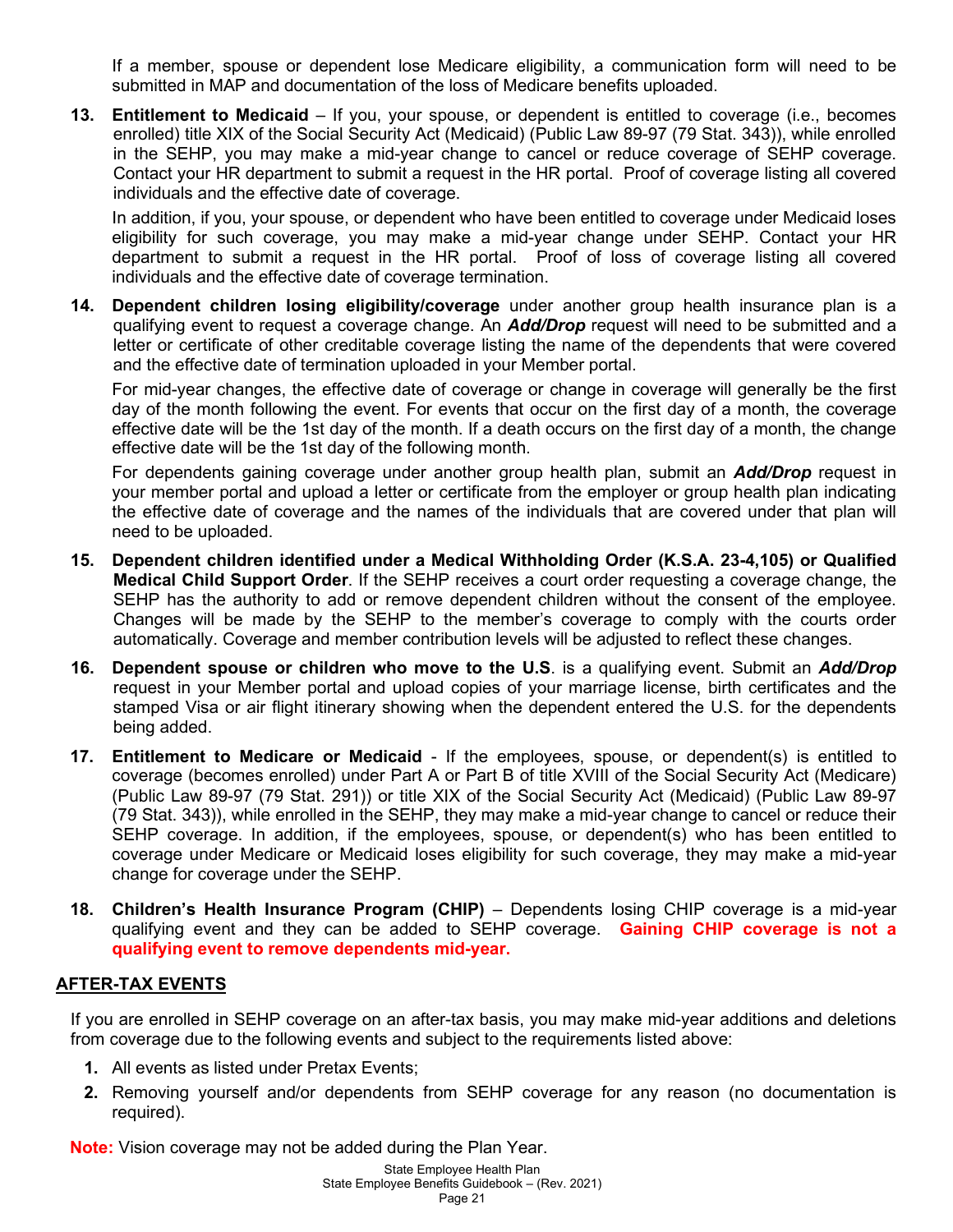## **TERMINATION OF ACTIVE COVERAGE**

All active coverage including medical, dental, vision, prescription drug and voluntary benefits will terminate the last day of the month in which you terminate employment. If you terminate employment on the  $1<sup>st</sup>$  of any month, all coverage will end that day.

If you are enrolled in the voluntary insurance programs for hospital indemnity, critical illness or accidental injury, you have the option to change that coverage to an individual plan and continue it after you leave the State.

## **ACTIVE MILITARY DUTY**

If you go on military duty - leave without pay, you can either terminate your SEHP coverage effective the last day of the month in which you go on military duty or continue SEHP coverage for the next 30 days.

If you choose to terminate SEHP coverage, you and your covered dependents will be allowed to re-enroll into the same SEHP plan and coverage when you return to active employee status.

If you choose to continue coverage for the next 30 days, your Agency would pay the SEHP employer contribution for those 30 days and you would pay your regular payroll deduction amount to your Agency.

After the first 30 days have passed, you may continue SEHP coverage in the SEHP Direct Bill Program. You need to request the change to Direct Bill within 30 days of the effective date of the military leave without pay. You would enter your ACH information in your Member portal and the full (employer and employee portion) premium amount would automatically be deducted once a month from your bank account as a direct bill participant. There is no Agency employer contribution. An employee with spouse, children, or full family coverage may elect to drop themselves and keep their spouse and/or children covered in the SEHP.

If SEHP coverage is continued, it will be the primary payer of claims and military coverage will be secondary.

If you are on military leave during Open Enrollment, you may enroll in any SEHP plan and coverage levels for which you are eligible, without penalty, upon your return to active employee status.

The effective date of coverage may be either the first day of the month following your return from active military duty or the first day of the month in which you return to active employee status. Return from military leave policies also apply to dependents returning from military leave.

If you are qualified for and elect to participate in the military's transitional health benefit program, you will be allowed to re-enter the SEHP without penalty when the transitional coverage terminates.

The effective date of coverage may be either the first day of the month following termination of the military transitional health coverage or the first day of the month in which the military coverage terminates, whichever is chosen.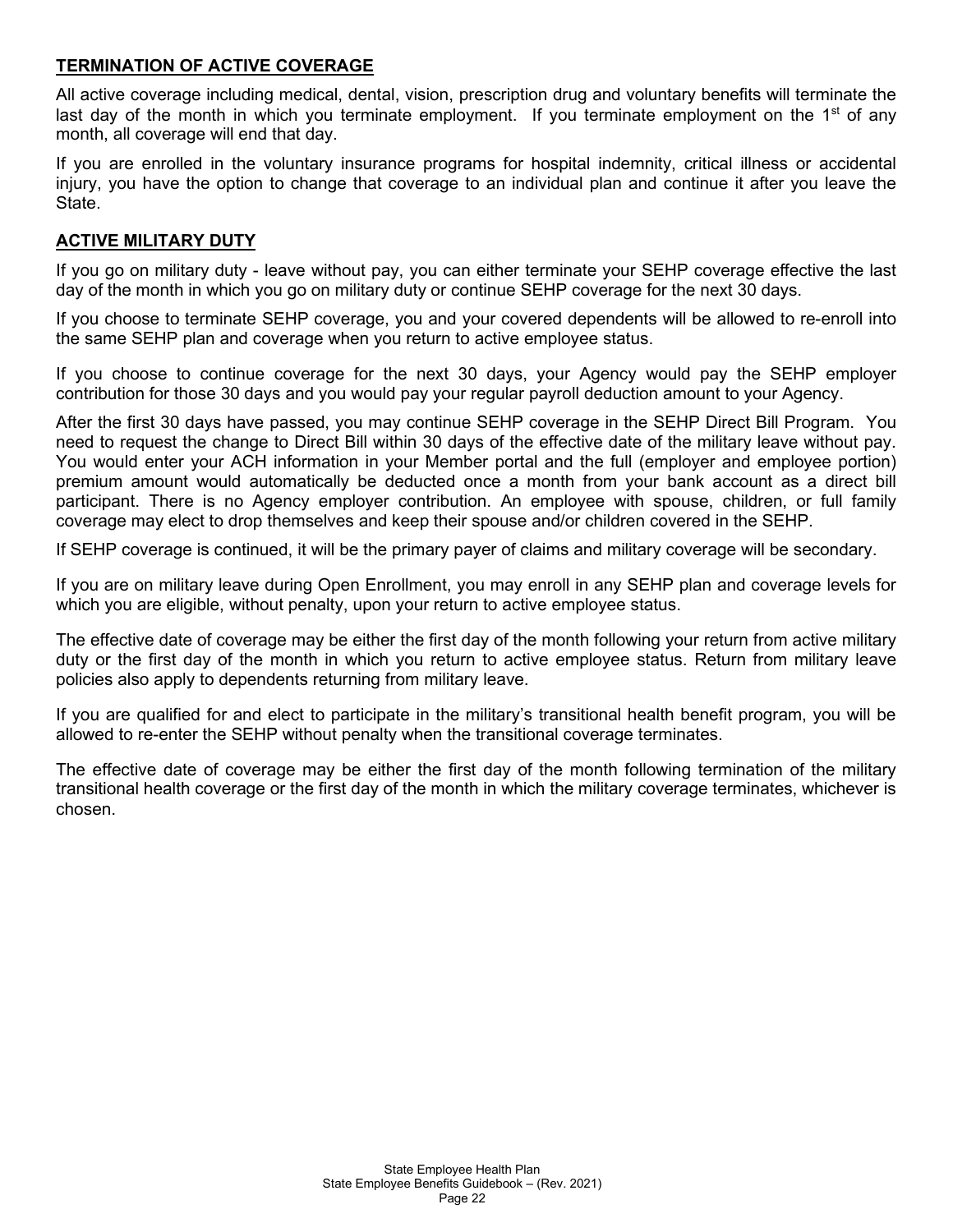# **LEAVE WITHOUT PAY AND RETURN FROM LEAVE WITHOUT PAY**

## **LEAVE WITHOUT PAY**

If you are on voluntary or involuntary Leave Without Pay for 30 continuous calendar days or less and elects to enroll in the Direct Bill program, the employer will pay their part of the premium and you will be billed by the agency for your part of the premium that is normally withheld you're your paychecks.

If you are on voluntary or involuntary Leave Without Pay for 31 or more continuous calendar days, and the leave is not approved as FMLA, the employer must notify you that your SEHP coverage as an active employee will end effective the last day on payroll, unless you sign up for Direct Bill.

**NOTE:** Nine (9) month Regent employees do not receive the 30 calendar days of agency premium contribution.

**NOTE:** Leave without Pay is not a qualifying event to enroll in COBRA.

#### **A. Non-payment of Active Employee Premium**

If you fail to pay on schedule, the employer will submit a request in MAP under Leave Without Pay for Cancellation Due to Non-Payment. You will not be offered COBRA coverage and will not be allowed to reenroll in active or Direct Bill coverage for the remainder of the Leave Without Pay period.

#### **B. Continued Payment of Active Employee Premium**

If you are on leave longer than 30 days and have continued to pay for active employee coverage on the scheduled time frame following the initial 30 calendar days, your employer will submit a Leave Without Pay request in MAP and indicate if you want to continue with Direct Bill coverage while on leave or not. Once the request has been processed, a portal will be opened for you to elect your health insurance coverage while on leave.

After completing your elections in their Member Portal, the employee will need to complete the ACH Form - Recurring Payment on the Billing tab under Payment Methods so their premiums can be deducted from their bank account on the 8<sup>th</sup> of each month for that month's premium. Direct Bill coverage will begin on the 1<sup>st</sup> day of the month.

## **RETURN FROM LEAVE WITHOUT PAY**

When you return from Leave Without Pay (whether it is a regular Leave Without Pay or if it is FMLA Leave Without Pay) a Change Request must be entered in MAP within 31 days of the date of return to active pay status by your HR.

If you did not enroll in Direct Bill coverage while on leave, the health insurance coverage you were enrolled in before going on leave, will be effective the first day of the month after you return to work.

If you enrolled in Direct Bill coverage while on leave, the Direct Bill coverage will end the last day of the month in which you return to work and the same coverage you were enrolled in before going on leave will be effective the first of the following month.

**NOTE:** The only exception to what is listed above is if the Leave Without Pay extended over an Open Enrollment period. If that is the case, then a portal will be open for you to elect coverage for the new Plan Year.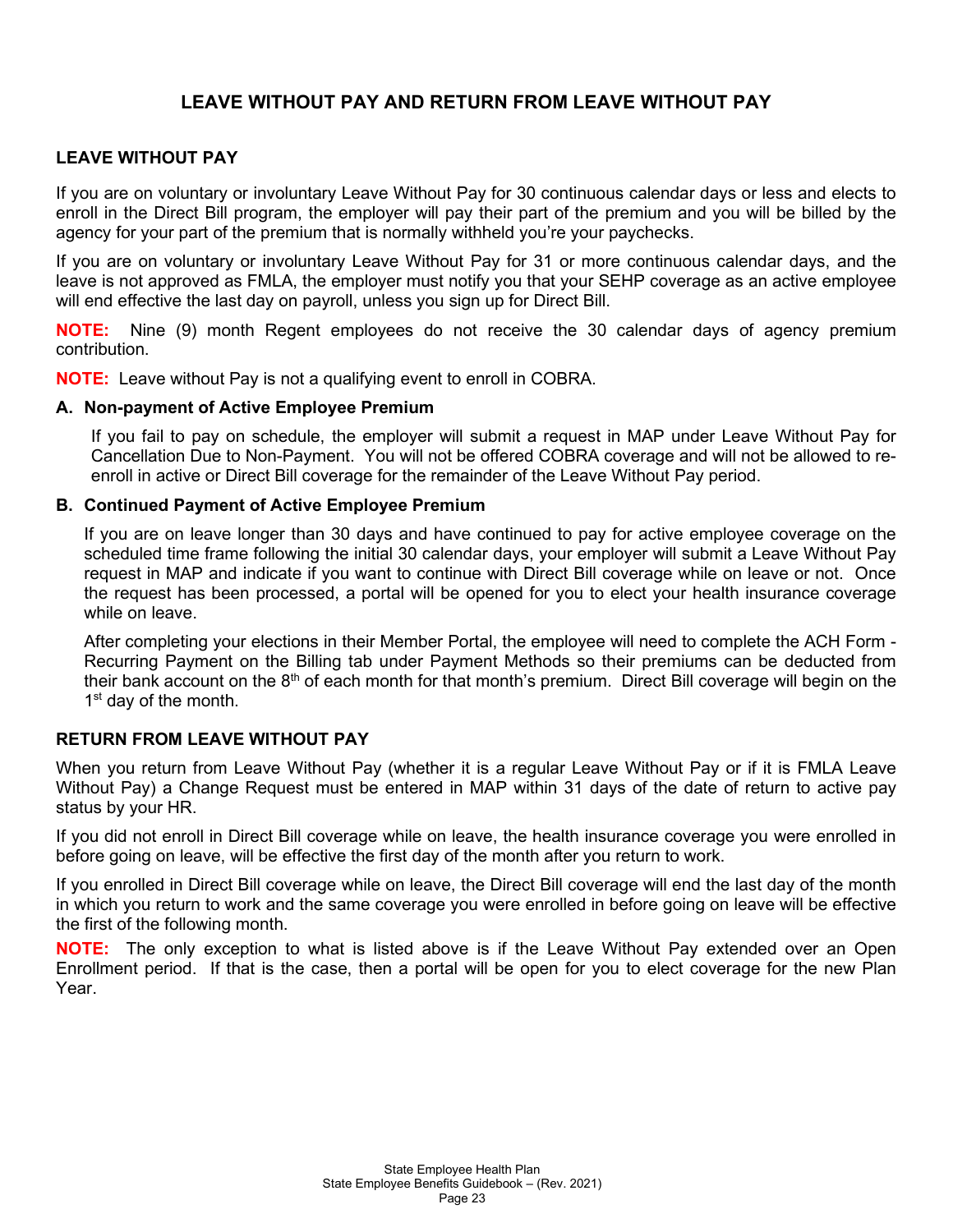# **FAMILY MEDICAL LEAVE ACT (FMLA), FURLOUGHS AND LAYOFFS**

# **FMLA - APPROVED LEAVE WITHOUT PAY OF 31 OR MORE DAYS**

If you are eligible for FMLA, you are eligible for 12 weeks of paid or unpaid leave during any 12-month period beginning with the first day leave was taken.

If you are on FMLA and continue to receive a paycheck, your health insurance premiums will continue to be deducted. When you go on FMLA Without Pay, your employer will bill you for your portion of the premium. If you do not pay these premiums your health insurance coverage will be canceled effective when FMLA began or when last payment was made. The employer will submit a request into MAP to cancel your health insurance due to non-payment of premiums while on FMLA.

Once FMLA ends and if you are still on Leave Without Pay, your employer will then need to submit a request in MAP indicating FMLA has ended and you are being put on Leave Without Pay. You will get the additional 30 days.

# **FURLOUGHS**

If you are furloughed, your SEHP benefits will remain in effect the same as you had as an employee. If you do not have sufficient wages during the pay period to deduct the employee contribution, you will be required to remit the proper contribution amount on a schedule consistent with the semi-monthly pay periods. Your portion of the SEHP premium should be collected by the agency and remitted to the Division of Accounts and Reports – Payroll Section.

If you are on furlough during Open Enrollment, you will be able to make Open Enrollment changes to their SEHP coverage.

Upon the ending of your furlough period, if you have not sustained the requirements for membership in the SEHP, you will have the opportunity to re-enroll. You will be subject to all other applicable policies and regulations regarding enrollment in the SEHP. The ending of a furlough is a Qualifying Event according to IRS Section 125 guidelines.

# **LAYOFFS**

In the event of a layoff, your SEHP coverage will end the last day of the month in which you work. A letter from the COBRA administrator will be sent to your home address in MAP, offering 18 months of coverage under COBRA. If you accept COBRA coverage, you will be responsible for paying the full cost of the coverage, which will include both the contribution you made as an active employee and the contribution paid by the employer.

If you are laid off from SOK service under K.S.A. 75-2948, the 30-day waiting period shall not apply if you return to a benefits eligible position within 365 days from the date of layoff. If this occurs, the agency should enter an Enrollment Request indicating "Return from Layoff within 1 Year" within 31 days of you returning to work.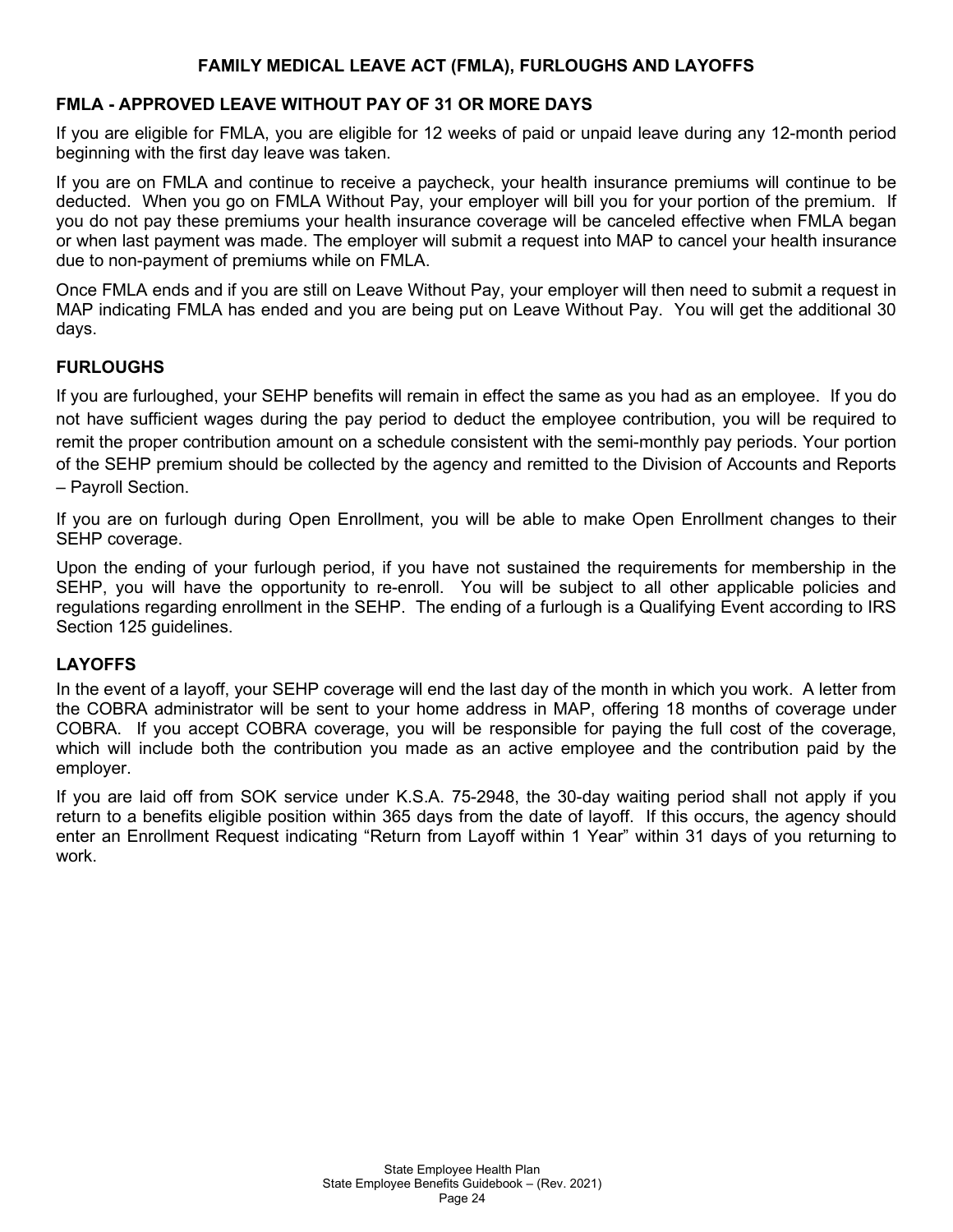# **HEALTH INSURANCE PORTABILITY AND ACCOUNTABILITY ACT (HIPAA)**

The Health Insurance Portability and Accountability Act of 1996 (HIPAA) protects health insurance coverage for workers and their families when they change or lose their jobs. HIPAA places requirements on employersponsored group health plans, insurance companies and health maintenance organizations that:

- 1 limit exclusions for preexisting conditions;<br>2 probibit discrimination against employees
- 2 prohibit discrimination against employees and dependents based on their health status; and
- 3 guarantee renewability and availability of health coverage to certain employees and individuals.

# **SPECIAL ENROLLMENTS**

HIPAA requires that group health plans allow individuals to enroll without having to wait for late or open enrollment. These special enrollment periods are for individuals who previously declined coverage for themselves and their dependents. A special enrollment period can occur if: (1) a current employee or dependent with other health coverage loses eligibility for coverage, or (2) a person becomes a dependent through marriage, birth, adoption or placement for adoption. The employee needs to complete enrollment within 31 days after their other coverage ends. Written documentation of the marriage, birth, adoption or placement for adoption must be provided. Please contact your Human Resources office for more information.

Some examples where special enrollment would apply are: 1) ceasing to be eligible under a plan due to cessation of dependent status (e.g. a child aging out of dependent coverage); 2) a plan ceasing to offer any benefits for a class of similarly situated individuals (e.g. all part-time workers); and 3) an employer of another plan stops contributions toward other coverage, even if the individual continues the other coverage by paying the amount that used to be paid by the employer.

## **NON-DISCRIMINATION REQUIREMENTS**

Individuals may not be denied eligibility or continued eligibility to enroll for benefits under the terms of the plan based on specified health factors. In addition, an individual may not be charged more for coverage than similarly situated individuals on these factors. These factors are: health status, medical condition (physical or mental), claims experience, receipt of health care, medical history, genetic information, and evidence of insurability or disability. For example, an individual cannot be excluded or dropped from coverage under the health plan just because the individual has a particular illness.

# **OTHER APPLICATIONS OF HIPAA LAW**

HIPAA provisions also apply to services under the following laws: 1) Women's Health and Cancer Rights Act (WHCRA) which provides protections to patients who choose to have breast reconstruction in connection with a mastectomy; 2) Mental Health Parity Act (MHPA) which prevents the [group health plan](http://www.cms.hhs.gov/hipaa/hipaa1/phig_Includes/011.asp) from placing annual or lifetime dollar limits on mental health benefits that are lower - less favorable - than annual or lifetime dollar limits for medical and surgical benefits offered under the plan; and, 3) Newborns' and Mothers' Health Protection Act (NMHPA) which affects the amount of time the member or beneficiary and newborn child are covered for a hospital stay following childbirth. For the mother or newborn child, that includes no restriction to less than 48 hours following a normal vaginal delivery or less than 96 hours following a cesarean section. Nor is it required that a hospital obtain authorization from the medical plan for prescribing a length of stay not in excess of the above periods. 4) The Genetic Information Nondiscrimination Act of 2008 generally prohibits the discrimination on the basis of genetic information as well as the release of your genetic information.

# **PLAN DISCLOSURE REQUIREMENTS**

Under the Department of Labor's (DOL) rules governing plan disclosure requirements, group health plans must improve the summary plan descriptions and summaries of material modifications in the following ways: 1) Notify members and beneficiaries of any material reductions in covered services or benefits within 60 days of adoption of the change; 2) Disclose information about the role of insurance companies and health plans with respect to the group health plan, specifically the name and address, and to what extent benefits under the plan are under a contract, and the administrative services, such as paying claims; 3) Inform members and beneficiaries which DOL office they can contact for assistance or information on their rights under HIPAA; and 4) Inform members and beneficiaries that federal law prohibits the plan and health insurance issuer from limiting hospital stays for childbirth to less than 48 hours for normal deliveries and 96 hours for cesarean sections.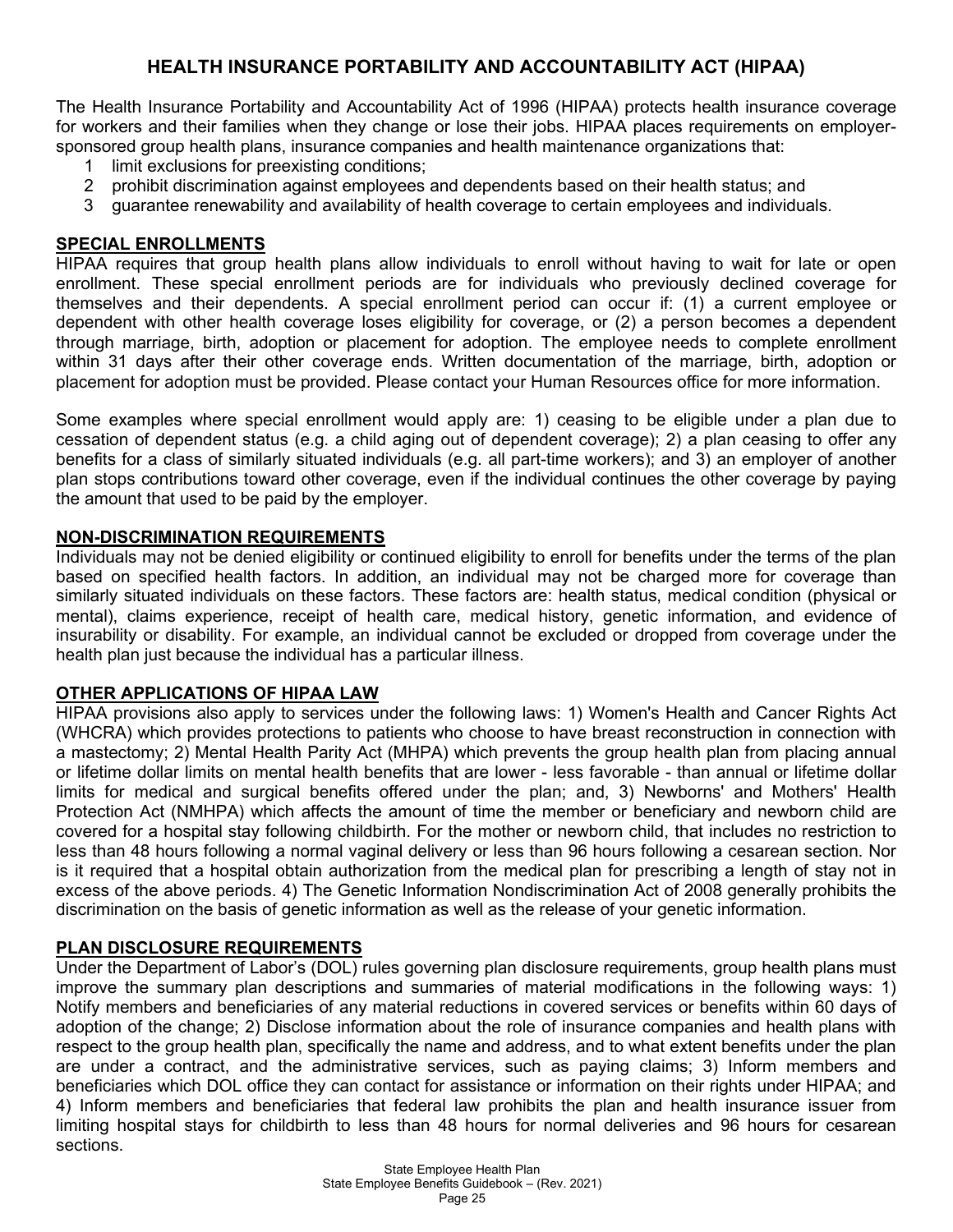# **PLAN MEMBERS RIGHTS**

Should you have questions about your rights under HIPAA, you may contact the following office:

Office for Civil Rights U.S. Department of Health and Human Services 200 Independence Avenue, SW Room 509F, HHH Building Washington, D.C. 20201

#### **HIPAA ADMINISTRATIVE SIMPLIFICATION**

The Administrative Simplification provisions of the HIPAA (Title II) require the Department of Health and Human Services to establish national standards for electronic health care transactions and national identifiers for providers, health plans, and employers. It also addresses the security and privacy of health data. Adopting these standards improves the efficiency and effectiveness of the nation's health care system by encouraging the widespread use of electronic data interchange in health care.

#### **PRIVACY REGULATIONS**

The privacy regulations (effective April 14, 2003) ensure a national floor of privacy protections for patients by limiting the ways that health plans, pharmacies, hospitals and other covered entities can use patients' personal medical information. The regulations protect medical records and other individually identifiable health information, whether it is on paper, in computers or communicated orally. Key provisions of these standards include: 1) Access to medical records; 2) Notice of privacy practices; 3) Limits on use of personal medical information; 4) Prohibition on marketing, and stronger state laws; 5) Confidential communications; and 6) Where to file complaints.

#### **SECURITY REGULATIONS**

HIPAA includes a Security Rule (effective April 20, 2005) The Security Rule operationalizes the protections contained in the Privacy Rule by addressing the technical and non-technical safeguards that "covered entities" must put in place to secure individuals' "electronic Protected Health Information" (e-PHI).

#### **WOMEN'S HEALTH AND CANCER RIGHTS ACT**

Effective January 1, 1999, the Federal Women's Health and Cancer Rights Act of 1998 requires group health plans, insurance companies, and health maintenance organizations (HMOs) that provide benefits for mastectomies to also provide coverage for:

- 1. Reconstruction of the breast on which the mastectomy was performed;
- 2. Surgery and reconstruction of the other breast to produce a symmetrical appearance; and
- 3. Prostheses and treatment of physical complications for all stages of a mastectomy, including lymphedema (swelling associated with the removal of lymph nodes). The deductible and coinsurance provisions applicable to these benefits are consistent with the deductible and coinsurance provisions governing other benefits provided by the State Employee Health Plan. Coverage will be provided in a manner determined from consultation with the attending physician and the patient.

#### **Any questions concerning the above benefits provided under the State Employee Health Plan should be directed to your medical plan.**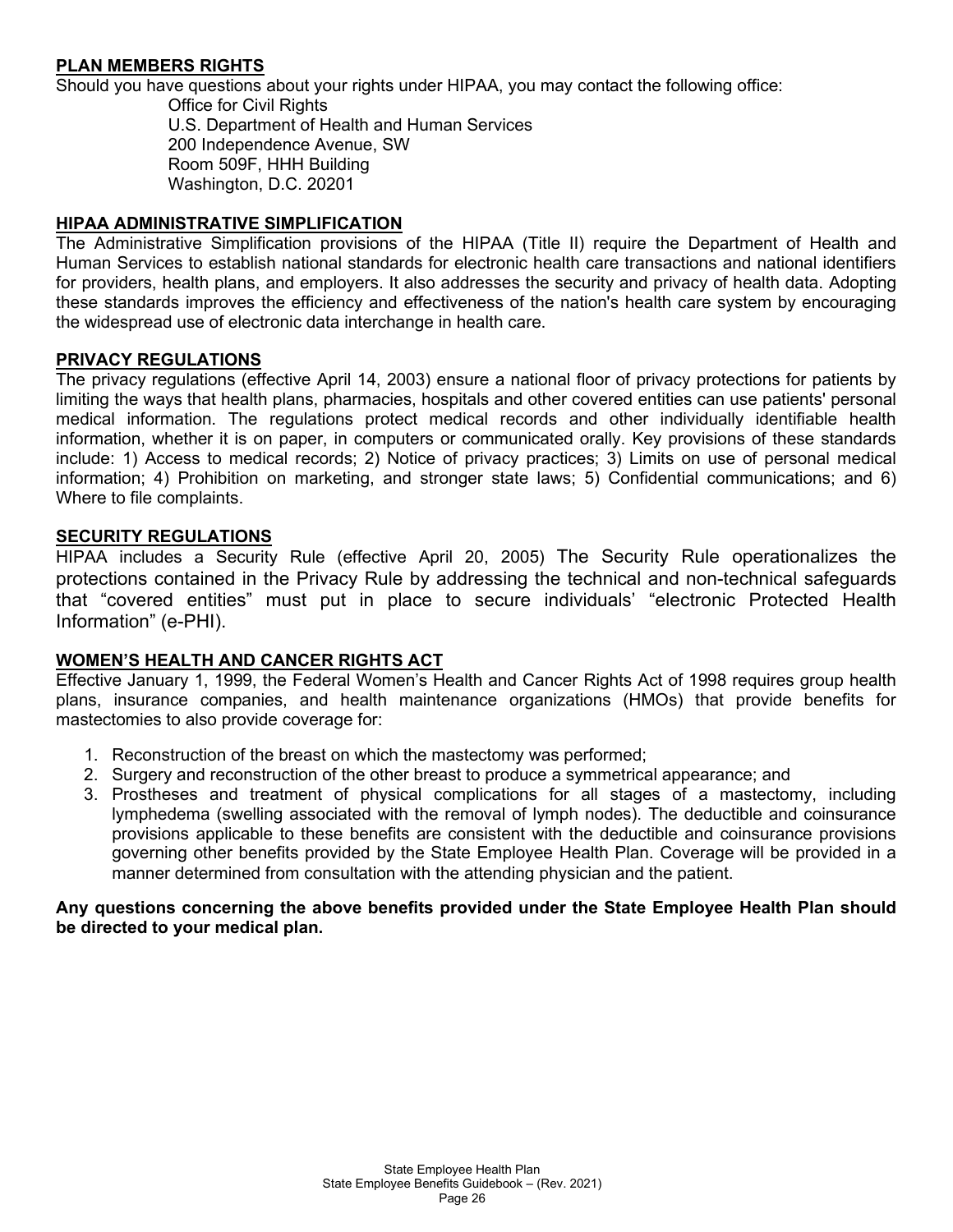# **FLEXIBLE SPENDING ACCOUNT PROGRAM**

The Flexible Spending Account program is subject to the federal rules and regulations of Internal Revenue Service (IRS) Section 125 concerning all cafeteria plans and is authorized by K.S.A. 75-6512 et al. Flexible Spending Accounts allow participants to pay for health plan premiums, non-reimbursed health care expenses and dependent daycare expenses using pre-tax dollars.

# **I. FLEXIBLE SPENDING ACCOUNT OPTIONS**

There are currently three benefit plans offered:

- **A.** Health Care Flexible Spending Account (HC FSA) allows you as a participant to pay for qualified health expenses that are not otherwise reimbursable under the health plan, on a pre-tax basis. Eligible expenses are determined by IRS publication 502.
- **B.** Limited Purpose Flexible Spending Account (LP FSA) allows participants enroll in a high deductible health plan to pay for qualified dental and vision expenses on a pre-tax basis. Qualified expenses are determined by Section 129 of the IRS Code.
- **C.** Dependent Care Flexible Spending Account (DC FSA) allows you as a participant to pay for qualified work-related daycare expenses on a pre-tax basis. Qualified DC FSA expenses are determined by Section 129 of the IRS code.

# **II. TAX SAVINGS**

Salary reductions on a pre-tax basis means that you enter into an agreement with the State of Kansas to reduce your salary by the cost of Health Plan contributions and/or by the amounts you elect for inclusion in the Flexible Spending Accounts (FSA) listed above. Since your salary is reduced, you do not pay federal or state income taxes or Social Security taxes on these amounts. As a result, your take home pay will increase by the amount you do not pay in taxes.

# **III. EFFECTIVE DATE OF COVERAGE**

The initial enrollment period for FSA is limited. During your initial enrollment opportunity, you may elect to enroll in a FSA. If the initial enrollment request is not submitted within 31 days, you will not be allowed to enroll until the next Open Enrollment period, unless you experience a mid-year qualified change in status.

# d. **CARRYOVER PROVISION FOR HEALTHCARE AND LIMITED FSAs**

The SEHP has adopted a provision that will replace the grace period and allow you to carry over up to \$500 of unused HC FSA or LP FSA funds into a new FSA plan year. This will allow you to spend FSA funds at a future date and reduces the likelihood that unused funds are forfeited.

Funds carried over from the previous plan year will not count against the new plan year's annual election and cannot exceed \$500.

# e. **LIMITED PURPOSE FSA - AVAILABLE FOR PLAN C (QHDHP W/HSA) MEMBERS**

A Limited Purpose (or Limited Scope) FSA is a savings option for members that are enrolled in a Qualified High Deductible Health Plan with a Health Savings Account (HSA). The Limited Purpose FSA works the same way a standard FSA does: pre-tax, "use it or lose it" elections and expenses must occur within the plan year. The difference is that it limits what expenses are eligible for reimbursement. In a Limited Purpose FSA, members can only submit claims for eligible dental and vision expenses. (Remember: Cosmetic procedures such as teeth bleaching are not eligible under any Flexible Spending Accounts).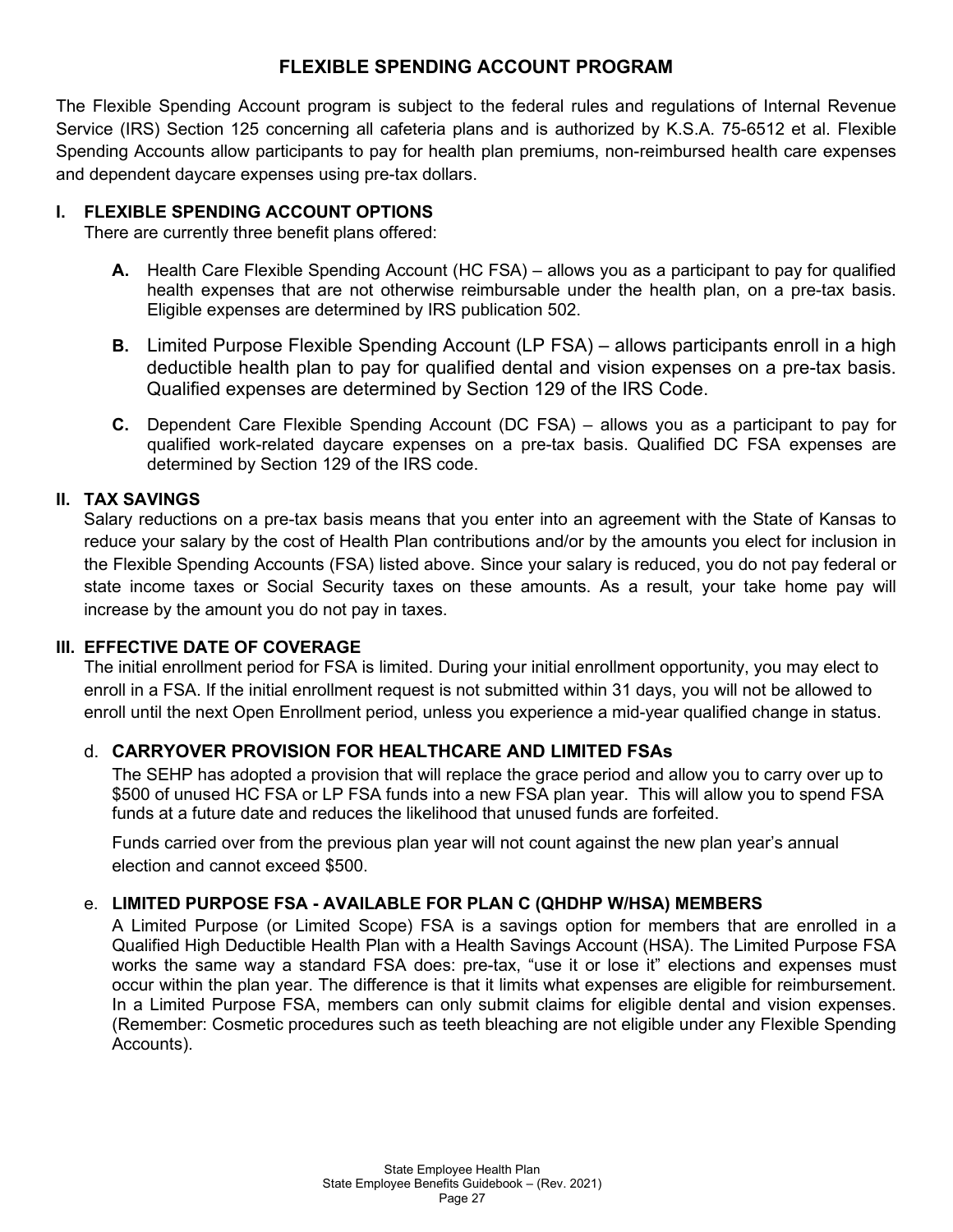As mentioned before, the Limited Purpose FSA funds are available only for certain expenses, including:

- Dental and orthodontia care such as fillings, X-rays, braces, caps, mouth guards and dentures
- Vision care, including exams, eyeglasses, contact lenses, solutions and supplies, and LASIK eye surgery
- Prescriptions and over-the-counter items **related to dental and vision care**

The annual contribution minimums and maximums are the same as the standard Health Care FSA.

# f. **DEPENDENT CARE FSA**

To receive reimbursement for dependent care, you must submit your providers Social Security Number (SSN) or Employer Identification number (EIN). Members electing a DC FSA need to be aware that funds must be in your DC FSA before you can be reimbursed for dependent child care expenses. The DC FSA is a use it or lose it account and does not include the carryover provision. Members need to submit their claims for reimbursement under the DC FSA during the plan year or no later than April 30th of the next plan year. Funds remaining after April  $30<sup>th</sup>$  of the next plan year will be forfeited.

For additional information, refer to the FSA information on the SEHP website at *<https://healthbenefitsprogram.ks.gov/sehp/vendors/FSA>*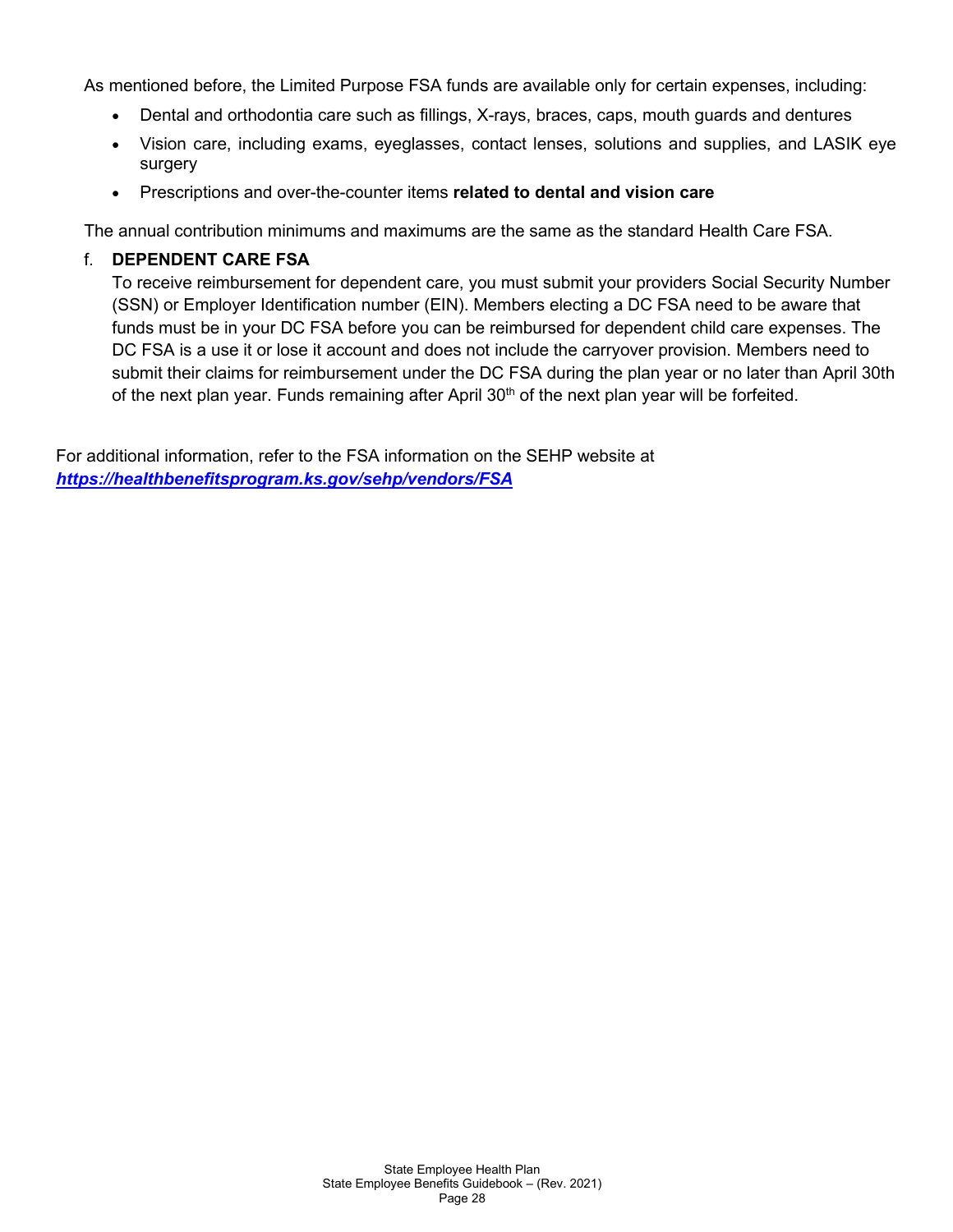# **FSA PARTICIPANTS: QUALIFIED RESERVIST DISTRIBUTIONS**

The HEART Act (Heroes Earnings Assistance and Relief Tax of 2008) is designed to help military personnel called to active duty who may otherwise forfeit dollars set aside in a health care FSA. According to the Act, an employer and/or Plan Sponsor may make a cash distribution of unused FSA benefits to eligible reservists without disqualifying its cafeteria plan. The withdrawal is known as a Qualified Reservist Distribution or (QRD). However, there are qualifications that must be met before a QRD can be made:

- The individual must be a "reservist", as defined in 37 U.S.C. Section 101, which means the reservist must be a member of one of the following;
	- Army National Guard of US
	- **Army Reserve**
	- **Navy Reserve**
	- **Marine Corps Reserve**
	- Air National Guard of US
	- Air Force Reserve
	- Coast Guard Reserve
	- Reserve Corps of the Public Health Service
- The participant is called to active duty for a period of 180 days or more or for an indefinite period.
- The request for distribution must be made after the order for active duty is issued, but before the last day of the plan year (or grace period, if applicable).

Finally, QRD's are taxable, and should be included in the gross income and wages of the employee and are subject to employment taxes. A QRD must be reported as wages on the employee's W-2 for the year in which the QRD is paid to the employee.

For additional information, refer to the FSA information on the SEHP website at: *<https://healthbenefitsprogram.ks.gov/sehp/vendors/FSA>*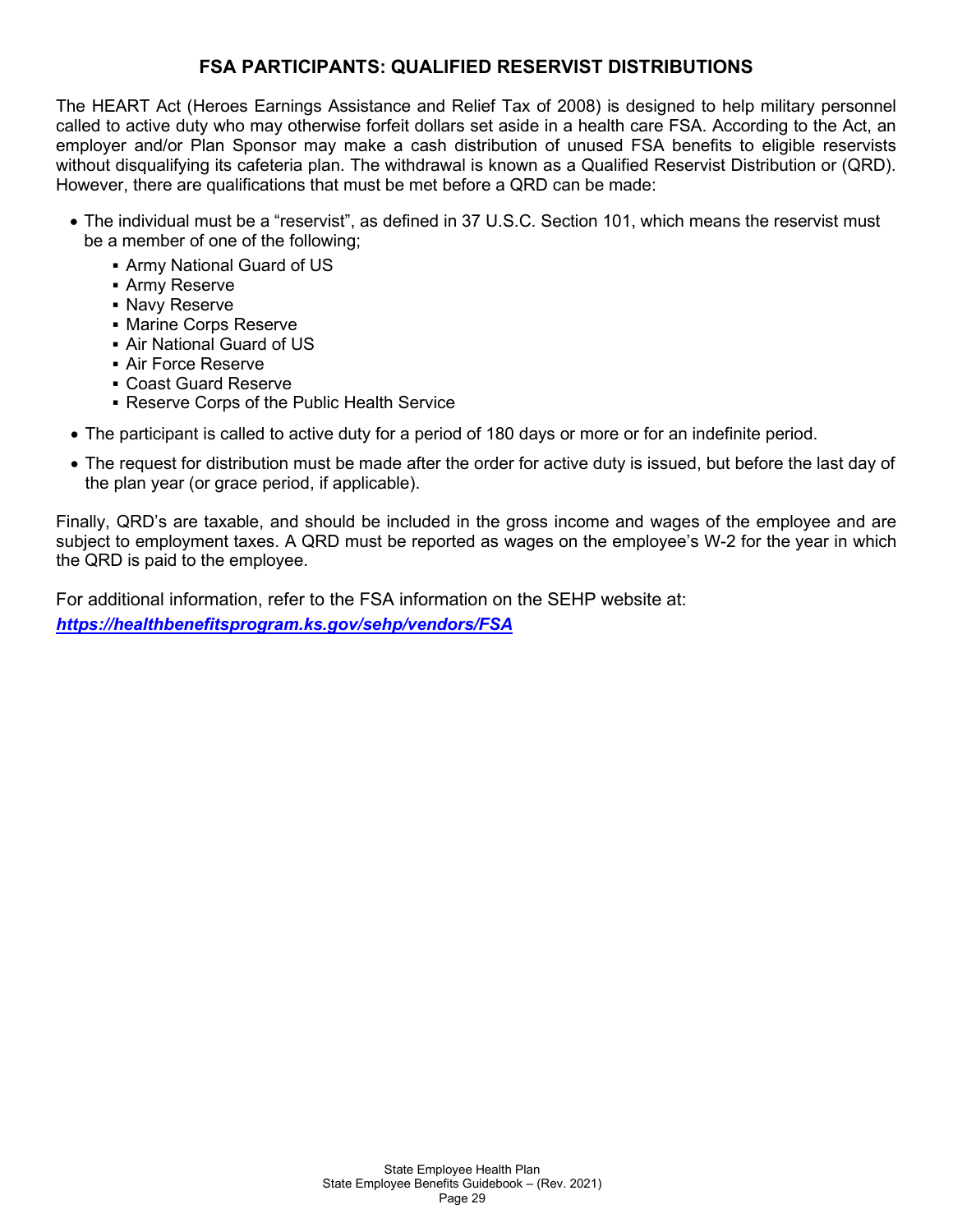# **QUALIFIED HIGH DEDUCTIBLE HEALTH PLAN WITH HEALTH SAVINGS ACCOUNT (HSA) OR HEALTH REIMBURSEMENT ACCOUNT (HRA)**

# **QUALIFIED HIGH DEDUCTIBLE HEALTH PLAN (QHDHP)**

The Qualified High Deductible Health Plan (QHDHP) is available with either a Health Savings Account (HSA) or Health Reimbursement Account (HRA). A QHDHP includes full coverage for preventive care with network providers. While the Preferred Drug List (PDL) is the same for all plans, the amount the member pays will vary depending on the plan that is selected as explained below.

When a member chooses dependent coverage (i.e., family coverage), the entire deductible amount for single coverage must be met by one covered individual before claims are paid for that individual. The remaining deductible amount for family coverage must be met similarly by the other covered family members until the full deductible amount for family coverage is reached. Covered medical services (except preventive care) and prescription drugs are subject to the deductible. (See the health plan website for further details on the plan coverage provided. The QHDHP plans offer members the choice of a Health Savings Account (HSA) or a Health Reimbursement Account (HRA) to help them pay their health care expenses.

# **HEALTH SAVINGS ACCOUNT (HSA)**

## **Note: If you are enrolled in Medicare Part A or B, you are not eligible for an (HSA) and must enroll in an HRA.**

The HSA is a health care bank account owned by you, administered by NueSynergy. The HSA account is portable and funds rollover from year to year. An HSA is an account that the employee and employer can use to set aside funds to pay for current or future health care expenses. Funds can be deposited into an HSA on a pre-tax basis. The IRS establishes each year the HSA maximum allowable contributions for employee only or employee plus dependent coverage. The savings may be used for certain premiums, copayments, coinsurance, deductibles or other medical, dental, drug or vision expenses. HSA funds can be used for your tax qualified family members.

You may change your HSA employee contribution during the plan year without a qualifying event by submitting an HSA Mid-Year Change request in your Member portal. The effective date of the change will be based on the next available paycheck once the request has been approved by SEHP.

Members age 55 and over can make an annual "catch up" contribution of \$1,000 annually into their HSA, as outlined in IRS Publication 969.

The HSA employer contribution is made in 4 equal payments. The employer payments are made the first pay period in January, April, July and October.

**NOTE:** You must be actively employed on the first day of each quarter, in order to receive the employer contribution. The HSA employer contribution amount is based on the coverage level and employment status (FT or PT) in force on the date the employer payment is made.

# **Eligibility to Contribute to an HSA**

Because employees are eligible to set aside funds pre-tax, the IRS has established guidelines on who is eligible to contribute to an HSA. These rules apply to the employee and not to any of their dependents. To be eligible to contribute to an HSA a member may not be:

- Enrolled in Medicare
- Enrolled in Tri-Care
- May not be enrollment in another health plan not considered a High Deductible Health Plan
- May not be claimed as a dependent under their parent's tax return

If any of these qualifications apply to you, you will need to enroll in a Health Reimbursement Account (HRA), in to receive the employer contribution.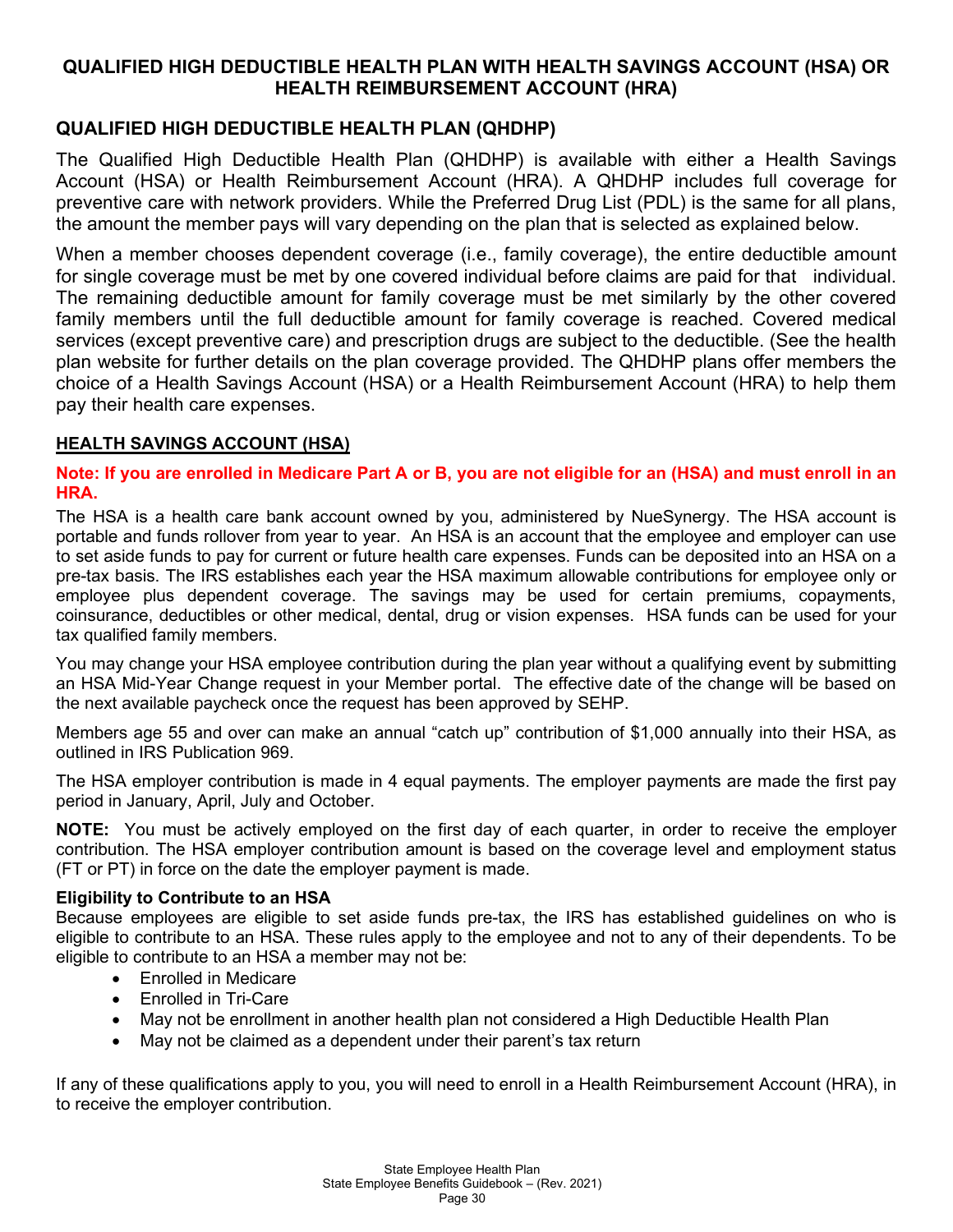# **Activating Your HSA**

To activate the HSA, federal law requires you to pass the Identification Verification (IDV) Process. In the event that you do not pass the IDV process, NueSynergy will reach out to you directly and request the additional documentation that is needed. You are required to work directly with NueSynergy to correct the IDV issue. If you do not correct the IDV issue, all your employee contributions will be returned to you as a taxable event.

For more information on the Health Savings Account (HSA), go to *[https://healthbenefitsprogram.ks.gov/sehp/vendors/health-savings-account-\(hsa\)](https://healthbenefitsprogram.ks.gov/sehp/vendors/health-savings-account-(hsa))*

# **HEALTH REIMBURSEMENT ACCOUNT (HRA)**

A Health Reimbursement Account (HRA) is an employer sponsored plan that has similarities to both a Health Care FSA and an HSA. However, contributions are made entirely by the employer – no employee contributions are permitted. The HRA is not portable and any remaining funds at the end of the year will not roll over into the next plan year. Members have sixty (60) days from the end of the plan year (December 31st) to file any claims incurred during that plan year.

Should an employee terminate coverage with the SEHP prior to the end of the plan year, they will have sixty (60) days from the last date on SEHP Health Plan coverage to file any claims incurred while they were covered that plan year.

- **1.** The HRA employer contribution frequency and amounts will be identical to that of the Health Savings Account
- **2.** NueSynergy is the HRA administrator
- **3.** Employees will need to register their HRA with NueSynergy at *[www.MyKansasCDH.com](http://www.mykansascdh.com/)* in order to view account details.
- **4.** HRA members are also eligible to enroll in a Health Care FSA in order to make pre-tax contributions to pay for eligible health expenses.

For further details go to: *https://healthbenefitsprogram.ks.gov/sehp/vendors/health-reimbursementaccount-(hra).*

# **NueSynergy – FSA, HSA & HRA Vendor Information**

**Toll Free Customer Service Line: 1- 855-750-9440**

**Website:** *[www.MyKansasCDH.com](http://www.mykansascdh.com/)*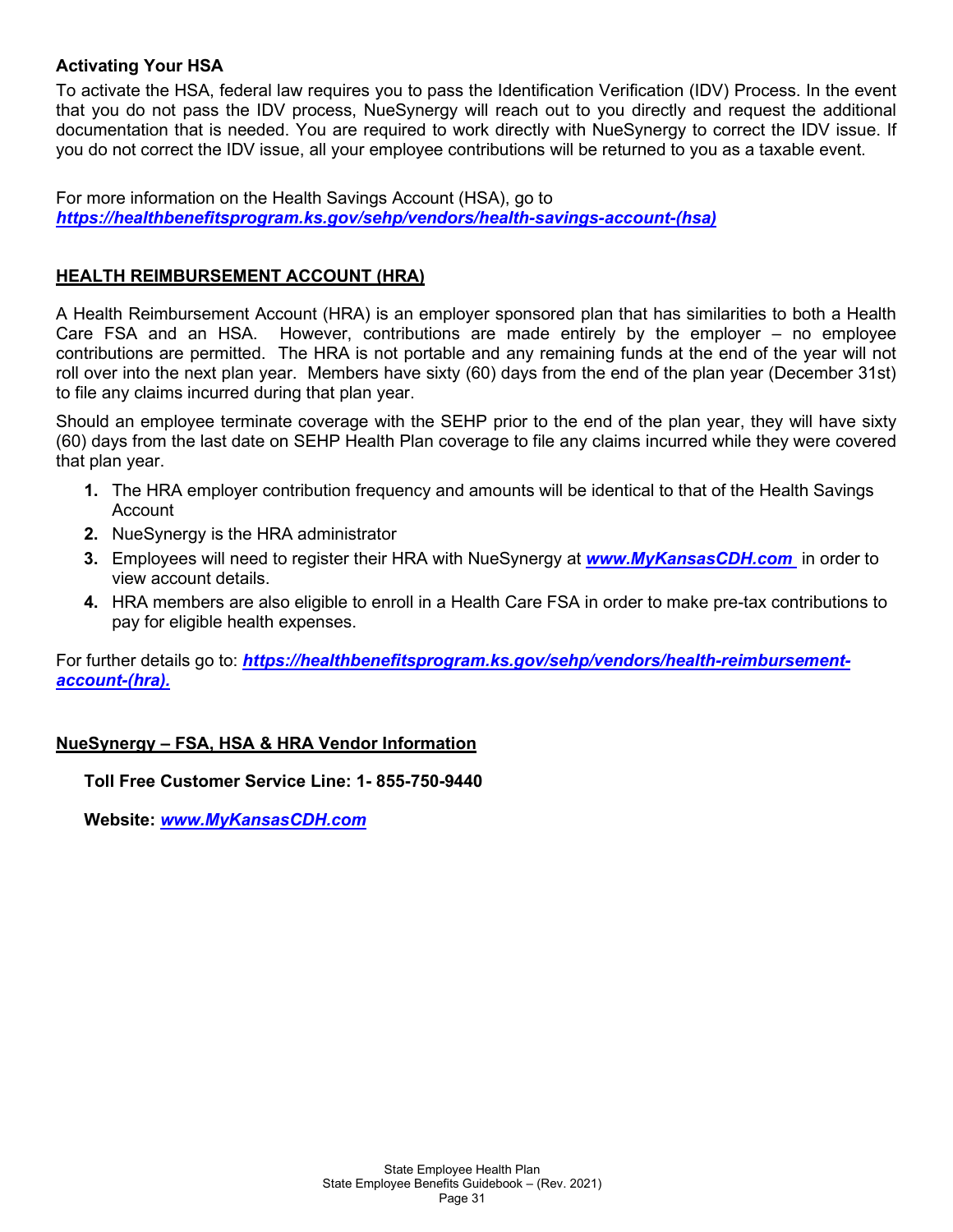# **IMPORTANT INFORMATION WHEN TRAVELING OUTSIDE OF THE U.S.**

You should contact your medical plan carrier **before** traveling outside of the U.S. for coverage and claim submission requirements in the event that you and/or your eligible dependents need to seek medical treatment while traveling outside of the U.S. Each medical plan carrier has their own processes and procedures to ensure you and your eligible dependents have appropriate coverage while traveling.

# **PRESCRIPTION DRUG ADVANCE PURCHASE POLICY:**

## **A. Travel in the United States**

Because the SEHP uses the CVS/caremark Pharmacy network, when you are traveling within the United States, you are not eligible for an advance prescription purchase. You may use your drug card at any network pharmacy throughout the U.S.

# **B. Travel Outside of the United States**

# **1. Travel or work outside the U.S. for a period of sixty (60) days or less:**

When you plan to leave the U.S. for 60 days or less you may call the toll-free number on the back of your card to arrange for a vacation supply of medications. Caremark may enter up to 30 days on an original fill for non-controlled and controlled medications or a 60 day override on refills of medications as allowed by the benefit description. You will be billed the applicable coinsurance or copayment for the quantity purchased.

**2. Work outside the U.S. for a period of sixty (60) days or longer but not to exceed one {1} year:**

This policy and its provisions apply only to active employees covered under the SEHP. When you will be outside of the country for a longer period of time, there are two options available:

# **Option 1 - Advance purchase through drug plan:**

You must work with your Human Resources office to arrange for advance purchase of maintenance medications required during a stay outside the U.S. The Advance Purchase Certificate certifying that health coverage will be maintained during the entire period of the extended absence must be signed by both you and your employer. An Advance Purchase Form must be submitted to SEHP Membership Services **at least fifteen (15) days prior to your departure date**. You and your employer will be notified when the Advance Purchase Form has been processed and the dates the medication will be available to pick up. Generally, the medication will be available for purchase one week in advance of the departure date. The following requirements apply:

- 1. The Advance Purchase form must be completed stating that coverage will be maintained via payroll deductions during the term outside of the U.S. The form also requires information on your destination and duration of stay. The Advance Purchase form signed by you and your Human Resources representative acknowledges the SEHP's right to recovery from you and/ or your employer the cost of the medications if coverage is not maintained.
- 2. The name and strength of each requested medication and the name of the prescribing doctor must be on the Advance Purchase form. For each medication, provide the name of pharmacy where the medication will be filled. You will be responsible for the applicable coinsurance percentage on the cost of the quantity of drug dispensed. You must agree to purchase the prescription medication at a local network pharmacy. You or your dependents using the Caremark mail service will need to obtain a prescription from your doctor so that the items can be purchased at a local network pharmacy.

**REMINDER:** Medication can only be dispensed for the period of time allowed by the prescription written by the provider. For extended periods, the member may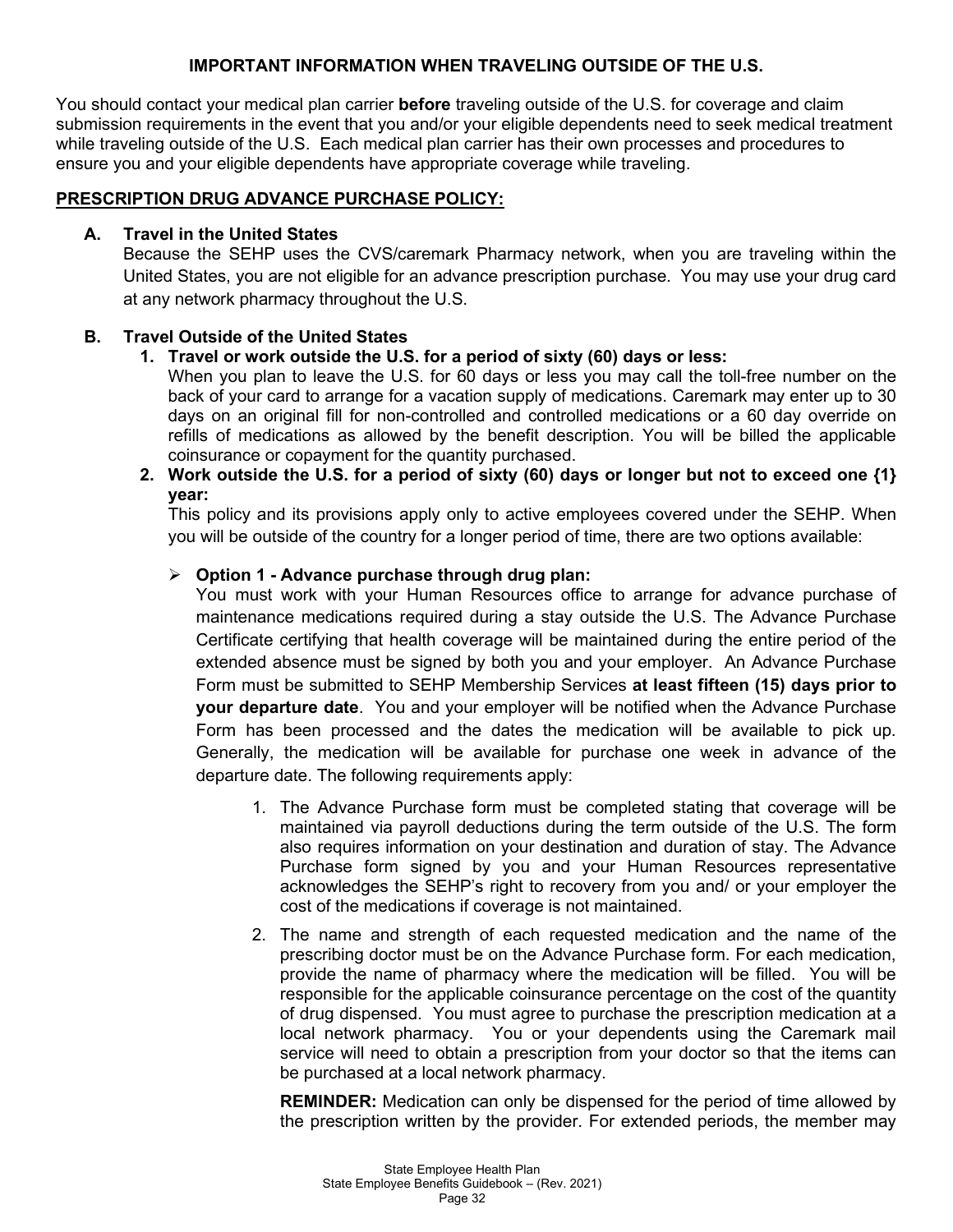need a new prescription. Advance purchases are available for period up to one (1) year.

3. Benefits available for emergency prescriptions purchased outside of the U.S. will be limited to those drugs which would have been covered had they been purchased within the U.S. Documentation of the purchase must be translated into English along with the exchange rate on the date of service and be submitted to the SEHP on a paper form with a statement indicating their purchase and use while outside of the U.S. Your membership status will be verified and the claim will be forwarded to Caremark for reimbursement.

## **Option 2 - Purchase medication(s), then submits claim(s) upon return:**

If you do not have enough time to file an Advance Purchase Form in advance of your departure, you may pay the full price for your medications, and file a paper claim for reimbursement upon your return. The paper claim would need to be sent first to SEHP for processing*.*

Please contact your Human Resources office for additional information.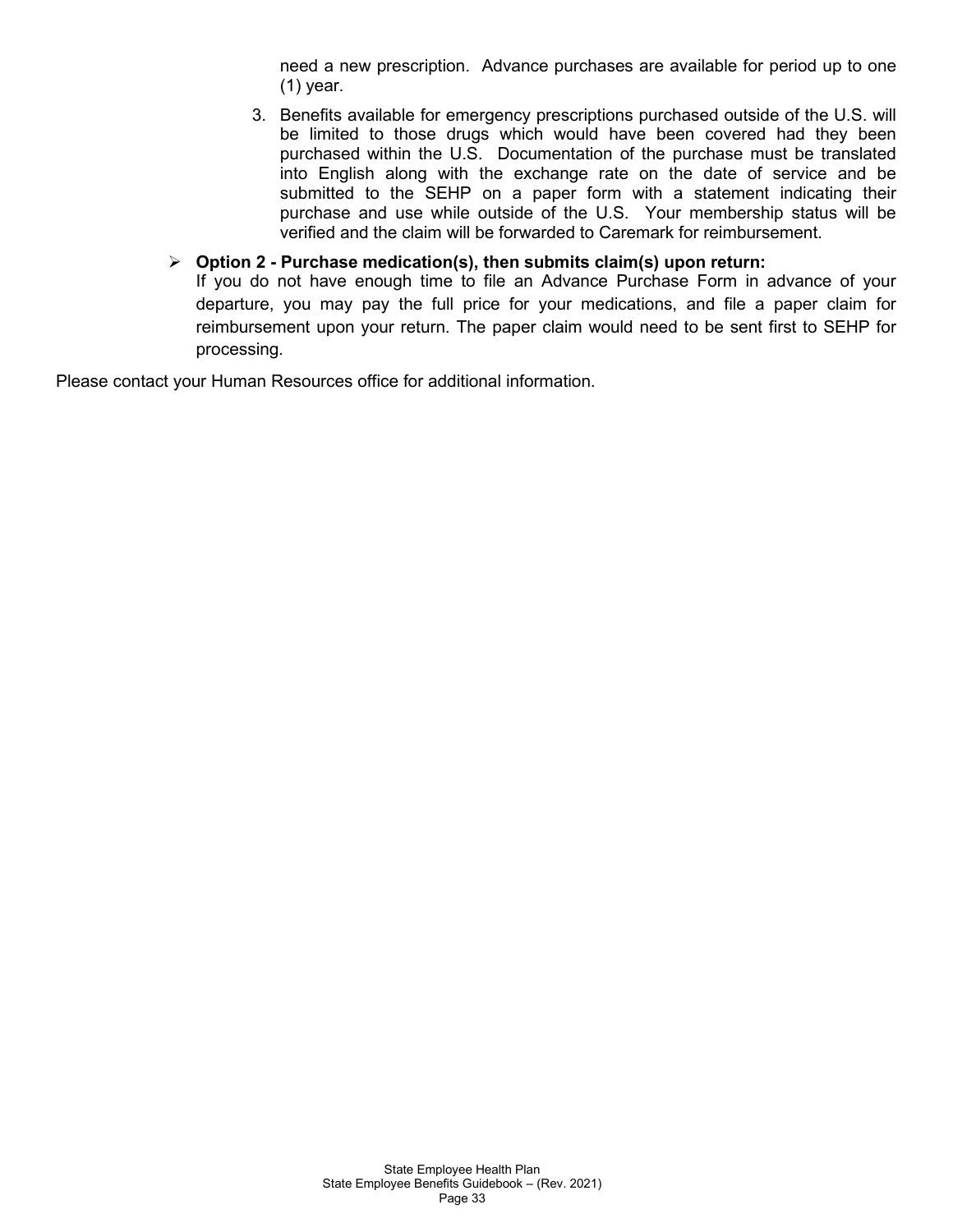# **HEALTHQUEST PROGRAM**

## **HealthQuest Wellness Portal - Vendor is Cerner**

HealthQuest is the wellness program for benefits-eligible employees who are enrolled in the State Employee Health plan. As part of your benefits plan, a variety of services are offered at no additional cost. Participation in HealthQuest programs is always voluntary and strictly confidential. Employees and spouses are not required to participate in HealthQuest to be covered under the SEHP.

The toll-free telephone number for HealthQuest programs is 1-888-275-1205, TTY 1-888-277-1543. For full details on HealthQuest programs, benefits and rewards for participation in the wellness program please visit:

*<https://healthbenefitsprogram.ks.gov/sehp/healthquest/home>*

## **Rewards Program**

Employees enrolling in the medical portion of the State Employee Health Plan have an opportunity to earn a premium incentive discount on their health insurance premium through the HealthQuest Rewards Program. The HealthQuest Program year (also known as the earning period for the premium incentive discount). Plans C, J, N and Q are also eligible to \$10 for each HealthQuest credit up to a maximum of \$500 for the employee and another \$500 for the covered spouse into an HSA or HRA account. Members are eligible to receive the Rewards payments for credits that are posted to their HealthQuest account by November 9<sup>th</sup> each year. After November 9<sup>th</sup> only HealthQuest credits toward the premium incentive discount can be earned. Further information on the premium incentive discount and the Rewards incentive payments are available on our website at: - *<https://healthbenefitsprogram.ks.gov/sehp/healthquest/home>* Because the requirements to earn a discount may change from year to year, please refer to this webpage for full details.

## **Employee Assistance Program (EAP)-Vendor ComPsych**

All active benefits eligible employees of the State of Kansas, their dependents and other family members living in the same household are eligible to use the EAP. You can access details on the legal, financial and counseling services offered on the web at: *[www.GuidanceResources.com](http://www.guidanceresources.com/)* or by calling 1-888-275-1205 (option 7) you and your family members can receive confidential assistance **24 hours a day, 7 days a week at no cost to you.**

#### **Services include:**

- Confidential Personal Counseling
- Work Life Solutions
- Legal Advice and Discounts
- Personal Money Management Advice
- Library of information on health and other topics

EAP Online—Expert information on the issues that matter most to you…relationships, work, school, children, legal, financial, free time and more all in one place. Access details, watch videos, conduct searches and get personal responses in one location.

For more details visit: *[www.GuidanceResources.com](http://www.guidanceresources.com/)*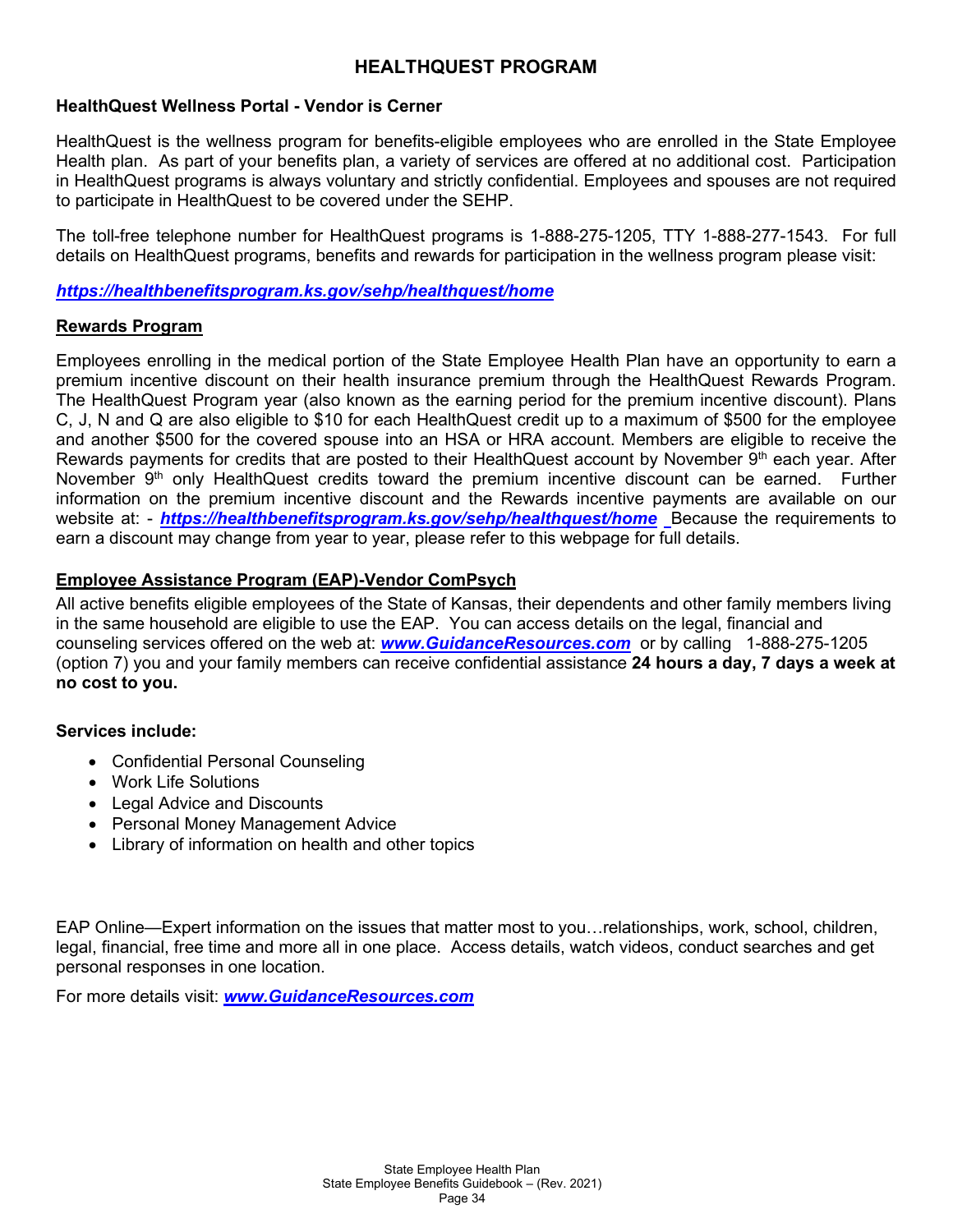# **HealthyKIDS PROGRAM**

# **HealthyKIDS – Annual enrollment is required**

The HealthyKIDS program helps eligible State employees cover the cost of the premiums for their eligible children enrolled in the SEHP. The State will make an additional contribution toward the cost of dependent children's health premiums for qualified families. Employees are responsible for the remaining contribution. HealthyKIDS does not change the benefits offered under the SEHP coverage.

Eligibility for the HealthyKIDS program is based in part on family income. Children in households with incomes up to 250% of the Federal Poverty Levels, who would otherwise qualify for the Federal/State HealthWave (Title 21), may be eligible. Current household gross income guidelines can be found on the SEHP web site at *[https://healthbenefitsprogram.ks.gov/sehp/HealthyKIDS.](https://healthbenefitsprogram.ks.gov/sehp/HealthyKIDS)* 

Annual enrollment in HealthyKIDS is required. You may apply mid-year due to a qualifying event if that event affects your medical insurance coverage. The qualifying events are the same as those established for midyear enrollment changes. You must apply within 31 days of the event. The HealthyKIDS deduction will not be stopped mid-year because of an increase in income or stopped because of a dependent reaching the age of 19 during the year. If you believe you are eligible, complete the online application in your Member Portal.

When you apply for HealthyKIDS, your application is reviewed and a determination of qualification is made. You receive notice of whether you qualify or not at the time the application is made. If you are ultimately approved, your premiums for coverage of your dependent children will be adjusted based upon the current HealthyKIDS contributions.

If you do not qualify, you may change your coverage level, but not the medical plan (Example: You may go from Family coverage to Member and Spouse). An online Change request must be submitted to SEHP Membership Services within 31 days of the online denial notice.

Becoming eligible for Title XXI (SCHIP) coverage does **not** count as a qualifying event under section 125 rules. Therefore, you cannot drop HealthyKIDS mid-year unless you no longer have at least one qualified dependent child on account. However, if Title XXI coverage is lost mid-year that does count as a qualifying event under section 125 and the plan is permitted to add that person for coverage and have the primary member apply for HealthyKIDS.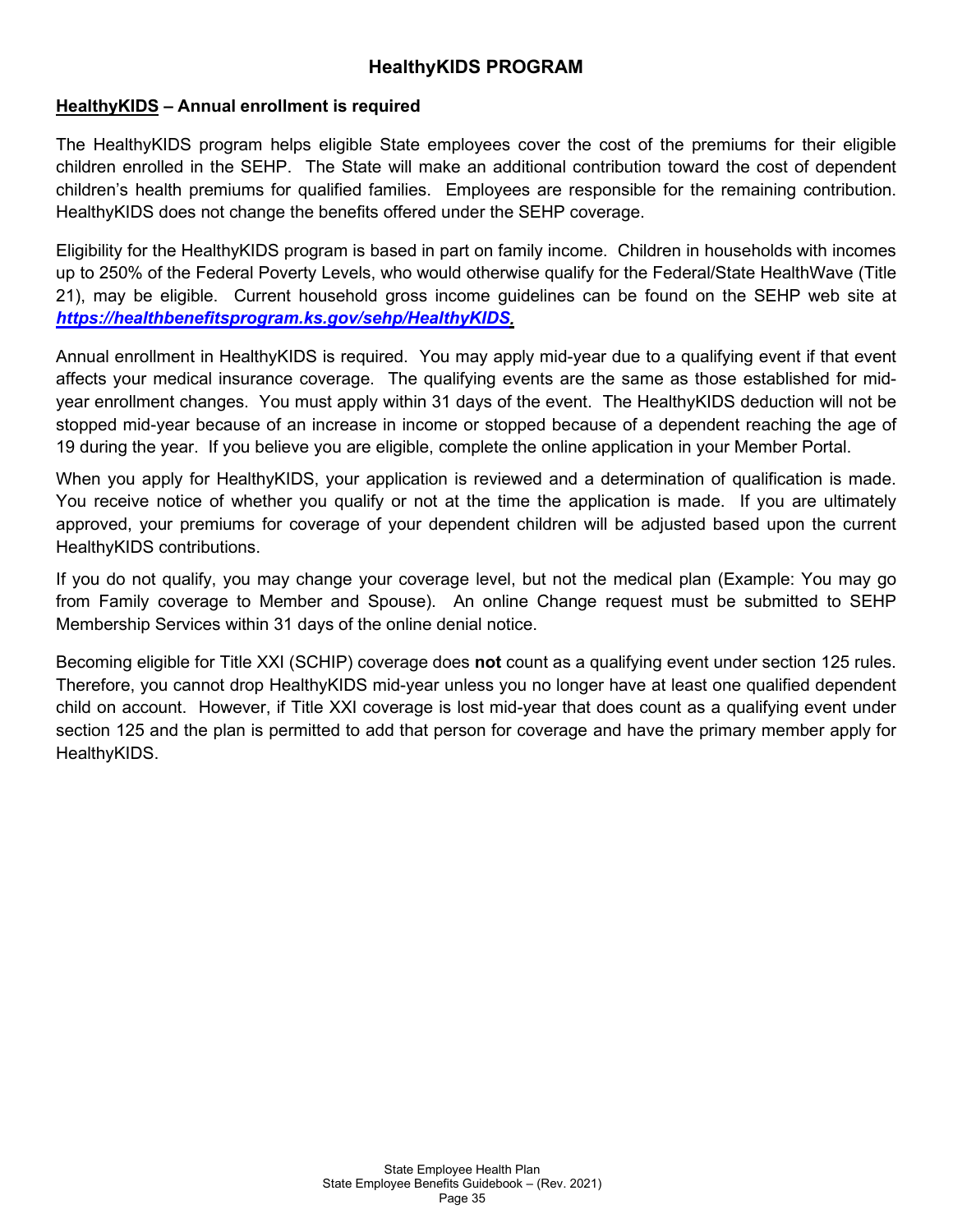# **CONTINUATION OF COVERAGE – DIRECT BILL PROGRAM**

**Important notice for Retirees:** When you retire, you will receive information on the SEHP Direct Bill Program **and** a COBRA continuation notice as required by law. The retiree should choose only one of these options to continue their coverage.

# **MEMBERS ELIGIBLE TO CONTINUE IN THE DIRECT BILL PROGRAM**

Eligible members may continue coverage through the SEHP after they retire from state employment.

The following members are eligible to continue under the SEHP Direct Bill Program:

- **A.** Any former elected state official;
- **B.** Any retired state officer or employee who is eligible to receive retirement benefits under K.S.A. 74- 4925, and amendments thereto, or retirement benefits administered by the Kansas public employees retirement system (KPERS);
- **C.** Any totally disabled former state officer or employee who is receiving disability benefits administered by the Kansas public employees retirement system;
- **D.** Any surviving spouse or dependent of a qualifying member in the SEHP;
- **E.** Any person who is in a class listed as an active member in Section 1, Chapter 2 and who is lawfully on leave without pay;
- **F.** Any blind person licensed to operate a vending facility as defined in K.S.A. 75-3338, and amendments thereto;
- **G.** Any former "state officer," as that term is defined in K.S.A. 74-4911f and amendments thereto, who elected not to be a member of the Kansas public employees retirement system as provided in K.S.A. 74-4911f and amendments thereto; and
- **H.** Any former state officer or employee, who separated from state service when eligible to receive a retirement benefit but, in lieu of that, withdrew that individual's employee contributions from the retirement system.

# **CONDITIONS FOR DIRECT BILL MEMBERS**

If you are within a class listed above, you will be eligible to participate on a Direct Bill basis only if you meet the following conditions:

You were covered by the SEHP program on one of the following bases:

- a) You were covered as an active member, as a COBRA member or as a spouse immediately before the date you ceased to be eligible for that type of coverage or the date you became newly eligible for a class listed in Section I. above
- b) You are a surviving spouse or eligible dependent child of a person who was enrolled as an active member or a direct bill member at the time of their death, and you were enrolled in the health care benefits program as a dependent at the time of their death.

**Note:** Your HR representative must complete an online Change request to transfer you onto the Direct Bill program. You must then go onto the Initial Enrollment portal and submit your Direct Bill elections to SEHP Membership Services. The request must be submitted no more than 30 days after you ceased to be eligible for active employee coverage.

# **Member & Spouse Coverage – Split Coverage**

• If you are not Medicare eligible and your spouse is eligible for Medicare, here are your options. You could go on COBRA coverage, because COBRA premiums are cheaper, for 18 months and then when COBRA ends you can transfer to the Direct Bill program. Your spouse, who is Medicare eligible, would need to go out on the Private Market and enroll in coverage. But once you transfer to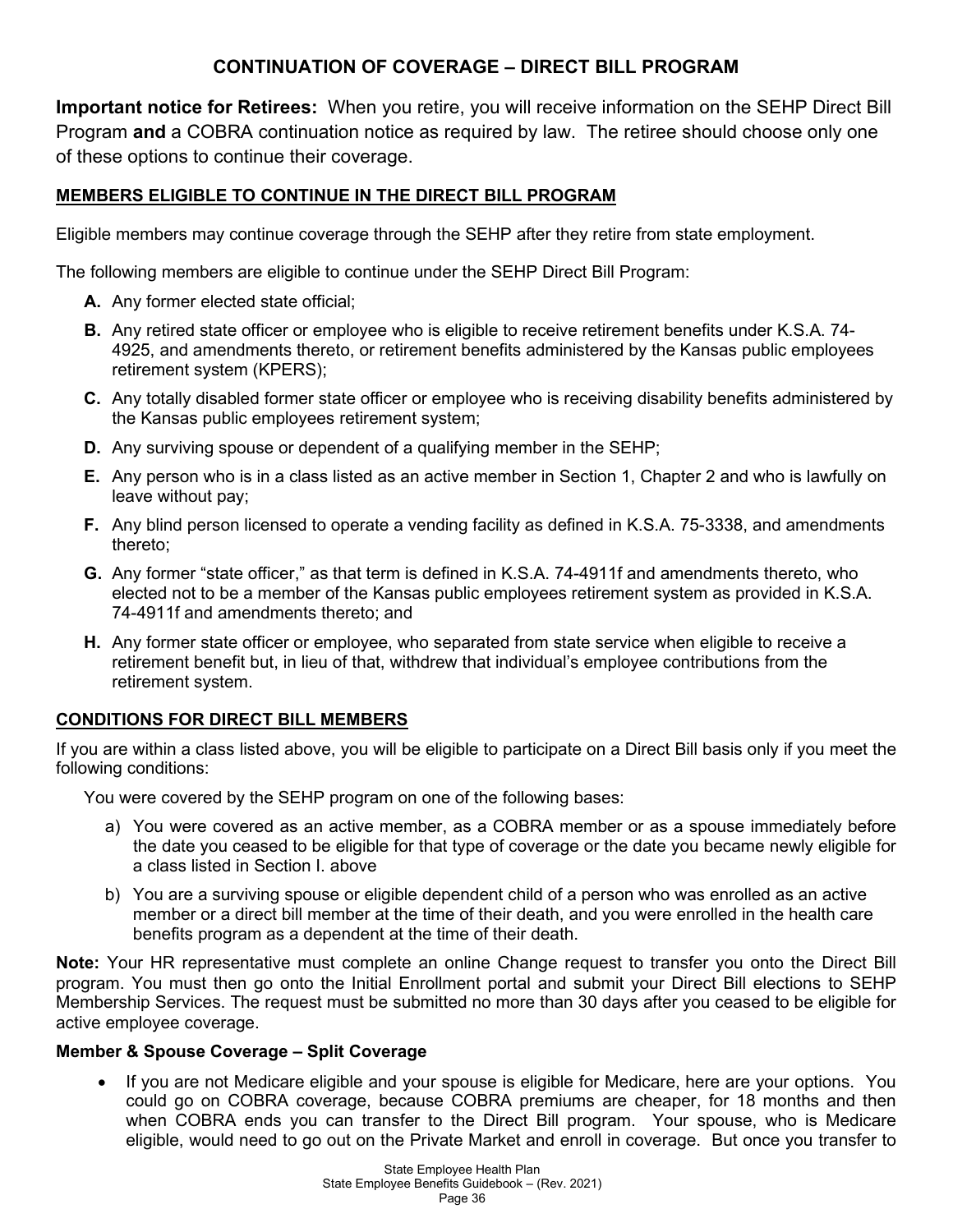the Direct Bill program your spouse would be able to come on to the Direct Bill program at the next Open Enrollment period.

- If you are Medicare eligible but your spouse is not, here are your options. You could go on the Direct Bill program and elect one of the Medicare options the state offers. Your spouse would be able to go on COBRA for 18 months and then transfer to Direct Bill once COBRA ends.
- If both you and your spouse are Medicare eligible, you could go on the Direct Bill program. You would both be enrolled under your own name and ID numbers and be able to elect separate coverage. For your spouse to be eligible for Direct Bill coverage you would need to continue with the coverage. The only time spouse is eligible to continue by themselves is as a Surviving Spouse.

# **PAYMENT METHOD UNDER THE DIRECT BILL PROGRAM**

Members who are eligible to continue coverage under the SEHP will pay their premiums by bank draft (ACH).

Bank drafts will be processed on or around the 8<sup>th</sup> of each month for that month's coverage. If bank drafts are rejected twice in one month, coverage will be termed the end of the last month that payment was received.

For additional information concerning the Direct Bill program, the agency HR or the member can call 1-866- 541-7100 (Toll Free) or 785-296-1715 (In Topeka).

# **PREMIUM REFUNDS DUE TO DIRECT BILL MEMBER'S DEATH – IMPORTANT NOTICE**

The primary member enrolled in the Direct Bill program, or a primary member's authorized representative is responsible for notifying the SEHP in writing within 31-days of a change in family status, including the death of a primary member, spouse or dependent.

If the primary member or authorized representative does not notify the SEHP within 31-days of a change in family status due to the death of the primary member, spouse or dependent, their premium recovery is limited to the following:

- If the SEHP is notified after 31-days but within the first 6 months of a death, the member will be eligible to receive a premium refund equal to 95% of the actual monthly premium paid by the member.
- If the SEHP is notified after 6 months but prior to 12-months of a member, spouse or dependent's death, the member is eligible to receive a premium refund equal to 95% of the actual monthly premium paid by the member for the first 6 months, plus a premium refund of 50% of the actual monthly premium paid by the member for months 7, 8, 9, 10, 11 and 12.

**(Example:** If a member's monthly premium payment is \$200.00 per month and the SEHP is notified in writing in the 8th month after a death, the member would receive a premium refund of 95% of the actual monthly premium paid by the member for the first 6 months and a premium refund of 50% of the actual monthly premium paid by the member for months 7 and 8 for a total refund of \$1,340.00)

If the SEHP is notified after the 12th month of a member, spouse or dependent's death, the member will not be eligible for any premium refund.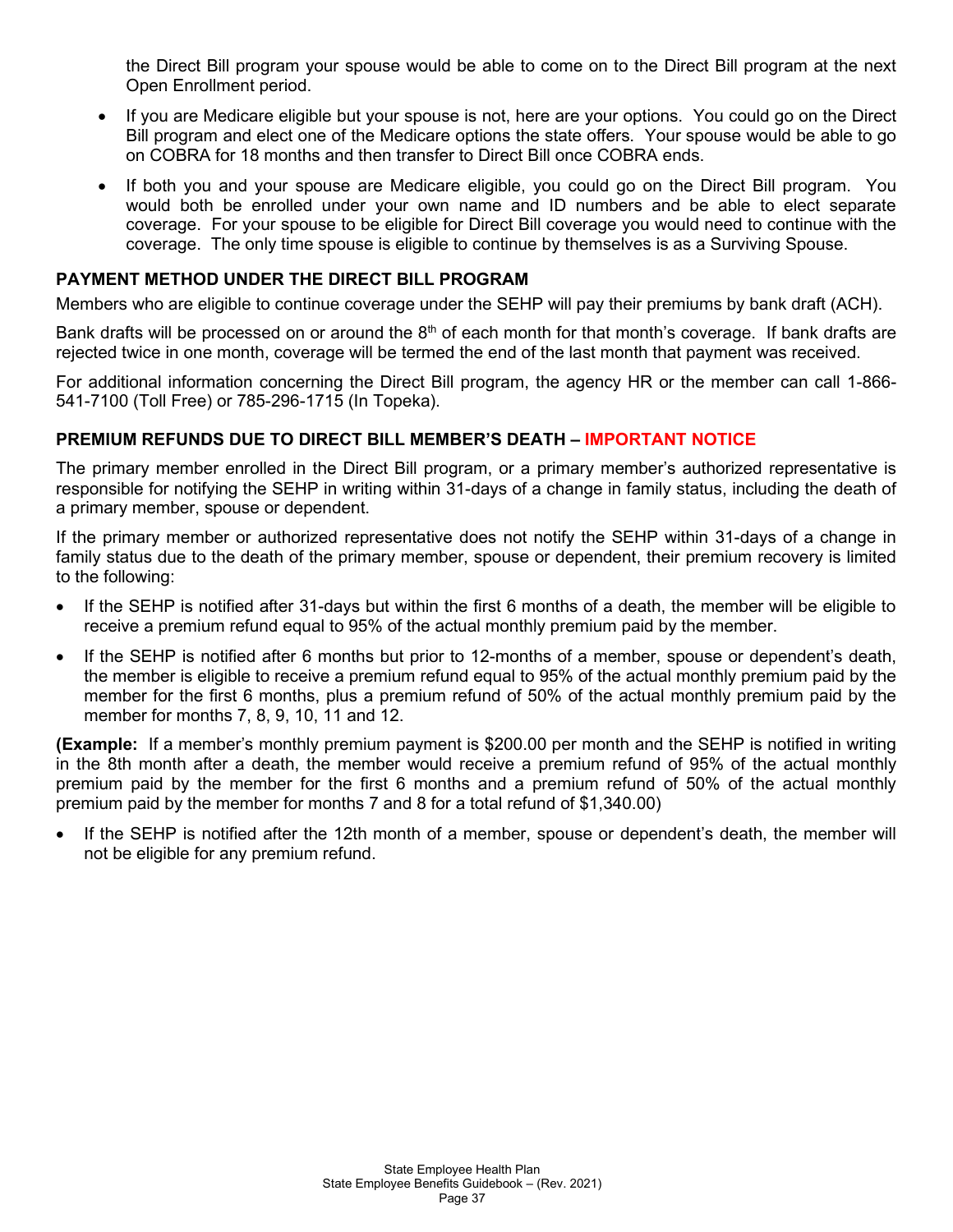## **RETIREMENT**

When you retire from employment, your Human Resources representative will need to complete an online Change request indicating that you are retiring and whether or not you wish to continue SEHP coverage through the Direct Bill program. You must have continuous coverage under the SEHP to be eligible for the Direct Bill program. If continued coverage is desired, the Change request should be completed 90-days before your retirement in order to ensure continuous coverage between active employee coverage and Direct Bill coverage. Once the online Retirement request is received and approved by SEHP Membership Services, an online Direct Bill enrollment will be set up for you to elect SEHP coverage for yourself as well as any dependents you wish to cover.

The effective date of change to the Direct Bill program will be the first day following the employee's last day actively at work, unless your last day is the 1<sup>st</sup> of the month, then your effective date will be that same day.

You may change your medical plan at the time of retirement. Your dependents may be dropped from coverage upon retirement; however, your dependents may be added to coverage only if there is a qualifying mid-year event. Qualified dependents may also be added to coverage during the next Open Enrollment period.

You may opt out of dental coverage at retirement or Open Enrollment.

**NOTE:** Once you opt out of dental coverage, you will not be able to re-enroll in dental coverage at a later date. The exception to this rule is if you would return to active employment.

Vision coverage may not be dropped during the plan year unless due to a dependent becoming ineligible or unless all coverage is terminated. If dependent medical coverage is dropped, dependent vision coverage may be dropped. You may choose to keep your vision coverage even if you drop both medical and dental. Vision coverage ends on the last day of the month of becoming ineligible or coverage is terminated, or the last day of the month that the SEHP is notified that you are no longer eligible or terminated, whichever is later.

**Important note:** You do not have the option to re-enroll in the SEHP after you drop SEHP coverage. Retiring employees will be allowed to re-enroll only if they maintain continuous coverage under the SEHP as a dependent.

#### **RETIREES NOT ELIGIBLE FOR MEDICARE**

Employees who are not eligible for Medicare can enroll in the same health plans that are available to active employees. The benefits that are not available to enroll in at retirement are HealthyKIDS, the FSA, HSA or HRA.

#### **RETIREES AND MEDICARE ELIGIBILITY**

#### **Employees and spouses who are age 65 at retirement or who are eligible for Medicare due to a disability**

The SEHP offers a full menu of insurance health plan offerings to compliment your Medicare coverage once you retiree. You can learn more on our website at: *[https://healthbenefitsprogram.ks.gov/sehp/state](https://healthbenefitsprogram.ks.gov/sehp/state-employee-health-plan)[employee-health-plan.](https://healthbenefitsprogram.ks.gov/sehp/state-employee-health-plan)*

If you or your covered spouse is age 65 or over when you retire, you must apply for Medicare Part A and Part B if you do not currently have both Parts. Your enrollment into Direct Bill cannot be processed without this card. Medicare will automatically take over as paying primary for your medical coverage. The Social Security Administration requires that your agency provide you a memo or letter with health insurance information necessary to process the application for Medicare Part B coverage. When applying for Medicare Part B, you should present the memo or letter to the local Social Security Office.

Required information in the memo or letter is:

- Statement that you are covered under the SEHP,
- Date your coverage began,
- Date your coverage ended or will end, and

# State Employee Health Plan

State Employee Benefits Guidebook – (Rev. 2021)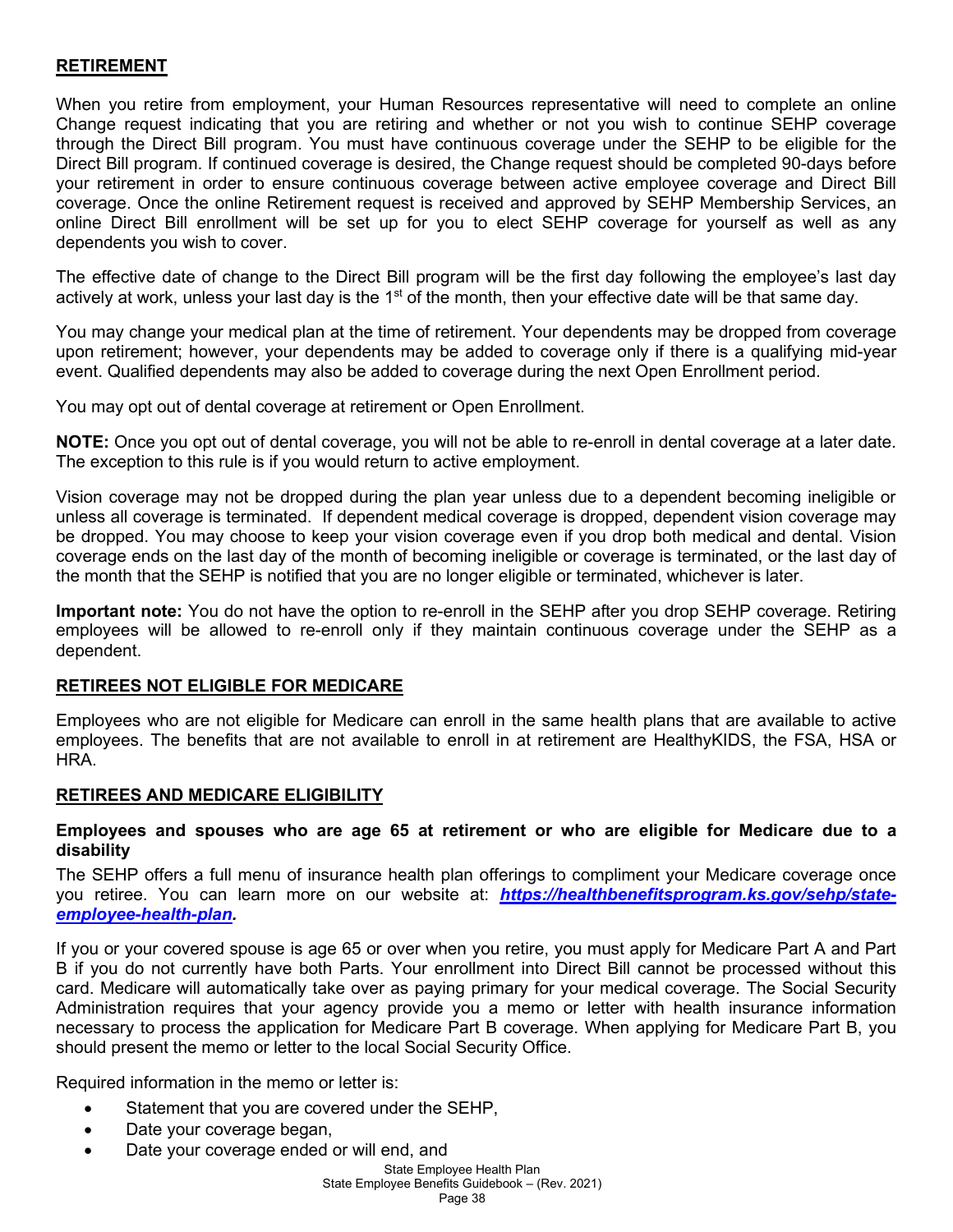• Your spouse's name and Social Security Number if your spouse is covered by the SEHP and eligible for Medicare.

Please note the letter or memo must be on your employer's letterhead.

Information on these plans can be found in the Retiree/Direct Bill Enrollment Booklet posted on the SEHP website. For the 2021 booklet click *[here.](https://healthbenefitsprogram.ks.gov/docs/default-source/site-documents/sehp/open-enrollment/2021/2021-books/sehp-retiree-and-direct-bill-enrollment-guide-accessible.pdf?sfvrsn=f0edd8b5_6)* For additional information concerning the Direct Bill program, you or your Human Resources representative can contact:

> SEHP Direct Bill Program Telephone: 785-296-1715 (In Topeka) 1-866-541-7100 (Toll Free)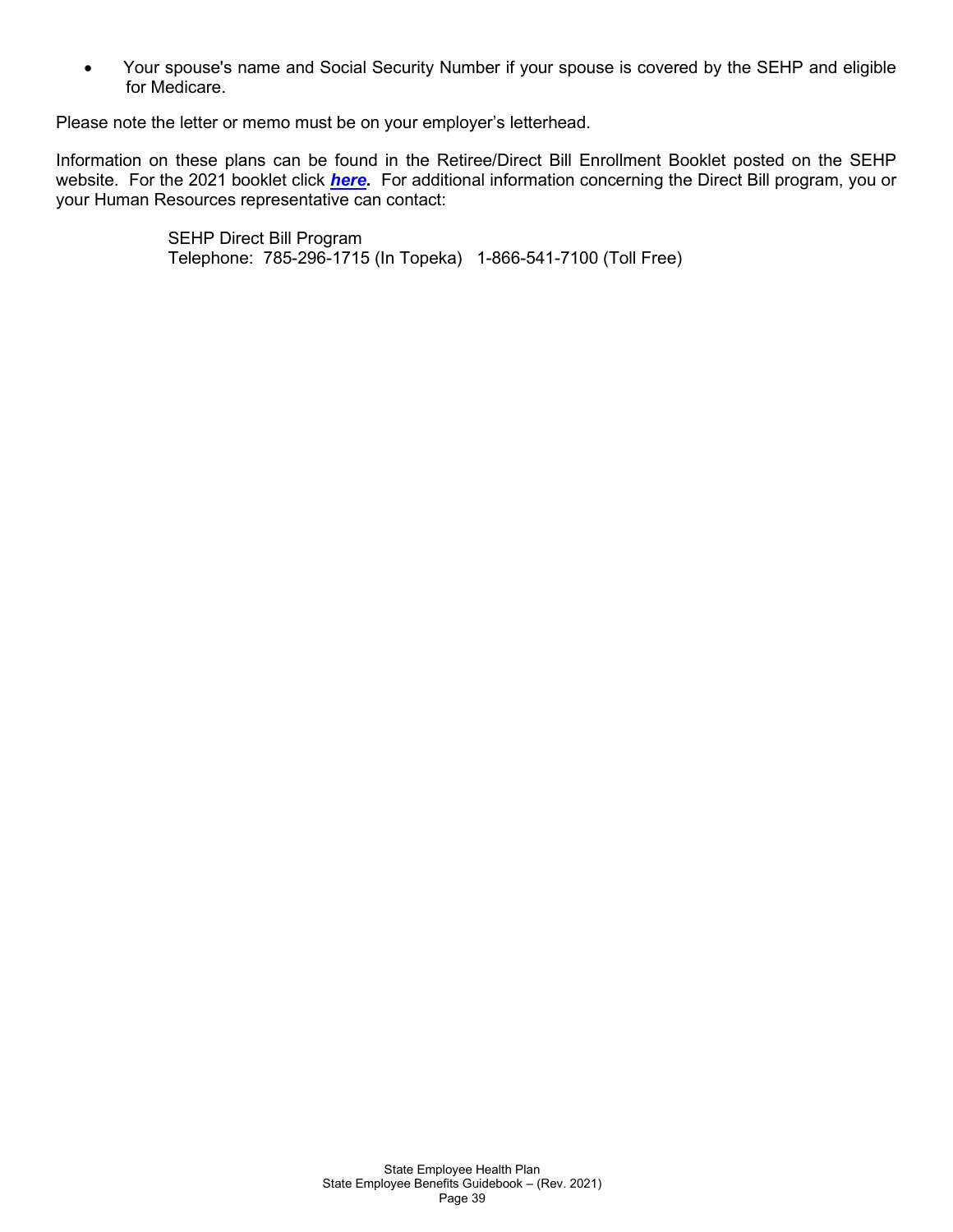# **CONTINUATION OF COVERAGE – COBRA**

The federal Consolidated Omnibus Budget Reconciliation Act (COBRA) law was enacted in 1985. This law requires that most employers sponsoring Group Health Insurance Plans offer employees and their families the opportunity for a temporary extension of health coverage at group rates in certain instances where coverage under the plan would otherwise end.

If you and your dependents lose insurance coverage under the SEHP, you have the right to elect to continue coverage by paying the required premiums. If you are a retiree and have chosen COBRA over the SEHP Direct Bill coverage, when COBRA runs out you have the option to enroll in Direct Bill coverage.

You, your spouse, and your dependents that are eligible to continue health insurance coverage are called Qualified Beneficiaries. The provisions under which you can continue coverage are called Qualifying Events. The number of months you and any dependents you may have, can continue coverage is specified based on your qualifying event. The maximum length of time a qualified beneficiary may carry COBRA coverage is 18 months. Coverage may be shortened or extended in lieu of a secondary qualifying event.

## **HEALTH COVERAGE TO BE CONTINUED**

Qualified beneficiaries are eligible to continue only those medical, dental, prescription drug and vision benefits in which they were covered at the time of the qualifying event.

**NOTE**: If you go on Leave Without Pay (LWOP), then terminate employment AND do not continue SEHP coverage during the leave period, then you and any dependents will **NOT** be eligible for COBRA continuation. You are not eligible because you were not participating in the SEHP at the time of the qualifying event.

## **PROCEDURES TO BE FOLLOWED WHEN YOU EXPERIENCE A COBRA QUALIFYING EVENT**

- 1. If the qualifying event is termination of employment (except for gross misconduct), the SEHP will notify your medical plan that termination of insurance coverage has occurred. Because there is a time limit in which you can elect to continue coverage, your employer must submit a termination request in the HR portal. SEHP Membership will process that request, notify the COBRA vendor of your termination and a COBRA notice will be mailed out.
- 2. If the qualifying event is the reduction of work hours to less than 1,000 per year, the SEHP must notify your medical plan that termination of insurance coverage has occurred. The online Change request has been designed so that this information can be obtained via the online request. Because there is a time limit in which you can elect to continue coverage, the online Change request must be immediately submitted to SEHP Me.
- 3. If the qualifying event is due to 1) Death (active employee and Direct Bill); 2) Divorce (active employee and Direct Bill); 3) Choosing Medicare as primary carrier and leaving dependents without health insurance coverage (active employees ONLY); or 4) A dependent of yours ceases to meet the SEHP's definition of dependent, i.e. turns age 26 (active employee and Direct Bill),

The qualified beneficiary must notify their employer's Human Resources office **within 60 days** of the qualifying event. (Spouses and dependents of retirees should notify the SEHP **within 60 days** of the qualifying event). If notice is not received within 60 days of the qualifying event, the beneficiary will **not** be eligible for continuation coverage. Because of this time limit, the online Change request must be transmitted immediately to SEHP.

- 4. Within 21 days of SEHP receiving notification of the qualifying event, the qualified beneficiary will receive specific information, including a COBRA Enrollment packet setting forth the requirements for continuing insurance coverage, the plans available, and the applicable premium rates from the SEHP COBRA administrator.
- State Employee Health Plan 5. An election by you or your spouse to continue coverage will be deemed to be an election for coverage by any other qualified beneficiary. However, each qualified beneficiary has an individual right to select